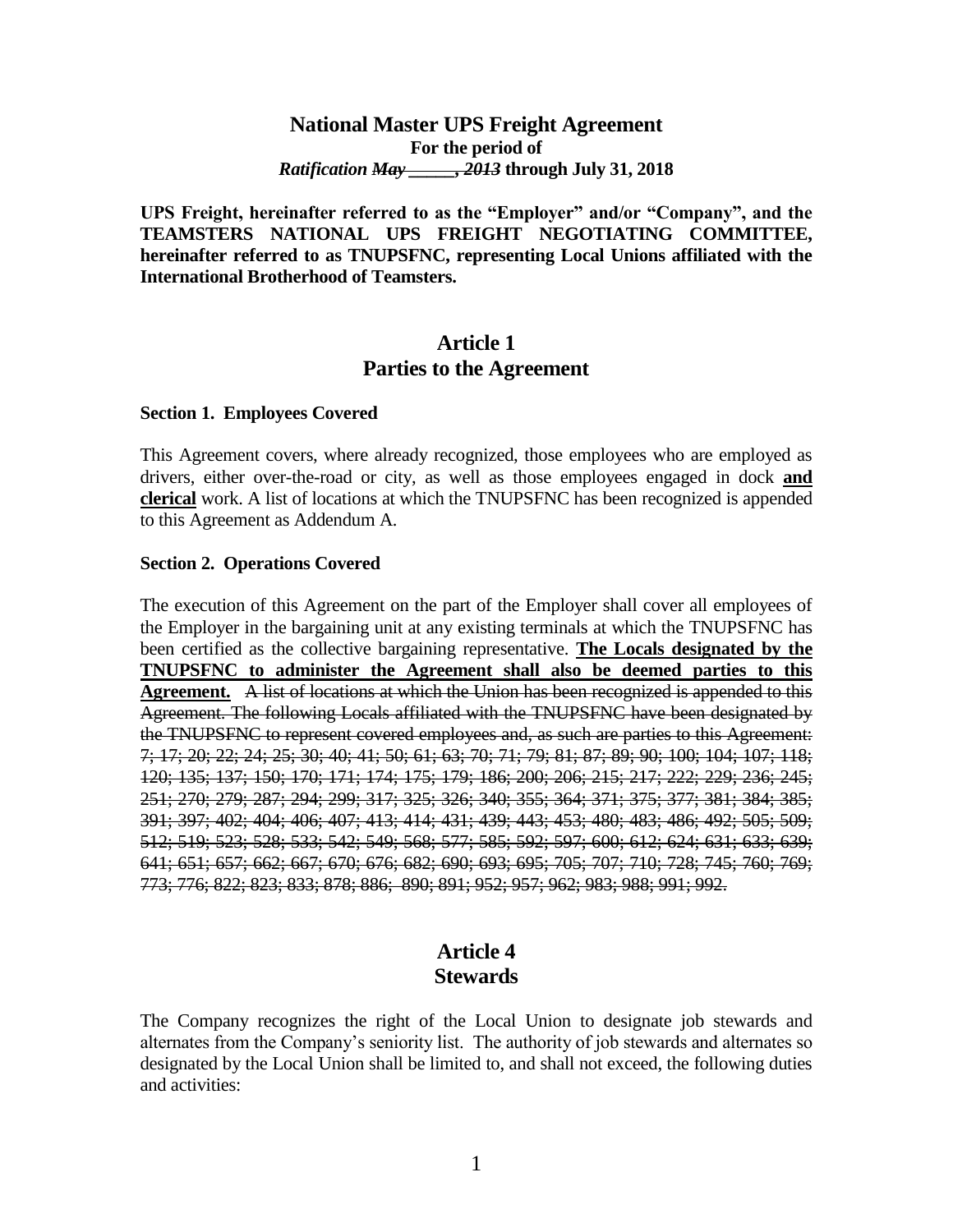(a) The investigation and presentation of grievances with his/her Company or the designated Company representative in accordance with the provisions of the collective bargaining agreement;

(b) The collection of dues when authorized by appropriate Local Union action;

(c) The transmission of such messages and information, which shall originate with and are authorized by the Local Union or its officers, provided such messages and information:

1. have been reduced to writing; or

2. if not reduced to writing, are of routine nature and do not involve work stoppages, slowdowns, refusals to handle goods, or any other interference with the Company's business.

When requested by the employee, there shall be a steward present whenever the Company meets with the employee to conduct investigatory interviews which may result in discipline or discharge or to discuss a grievance. If a steward is unavailable, the employee may designate a bargaining unit member who is immediately available at the service center at the time of the meeting to be present. Meetings or interviews shall not begin until the steward or designated bargaining unit member, if requested, is present. An employee who does not want a Union steward or designated available bargaining unit member present at any meeting or interview where the employee has a right to Union representation, must waive Union representation in writing. If the Union requests a copy of the waiver, the Company shall promptly furnish it.

Stewards and alternates have no authority to take strike action or any other action interrupting the Company's business, except as authorized by official action of the Local Union. The Company recognizes these limitations upon the authorized Job Stewards and their alternates, and shall not hold the Union liable for any unauthorized acts. The Company in so recognizing such limitations shall have the authority to impose proper, nondiscriminatory discipline, including discharge. However, in the event the Job Steward or the designated alternate has led, or instigated or encouraged unauthorized strike action, slowdown or work stoppages in violation of this Agreement, he/she may be singled out for more serious discipline, up to and including discharge. Stewards and/or alternate stewards shall not be subject to discipline for performing any of the duties within the scope of their authority and defined in this Section, in the manner permitted by this Section.

The Steward or the designated alternate shall be permitted reasonable time to investigate, present and process grievances on the Company's property without interruption of the Company's operation. Upon notification to his or her supervisor, a steward shall be afforded the right to leave his/her work area for a reasonable period of time to investigate, present and process grievances and to represent a fellow employee concerning grievances or discipline so long as such activity does not interrupt the Employer's operations. The Company will make a reasonable effort to ensure that its operations are not interrupted by the steward's engaging in such activities. The Company shall not use interruption of its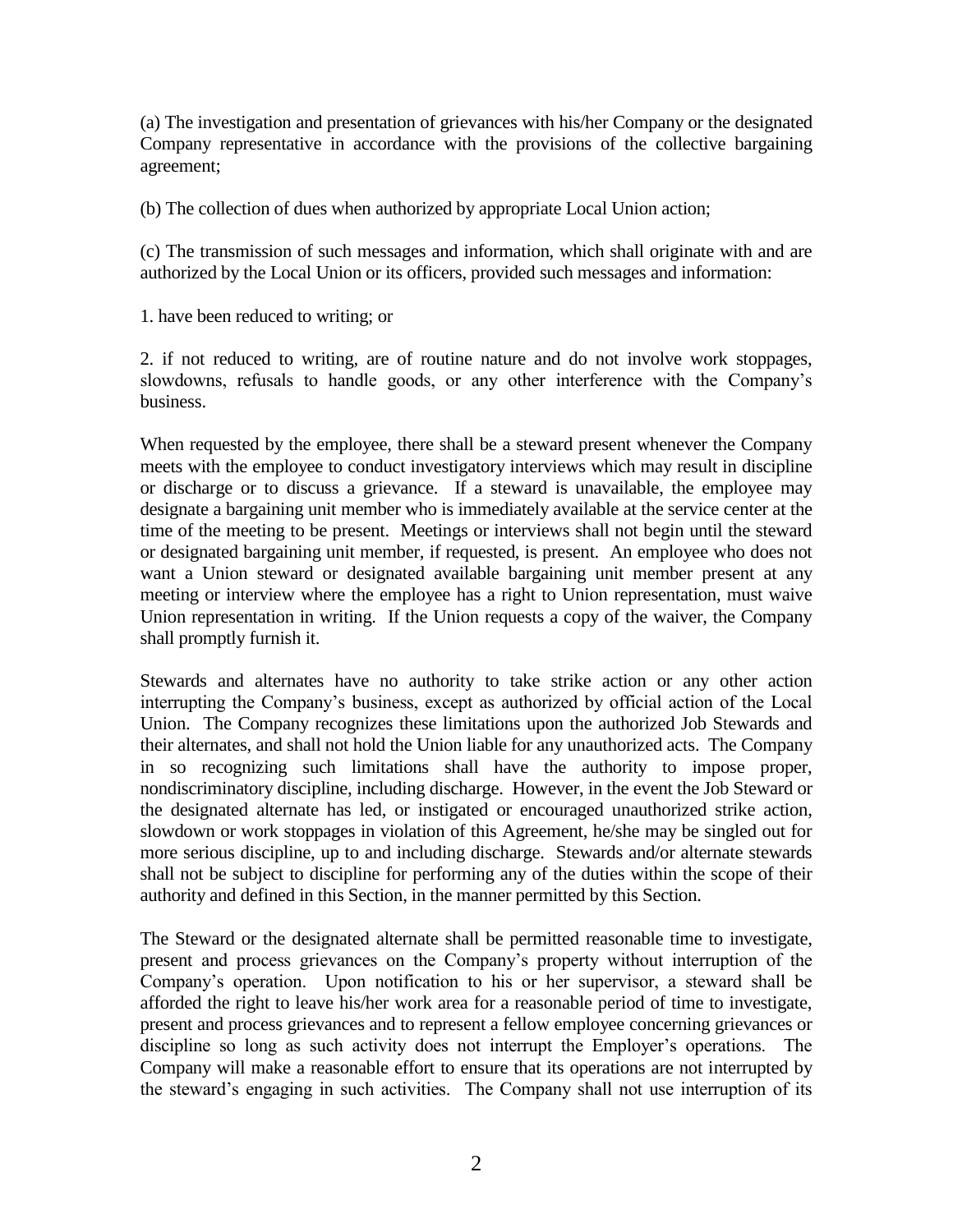operation as a subterfuge for denying such right to the steward. Time spent in handling grievances during the job steward's or his/her designated alternate's regular working hours shall be considered working hours in computing daily and/or weekly overtime if within the regular schedule of the "job steward."

### **The employer shall only be obligated to respond to information requests that are approved by the business agent of the Local Union assigned to represent employees covered by this Agreement.**

**Union stewards shall be allowed to wear a Union Steward pin while on the Employer's property.**

# **Article 5**

### **Section 1. Seniority**

(a) Upon completion of the probationary period, the employee's seniority for all purposes shall be the first day worked as a probationary employee. Seniority shall be broken only by discharge, voluntary quit, normal retirement, or more than a two (2) year layoff, or leave, except for employees on workers compensation leave who shall not suffer a break in seniority unless on leave for more than three (3) years.

(b) A list of employees arranged in the order of their seniority shall be posted on the Union bulletin board no less often than once every six (6) months. A copy of the seniority posting shall be sent to the Local Union.

(c) Any controversy over the seniority standing of any employee on the seniority list shall be subject to the grievance procedure. An employee shall have thirty (30) days to protest his placement on the seniority list once it is first posted. If there is no written protest within this thirty (30) day period, the employee shall not have a right to challenge his placement on the list thereafter.

(d) For full-time employees there shall be two seniority lists, "local cartage" and "over-theroad." There shall also be a separate "casual local cartage" seniority list. Employees in the following classifications shall be included on the local cartage seniority list: all truck drivers, helpers, dock workers, jockeys, and such other employees as may be presently or hereafter represented by the Union, engaged in local pickup, delivery, and assembling of freight. The "over-the-road" seniority list shall include all over-the-road drivers whose primary job is to transport freight between the Employer's facilities. Nothing within this paragraph shall preclude the Company from requesting a road driver to make extra stops to pick up or deliver freight in connection with his regular run or performing other local cartage work as the Company may assign. It is not the intent of the Company that this provision be utilized to diminish cartage employees' work.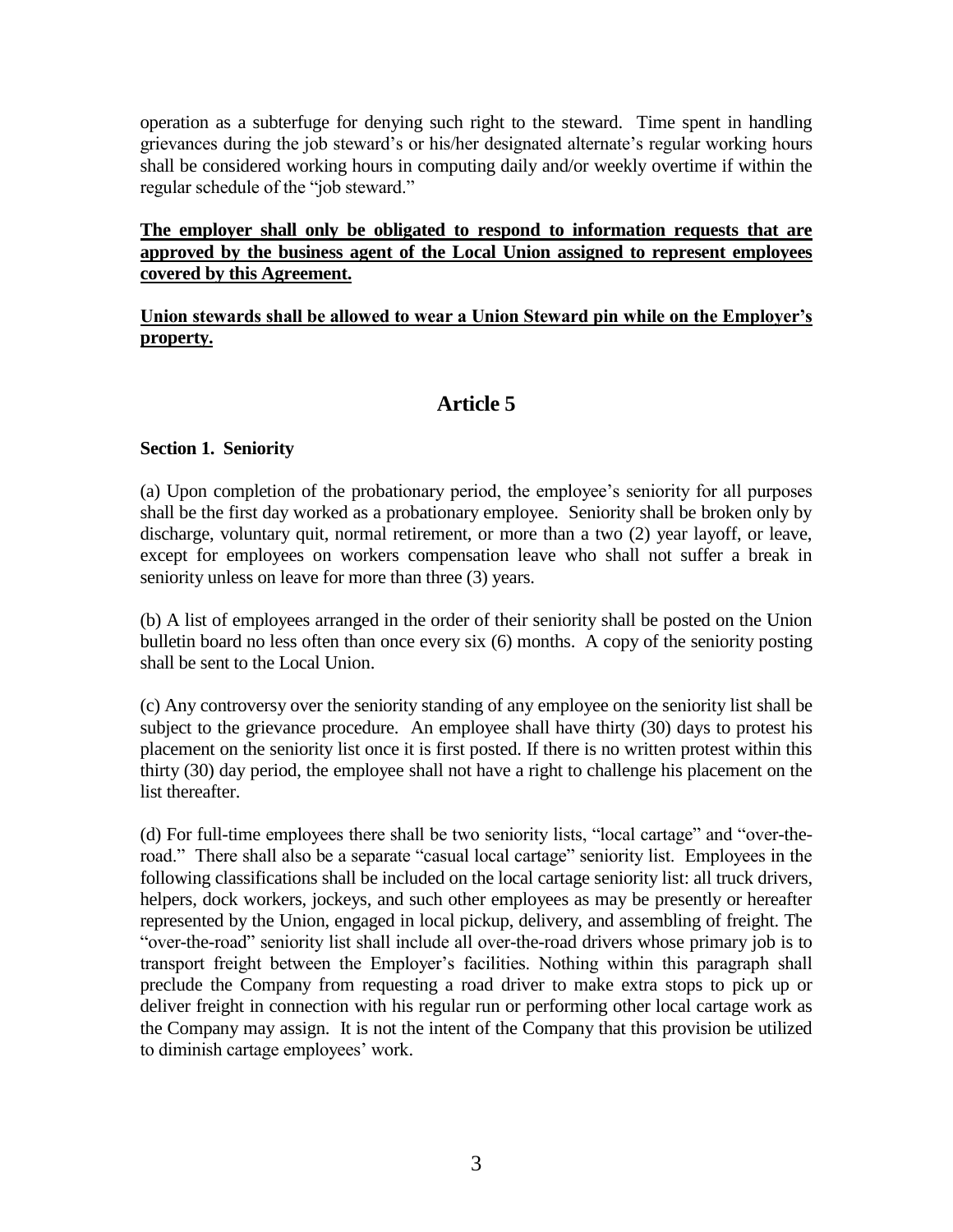(e) The Company shall offer extra city or dock work to road employees who are on layoff and who are qualified and immediately available for city or dock work prior to using casual employees, except where there is a mutually agreed procedure to the contrary. No road employee shall gain "local cartage" seniority under this provision, but he/she shall accrue Company seniority.

- (f) The following shall apply to casual employees:
	- (i) The date an employee is hired as a casual will be the casual seniority date.
	- (ii) A casual employees laid off due to lack of work for less than one year will retain his/her casual seniority. Company and job classification seniority shall be lost due to discharge, voluntary quit or retirement.
	- (iii) The date of a casual employee obtains full-time employment shall be the employee's regular seniority date.
	- (iv) A casual employee whose layoff exceeds one (1) year shall be considered to have been terminated and shall lose seniority, but may reapply for employment.
	- (v) A full-time employee's seniority shall prevail over a casual employee's seniority in case of layoff.
	- (vi) If a full-time position is available for bid, and is not bid upon by a qualified regular full-time employee, the casual employee with the most seniority who bids on the position will be awarded the position if he or she meets the minimum qualifications of the position.
	- (vii) Casual employees will be laid off and recalled to their job classification in accordance with Section 2 below.
	- (viii) Casual employees hired prior to September 1, 2006 who possess a CDL shall become full-time employees after two (2) years. If the employee does not possess the CDL by January 1, 2009, this provision shall no longer apply. **When a casual or combinations of casuals works the same shift for eight (8) continuous hours forty-five (45) days in ninety (90) consecutive calendar days, other than as a temporary replacement for an employee on vacation or leave of absence, the Company shall create a fulltime position that it may classify, at its discretion, as a full time dock with CDL or full time dock only; pay will be in accordance with Article 26.**

(g) In developing the initial Local Cartage seniority list referenced above, the Company shall use the employee's Company seniority date unless a particular employee transferred into his current service center from another service center. In such event, the employee's transfer date to the current service center shall be used to develop the seniority list.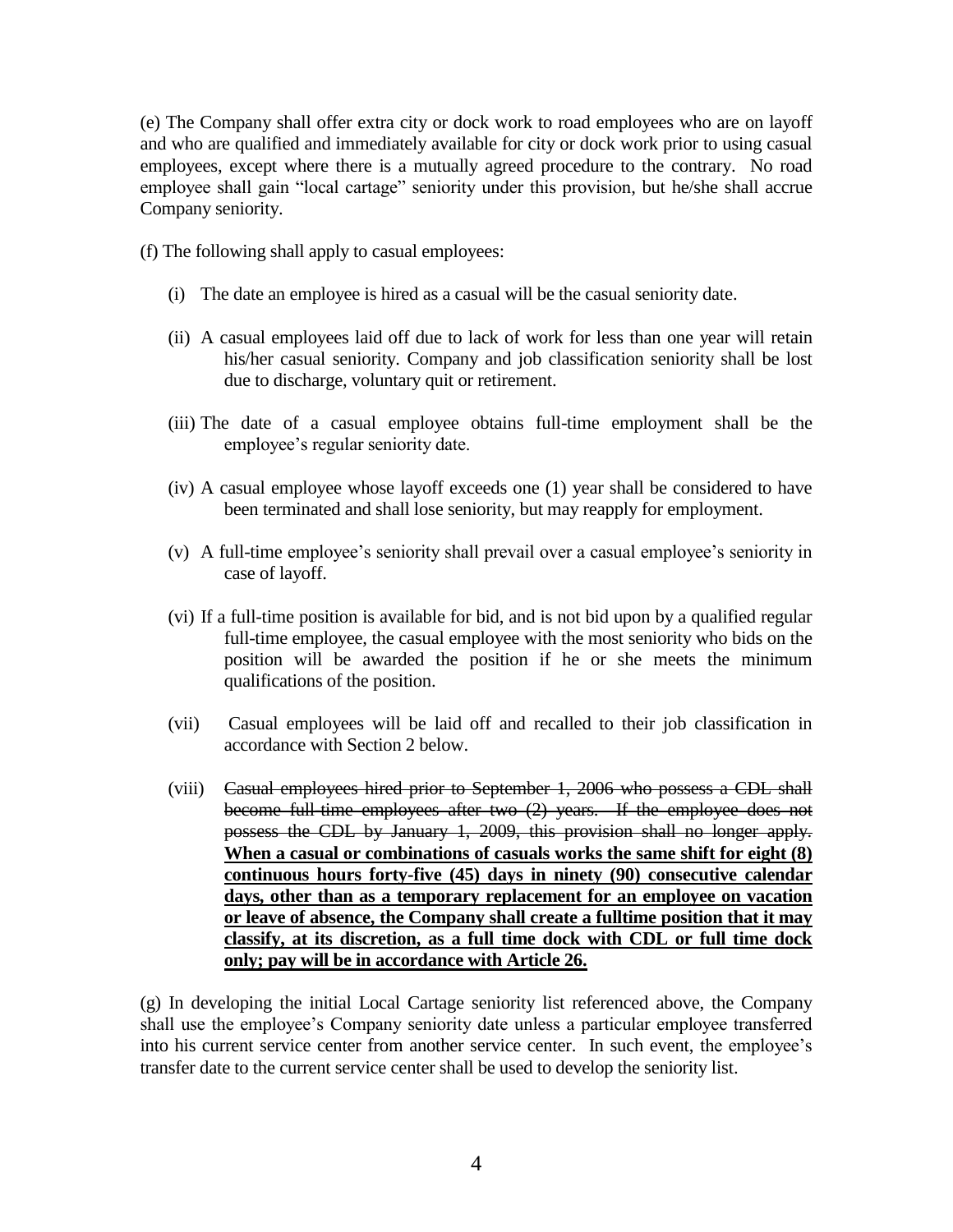### **Section 2. Layoffs**

When it becomes necessary to reduce the working force, the last employee hired on the affected classification seniority list shall be laid off first, unless CDL qualifications are necessary. The affected regular employee may bump the most junior employee in another job classification provided the bumping employee is qualified to do the job. The bumping employee goes to the bottom of the new job classification seniority list. If the employee exercises the right to bump and receives a recall notice, the employee must return to the position from which he/she was laid off. Company benefits will be provided in accordance with the terms of the applicable SPD.

An employee on layoff will be offered work in any or all classifications (road, city, or dock) at his domicile ahead of any casual or probationary employees, provided he/she is available and qualified.

**(b) An employee shall be entitled to a notice of layoff from the Company if they are subject to the daily elimination of their job under paragraphs (c) or (d) below for a period of at least two (2) consecutive weeks. The notice shall be provided to the employee and the Local Union, upon request. If such notice is provided, the employee shall be considered laid off and have the right to exercise the privileges of the first paragraph of this Section.**

**(c) If a road driver's run is cut for the day, the road driver will have the option of (1) holding until his/her next bid, (2) dovetailing into the extra board or (3) working ahead of a casual employee. Option (2) and (3) will only be available to the driver if he/she will be able to meet their next bid start time.**

**(d) If a P&D driver's run is cut for the day, the P&D driver will have the option of (1) taking the day off pursuant to (e) below, or (2) displacing the junior P&D driver who starts at the same time or after them, if any. The displaced P&D driver may work ahead of a casual employee for available hours, provided the driver will be able to meet their next bid start time.**

### **(e) When more than one employee within a job classification requests a day off, the Company will offer any available time off in seniority order.**

### **Section 3. Recall**

Employees on layoff (including employees who exercised their right to bump) shall be recalled in the reverse order of their layoff, provided the employee is qualified to perform the work**, if work is available**. Notice of recall shall be mailed to the employee's last known address by certified mail, return receipt requested, and shall set forth the time and date the laid off employee is to report back to work. The employee shall have seven (7) calendar days from the date the return receipt is signed to contact the Employer and seven (7) calendar days to return to his/her previous job. In the event an employee fails to make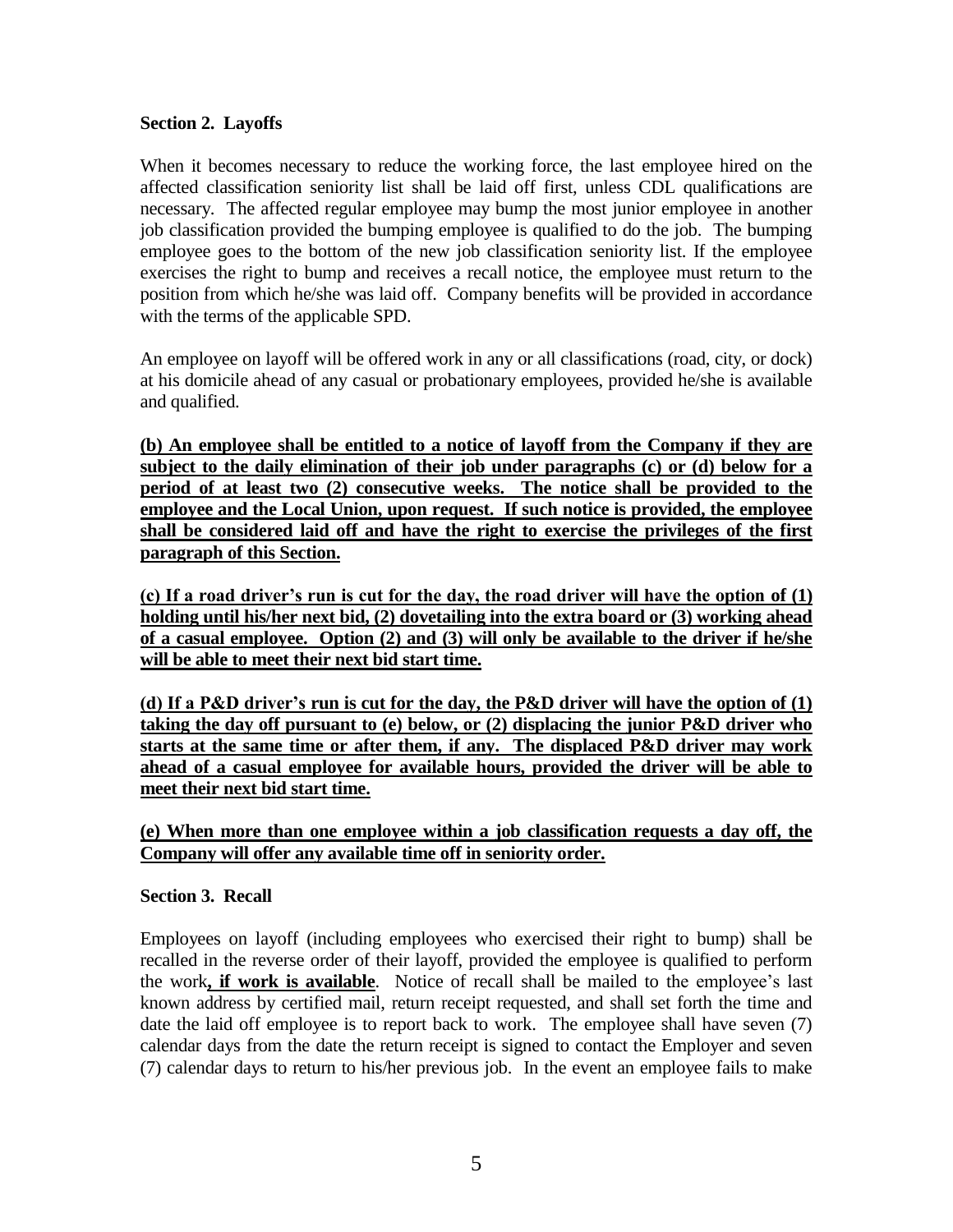himself/herself available for work at the end of the seven (7) calendar days, he/she shall lose all seniority rights under this Agreement.

### **Section 4. Posting**

(a) Starting times, by classification will be posted for bid on the Union bulletin board on a semi-annual basis **in June and December of each year**. The bids will contain a description of the run or job. Bids shall remain posted for **seven (7) calendar days, from Wednesday noon to Wednesday noon** fourteen (14) calendar days. The most senior employee bidding on the job shall be awarded the bid. The Company retains all rights to change the contents of any job after the bid process as necessary to service its customers. If the start time of a job changes more than two (2) hours or more than fifty (50) **one hundred (100)** miles (total within a week) for an "over-the-road" driver, the job shall be subject to re-bid under paragraph (b) below unless the employee currently holding the bid decides to remain in the job. **In addition, if a bid job is cancelled more than ten (10) times in a calendar month, the job shall be subject to rebid under paragraph (b) as well, provided the employee holding the job does not decide to remain in the job.** Further, nothing written in this paragraph shall preclude the Company from using local cartage drivers in another area if operationally necessary.

(b) Available new or vacated bargaining unit positions will be posted for fourteen (14) **seven (7)** calendar days **from Wednesday noon to Wednesday noon** on the Union bulletin board. Such postings will include the start time and a description of the run for "over the road" jobs. The most senior employee bidding on the job who is below the employee currently holding the job on the seniority list shall be awarded the bid. There shall be a limit of four (4) moves as a result of the re-bid. The Company shall thereafter have the right to fill any remaining vacancy via the assignment of the junior available qualified employee. **In the absence of a local agreement to the contrary, if ten percent (10%) or more of the road driver bid jobs on the seniority list are posted for re-bid within the thirty (30) calendar days after the semi-annual bid process set forth in this section, an additional bid of all starting times will occur in the classification.**

### **Copies of all completed bids shall be sent to the Local Union within ten (10) working days of completion.**

(c) Employees who do not possess a CDL on **April 7, 2008** the effective date of this Agreement, including yard jockey, shall **continue to** be red circled. All new full-time employees will be required to possess a valid CDL. Casual employees must possess a valid CDL before they will be eligible to be awarded a full-time job **except as otherwise provided in this Article**.

The Company shall make equipment and management personnel reasonably available for employees to use to gain CDL qualifications on their own time.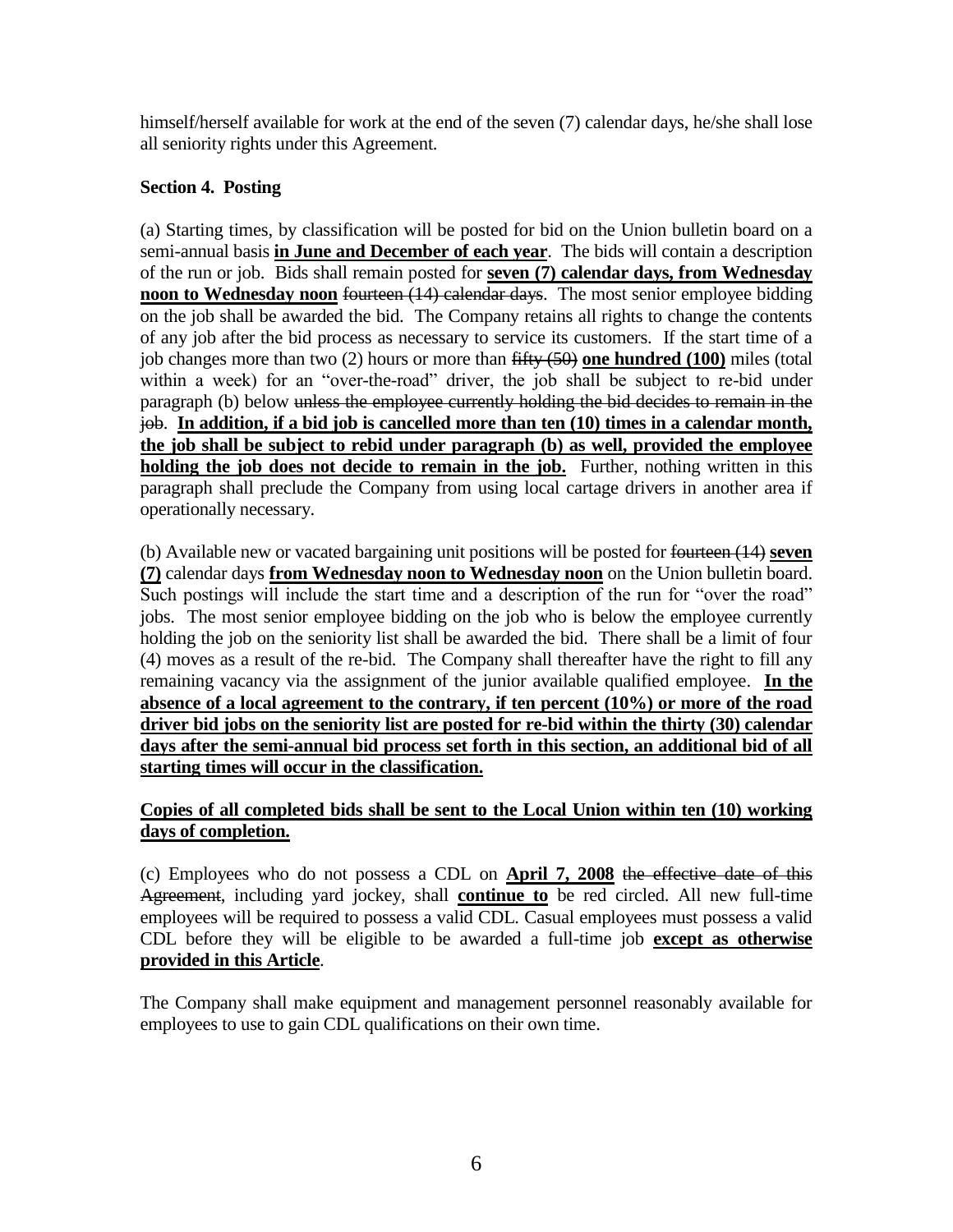### **Section 7. Unassigned Work**

### **When all things are equal, the Employer recognizes that the principles of seniority shall be given prime consideration in the everyday operation of the business.**

### **Absent an area agreement to the contrary, the following shall apply:**

**(a). Unassigned P&D drivers with the same start time will be offered the choice of P&D work in seniority order at the beginning of their shift. Unassigned work that is available during and at the end of the shift will be offered in seniority order to P&D drivers who are currently available and qualified. Drivers will decide promptly upon being offered a choice of work.**

**(b). When it becomes necessary to reduce the number of dock workers during a shift, unassigned dock work will be offered to dock workers who are waiting for assignment in seniority order, provided all contractual work guarantees are met and overtime status is equal.**

## **Article 6 Suspension, Discipline and Discharge**

### **Section 4. Prompt Action**

The Employer must issue all discipline within ten (10) calendar days of knowledge of the underlying events, with the exception of issuing a letter of investigation regarding accidents. In the event of a vehicle accident, the Employer shall have twenty (20) days to complete its investigation, if warranted, and ten (10) days to take disciplinary action. **During the period of the investigation the employee will be offered any available dockwork in his service center. The pay rate shall be the applicable full-time dockworker rate.** The twenty (20) days will be extended by mutual agreement, as necessary, if relevant information is not available to the Employer. Agreement will not be unreasonably withheld.

#### **Section 5. Suspensions**

**Suspensions are to be served upon: (1) the employee's acceptance of the suspension; or (2) notification of a decision by the Regional Panel; or (3) failure of the employee to file a timely grievance.**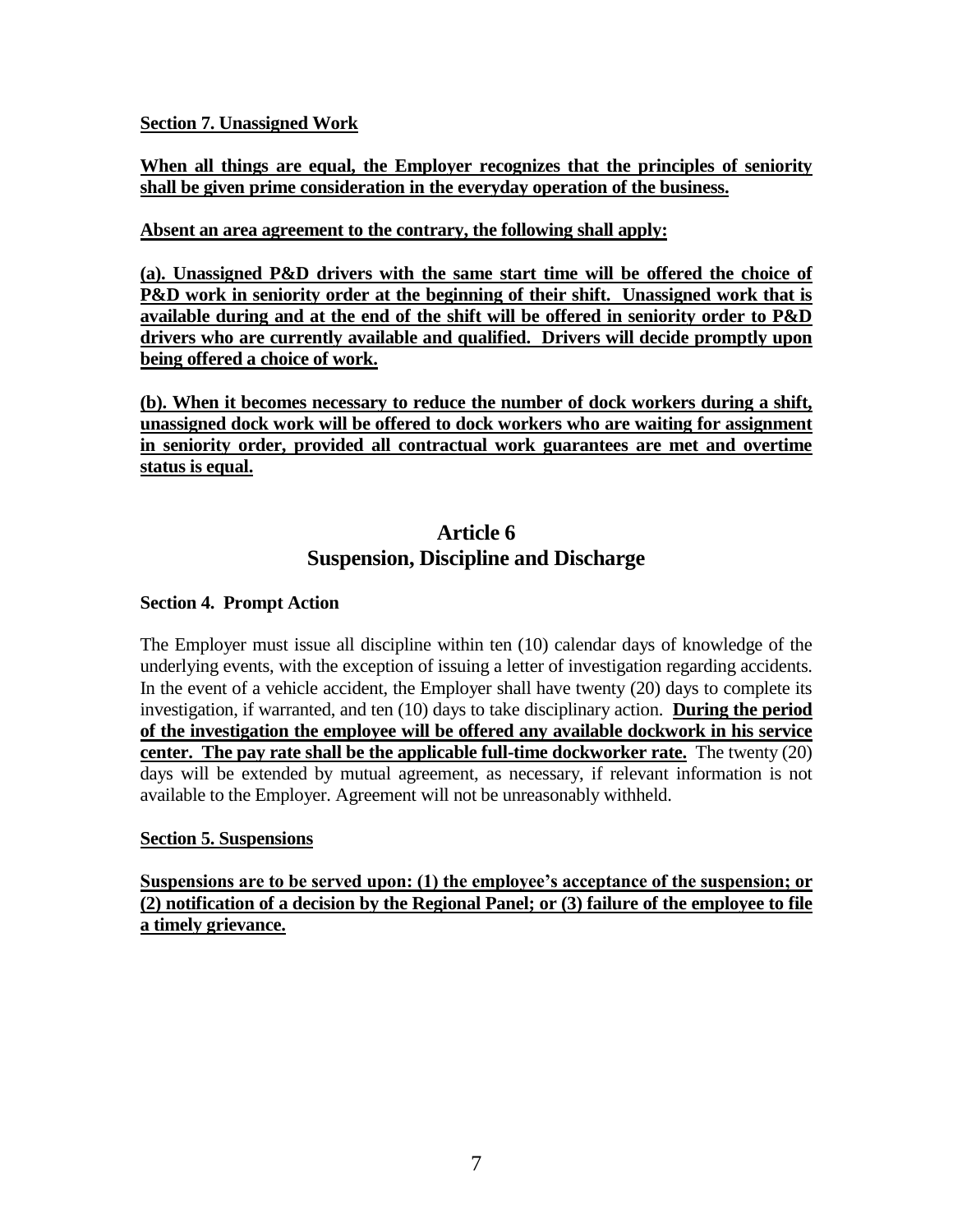# **Article 7 Local, Regional and National Grievance Procedures**

#### **Section 2.**

Except in cases where an employee can be suspended or discharged without a warning letter, an employee subject to suspension or discharge shall be allowed to remain on the job, without loss of pay, unless and until the suspension or discharge is sustained under the grievance procedure. The Union agrees that it will not unreasonably delay the processing of such cases. An employee remaining on the job under this provision may be removed from service if he/she commits another disciplinary offense for which he/she is subject to suspension or discharge without a warning letter under this Agreement. **Grievances related to a discharge or suspension notice must be filed with the Company within ten (10) calendar days. If the grievance cannot be resolved locally within five (5) working days, Section 3 (c) below applies.**

#### **Section 3. Resolution of Grievances**

In the event of a grievance related to a matter of discipline or any dispute as to the interpretation, application or observance of the provisions of this Agreement **other than discipline**, it shall be handled in the following manner:

(a) The employee shall report it to his shop steward in writing within five (5) working days. The steward shall attempt to adjust the matter with the supervisor within two (2) working days.

(b) Failing to agree, the shop steward shall promptly report the matter to the Local Union which shall submit it in writing and attempt to adjust the same with the Company within five (5) working days.

(c) If the Local Union and the Company fail to reach a decision or agree upon a settlement in the matter, it may be submitted in writing within ten (10) working days to the appropriate UPS Freight Joint Grievance Panel (UPSFJGP), as set forth in Section 5 below.

(d) A grievance to be heard by the appropriate UPSFJGP must be in writing and submitted to the Panel Secretary thirteen (13) working days before the meeting of the Panel, with the exception of discharge grievances which may be submitted no less than five (5) working days before the meeting.

(e) In the event a majority of a Panel cannot agree upon a decision, other than a case covered by Section 5(g) below, the matter shall be considered deadlocked. In such event, the Union shall have the right to request it to be heard by the National Grievance Panel (NGP) within ten (10) calendar days after receipt of the written decision. If an open grievance is not submitted to the NGP within the ten (10) days, it shall be considered resolved.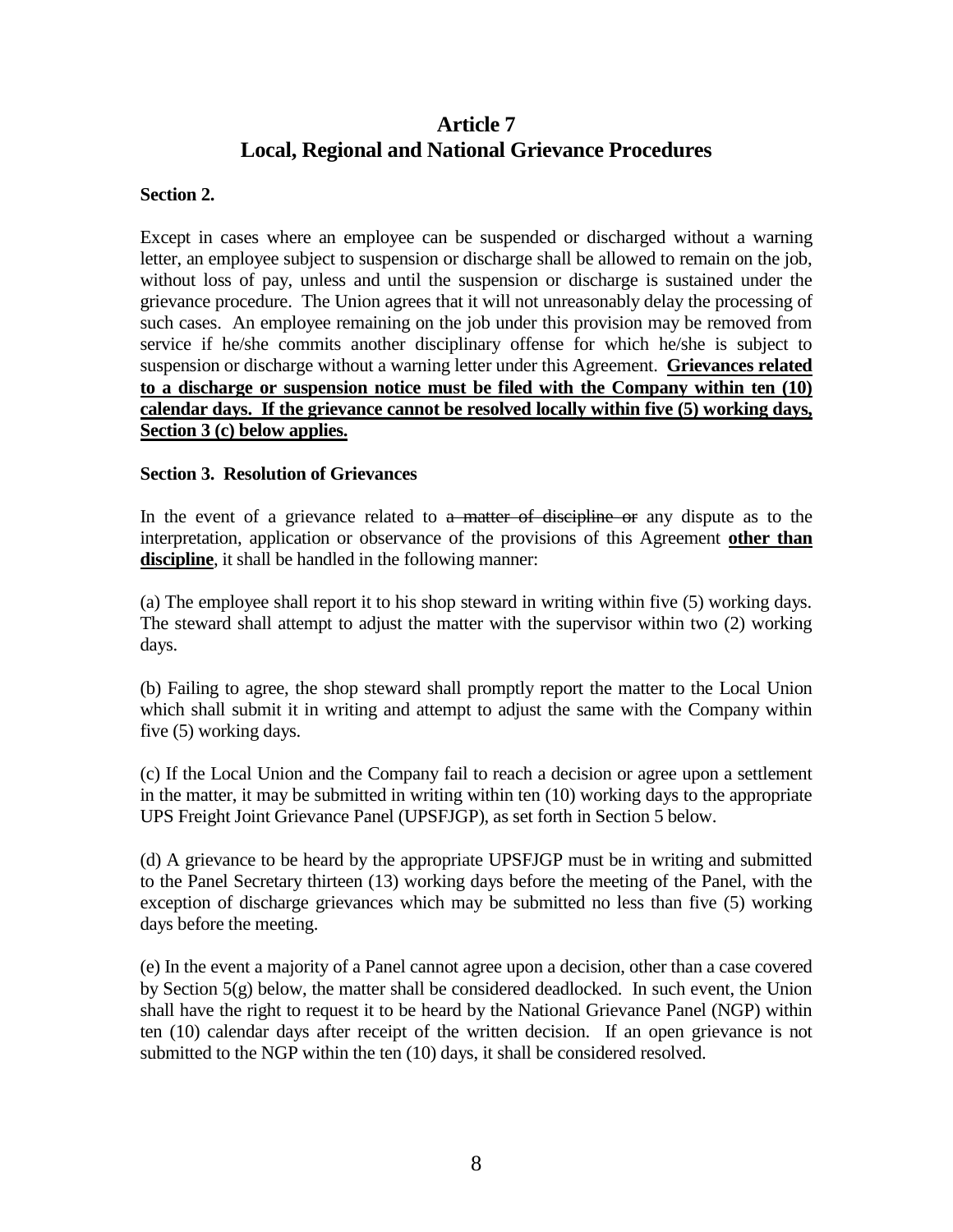#### **Section 5. Regional Grievance Panels**

(a) There shall be four (4) UPS Freight Regional Joint Grievance Panels. The Panels shall be established based upon the corresponding geographical regions of the International Brotherhood of Teamsters: i.e. Eastern, Western, Central and Southern.

(b) In order that each Panel may operate quickly and efficiently, the parties agree that a person who may or may not be a member of a Panel shall be mutually selected and designated to serve as Secretary. Each Panel shall have its own Secretary. The Secretary shall have no voice in making decisions and shall perform only the duties assigned to him/her by the Panel. The Secretary shall docket cases, prepare the agenda and mail a copy prior to the scheduled meeting of the Panel to each member of the Panel, the Employer and Local Unions whose case appears on the agenda. The Secretary shall attend the meeting to prepare and keep the minutes and mail copies of the minutes to the members of the Panel and shall also mail copies of the decision of the Panel to all UPS Freight representatives and Local Unions who are parties to this Agreement.

(c) A grievance to be heard by a Panel must be put in writing and submitted to the appropriate Secretary thirteen (13) days before the meeting of the Panel, with the exception of discharge grievances which may be submitted no less than five (5) working days before the meeting. The Parties further agree that no grievance or grievances shall be discussed except those which have been received by the Secretary of the Panel before the deadline set forth above. It is agreed that in order for a Panel to hear a case there shall be an equal number of Employer Committee members and Union Committee members sitting, not to exceed three (3) Union Committee members and three (3) Employer Committee members and not less than two (2) Union Committee members and two (2) Employer Committee members. The members of the Panel are to be selected from the overall geographical area covered by the Panel. The decision of the majority of the Panel hearing the case shall be binding on all parties.

(d) It is understood and agreed that the Employer representatives and the Local Union representatives who are representing the UPS Freight operation and/or Local Union involved in a proceeding before a Panel, will be ineligible to act as a member of that Panel during the proceeding.

(e) If a Local Union dockets a case at a Regional Panel, the Company and the Union shall both be required to pay a fifty (\$50.00) dollar docketing or hearing fee. The expenses for operating a Regional Panel shall be borne equally by all the covered Local Unions on a pro rata basis and Company operations which are covered by this Agreement. **The parties reserve the right to modify the above fees or impose an assessment, by mutual consent.**

(f) All unresolved grievances must be referred to the appropriate Regional Panel. Each Regional Panel will meet every two (2) **three (3)** months for a three (3) day period for the purpose of hearing grievances docketed on the agenda. During this three (3) day period, the Panel will hear cases in the following order: discharges, suspensions, and regular cases; provided however, that regular cases shall be heard at least on the third (3rd) day. **The**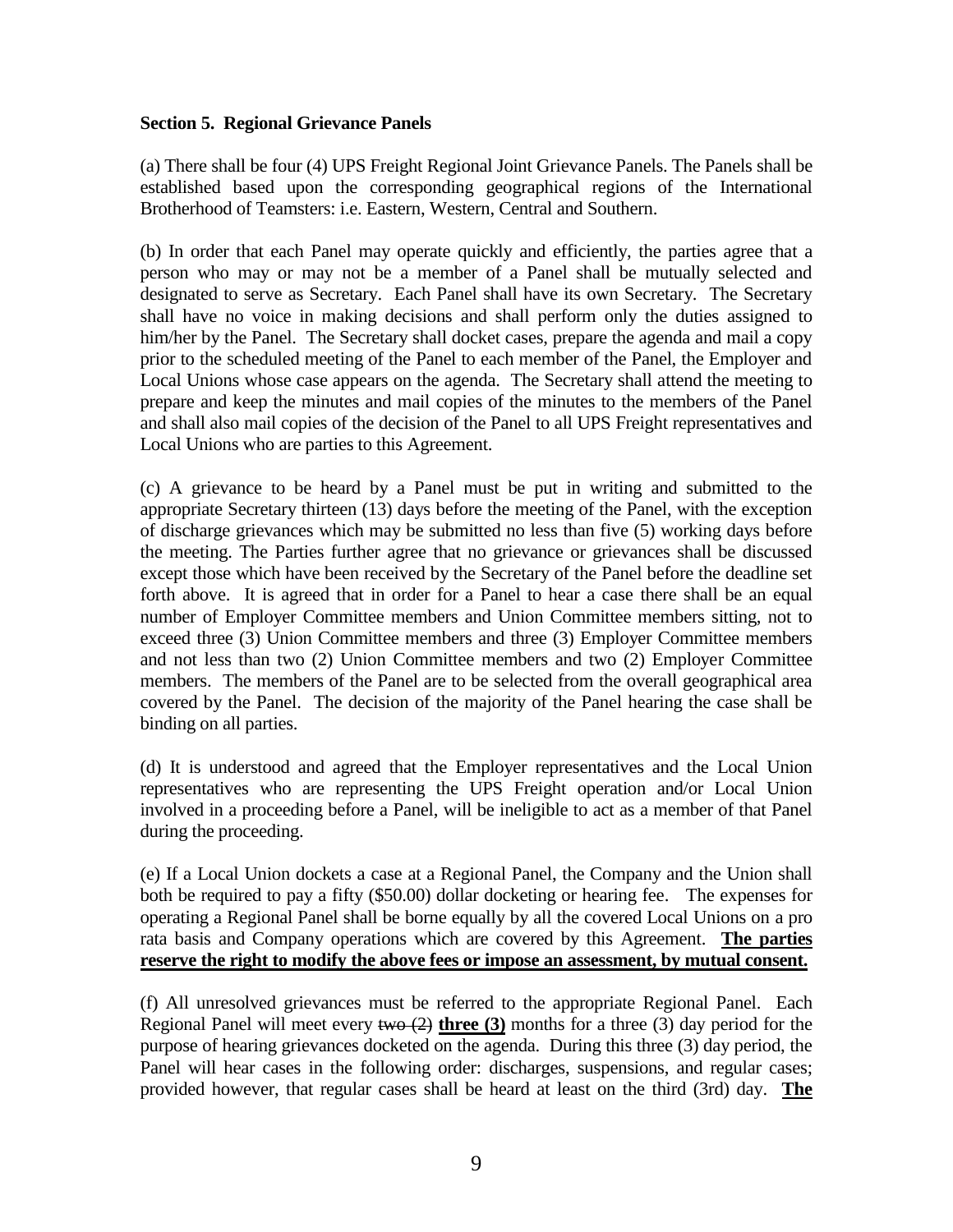### **Company may not postpone a discharge case in which the Grievant is off the job, provided a local hearing has been conducted.**

Upon the request of either chairman and by mutual agreement of both chairmen, the Regional Panel will hear discharge and suspension cases on Tuesday, Wednesday and Thursday, if necessary, in order to clear the docket. In these month(s), there will be a second Regional Panel established on the same days to hear regular cases on Tuesday, Wednesday and Thursday. Such request will be limited to two (2) times a year unless otherwise mutually agreed to by both the Company and the Union chairmen. **After one (1) year, the Co-Chairs of the Regional Panels shall evaluate whether meeting every three (3) months is effectively and expeditiously resolving pending grievances. If not, the schedule will be reverted to every two (2) months by mutual agreement.**

(g) On discharge and suspension cases only, an impartial arbitrator will sit as a fifth (5th) or seventh (7th) Panel member of the Regional Panel and shall render a bench decision on all deadlocked cases. The parties shall mutually agree to a panel of arbitrators. If the parties are unable to agree, each party shall submit a list of seven (7) arbitrators and shall alternately strike until at least three (3) are selected. Individual arbitrators are subject to review and dismissal by either party upon thirty (30) days notice and will be replaced. Any arbitrator's decision that involves the interpretation of this Agreement, other than Article 6, may be reviewed by the NGP subject to the criteria and procedures set forth in Section 6(b) below.

### **Section 6. National Grievance Panel**

(a) Cases deadlocked at a Regional Panel may be submitted to the NGP for decisions. The NGP shall be composed of an equal number of Employer and Union representatives. It shall meet at least three (3) times per year on mutually agreed upon dates and locations. The NGP shall adopt rules of procedure which may include the reference of disputed matters to subcommittees for investigation and report the final decision or approval, however, to be made by the NGP. If the NGP resolves any dispute by a majority vote of those present and voting, such decision shall be final and binding upon all parties.

(b) The Union and Employer may under this Section review and reverse, if necessary, decisions by any regional or local grievance committee which interprets Master language erroneously.

The NGP may NGP may consider and review decisions raising an issue of interpretation of language which are submitted by the Union (either the Chair of the TNUPSFNC or his designee) or the designated Employer representative. The NGP shall have the authority to reverse and set aside the majority decision of any regional panel, local decision or Regional Panel arbitrator's award if, in its opinion, such decision is contrary to the language of this Agreement. The decision of the NGP shall be final and binding. The NGP shall determine whether a decision submitted to it raises an issue of interpretation of Master Agreement language.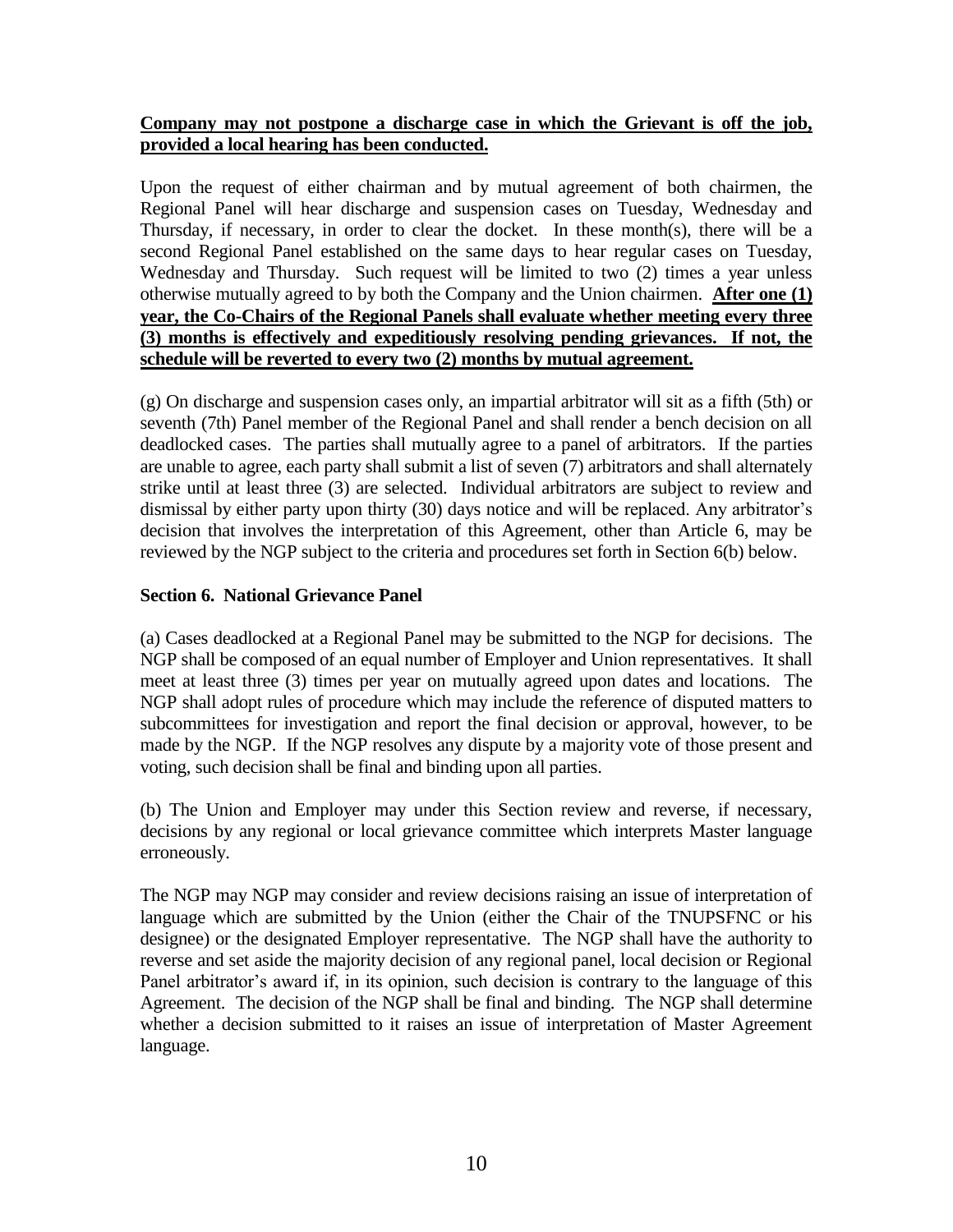In order for such cases to be reviewed, the decision must interpret language of this Agreement and set a precedent for future grievances. In addition, a reasonable case must be made that the lower Panel interpretation was contrary to the true meaning of the Agreement. If the NGP deadlocks on whether a decision meets these criteria, arbitration may be requested as set forth below, unless the review concerns a Regional Panel arbitrator's opinion.

Prior to such cases being placed on the master docket, the moving party (either the Chair of the TNUPSFNC or his designee) or the designated Employer representative shall confer with his counterpart and discuss the matter.

(c) Where the NGP fails to reach a majority decision as to any case submitted pursuant to this Article, either party shall have the right to refer the case to binding arbitration. Either party wishing to submit a grievance to arbitration must do so within ten (10) days of receipt by mail or hand delivery of the NGP deadlock decision. The arbitrator is to be selected from an American Arbitration Association national panel list and all aspects of the arbitration procedure shall be governed by the Rules of the American Arbitration Association.

(d) The arbitrator shall have the authority to apply the provisions of this Agreement and to render a decision on any grievance coming before him/her but shall not have the authority to amend or modify this Agreement to establish new terms or conditions of employment.

(e) The parties reserve the right to modify the above schedules**, fees and/or assessments** for Regional and NGP meetings by mutual consent.

## **Article 11 Uniforms**

The Company agrees that if any employee is required to wear any kind of uniform as a condition of continued employment, such uniform, including uniform shorts, shall be furnished by the Company, free of charge, at the standard required by the Company. The Company will consider purchasing uniforms made in the United States by union vendors.

The Company shall replace all clothing, glasses, hearing aids and/or dentures not covered by Company insurance or workers' compensation which are destroyed or damaged in a wreck or fire with Company equipment while on Company business.

The Company has the right to establish and maintain reasonable standards for wearing apparel and personal grooming.

**The Company shall place an order for replacement uniform parts within one (1) week of the date upon which an employee shows worn items to his or her manager. The worn items will be exchanged with replacement uniform parts when the Company receives the replacements from the vendor.**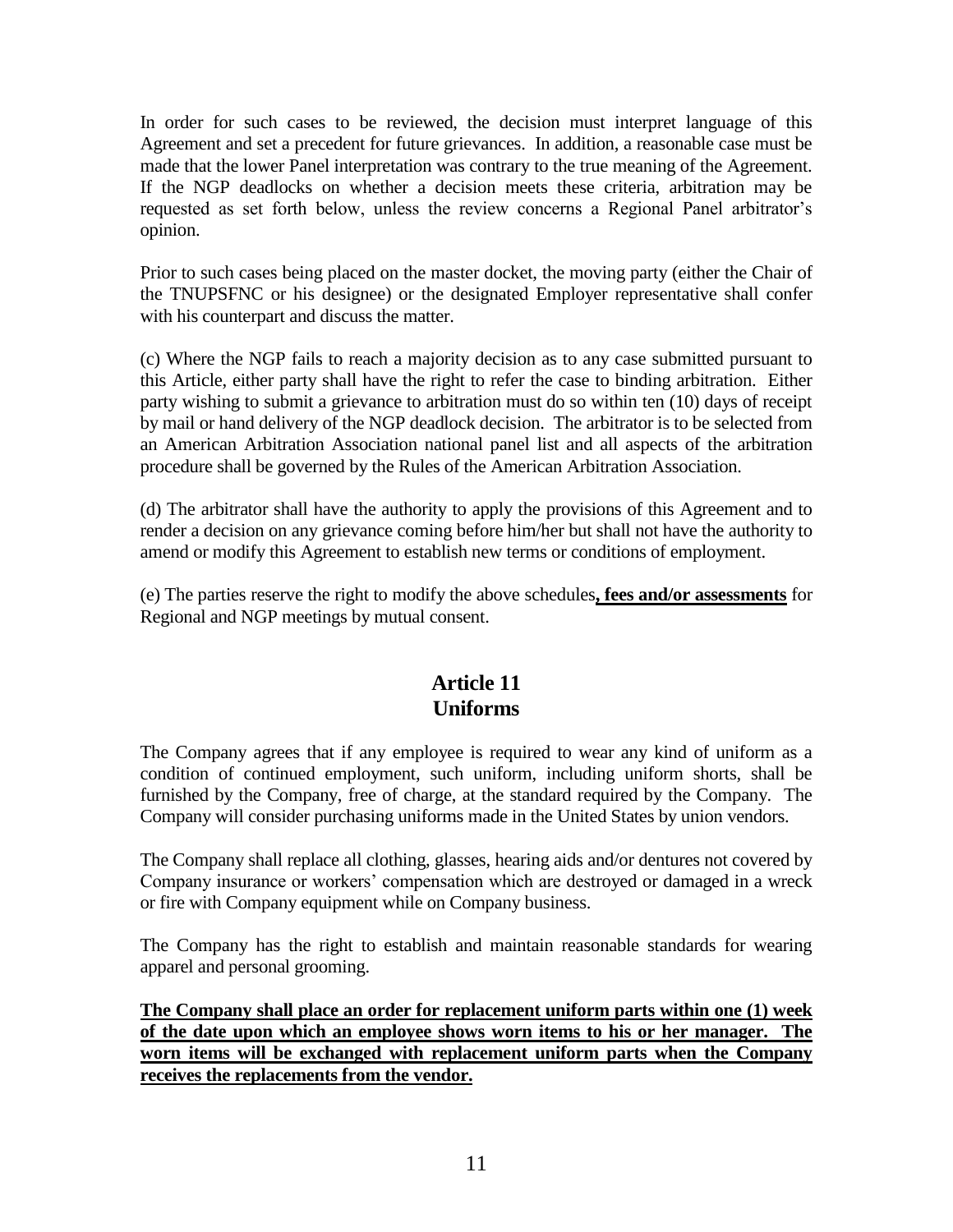## **Article 13 Compensation Claims**

(a) The Company agrees to cooperate toward the prompt disposition of employee on-the-job injury claims. Upon request by an employee injured on-the-job, the Company will provide information outlining the procedure for submitting a workers' compensation claim.

(b) Road drivers sustaining an injury while being transported in Company-provided transportation for Company purposes at a layover service center shall be considered as having been injured on the job.

(c) In the event that an employee sustains an occupational illness or injury while on a run away from his/her home service center, the Company shall provide transportation by bus, train, plane, or automobile to his/her home service center if and when directed by a doctor.

(d) The Company agrees to provide any employee injured locally transportation at the time of the injury, from the job to the medical facility and return to the job, or to his/her home if required.

(e) In the event of a fatality arising in the course of employment, while away from the home service center, the Company shall return the deceased to his/her home at the point of domicile.

(f) The Company may publish reasonable safety rules and procedures, provide the Local Union with a copy and require employees to acknowledge in writing that they have received such rules and procedures. Failure to observe such reasonable rules and/or procedures shall subject the employee to disciplinary action.

(g) An employee who is sent home by the Company as a result of an injury on the job, or is sent to a hospital, or who must obtain medical attention that day, shall receive pay at the applicable hourly rate for the balance of his/her regular shift on that day. An employee who has returned to his/her regular duties after sustaining a compensation injury who is required by the worker's compensation doctor to receive additional medical treatment during his/her regularly scheduled working hours shall receive his/her regular hourly rate of pay for such time.

**(h) The Company may continue a modified work program on a non-discriminatory basis. This program is designed to provide temporary opportunity to those employees who are unable to perform their normal work assignments due to an on-the-job injury.**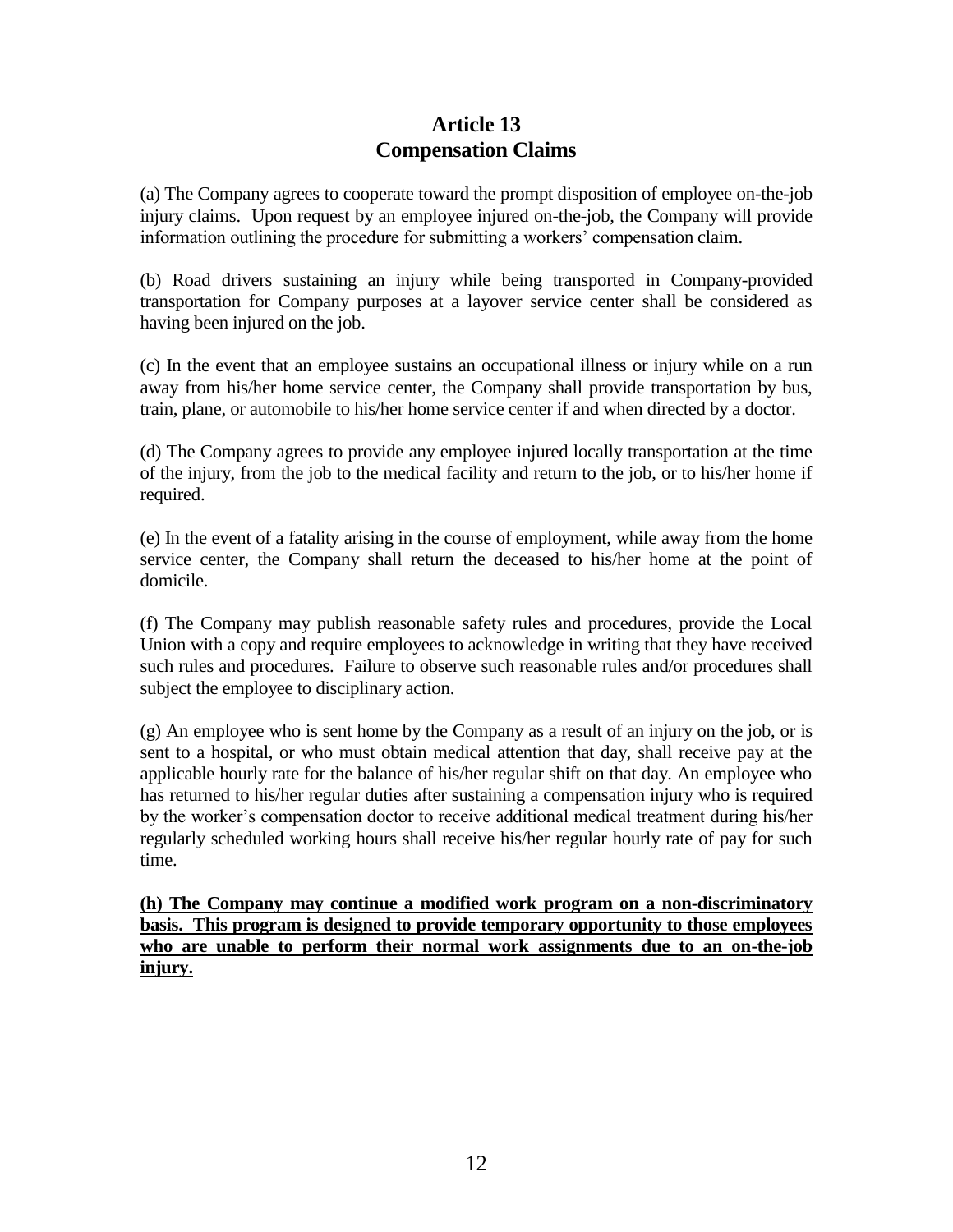## **Article 14 Military Clause**

Employees in service in the uniformed services of the United States, as defined by the provisions of the Uniform Services Employment and Reemployment Rights Act (USERRA), Title 38, U.S. Code Chapter 43, shall be granted all rights and privileges provided by USERRA and/or other applicable state and federal laws. This shall include continuation of health coverage as provided by USERRA, and pension contributions for the employee's period of service, as provided by USERRA. Employees shall be subject to all obligations contained in USERRA which must be satisfied for the employees to be covered by the statute.

The Employer, in its discretion, may make additional payments or award additional benefits to employees on leave for service in the uniformed services in excess of the requirements outlined in the USERRA.

**Employees on USERRA-approved military leave shall continue to accrue vacation to be used upon return as set forth below. To be eligible for accrual, employees must be (i) employed by UPS Freight for at least one (1) year, (ii) be a member of the uniformed services at time of call up, and (iii) be called onto active duty (other than for training) for a period of service exceeding thirty (30) days pursuant to an provision of law because of a war or national emergency declared by the President of the United States or Congress. An eligible employee returning to work as per USERRA shall be entitled to annual vacation for the remainder of that contractual vacation period based on the number of weeks to which he/she is entitled for years of service and the quarter in the current contractual vacation period in which the employee returns from eligible military leave, as follows:**

|  | No. Wks. |  | O2 | <b>O3</b> | 04 |
|--|----------|--|----|-----------|----|
|--|----------|--|----|-----------|----|

**In no event shall the employee have less than one (1) week of vacation available upon his/her return.**

**For the next contractual vacation period, the employee shall be credited with the vacation he/she would have accrued while he was on military leave.**

**The treatment of unused vacation and the scheduling of vacation shall be in accordance with Article 25.**

Upon notification from an employee that he/she is taking USERRA-qualified military leave, the Employer shall notify the Local Union within five (5) business days.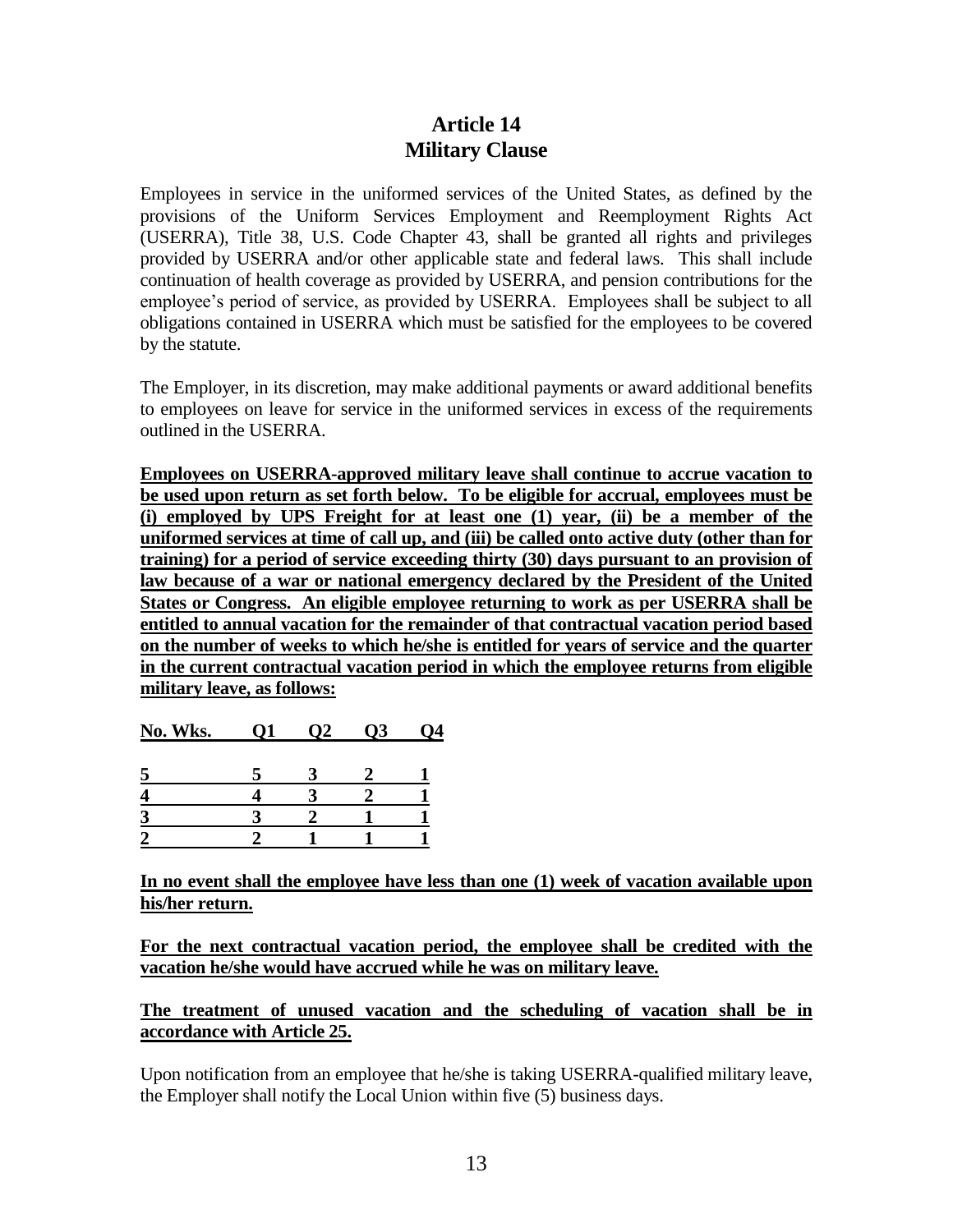## **Article 15 Equipment and Safety**

#### **Section 1. Safe Equipment**

The Company shall not require employees to take out on the streets or highways any vehicle that is not in a safe operating condition, including, but not limited to, equipment which is acknowledged as overweight or not equipped with the safety appliances prescribed by law. It shall not be a violation of this Agreement or basis for discipline where employees refuse to operate such equipment unless such refusal is unjustified.

It shall also not be a violation of this Agreement or considered an unjustified refusal where employees refuse to operate a vehicle when such operation constitutes a violation of any federal rules, regulations, standards, or orders applicable to commercial motor vehicle safety or health, or because of the employee's reasonable apprehension of serious injury to himself/herself or the public due to the unsafe condition of such equipment. **The Company shall be responsible for any citation issued if it occurred through no fault of the driver.**

Repairs to equipment will be certified on the Vehicle Condition Report.

## **Article 16 Examination and Identification Fees**

#### **Section 1. Required Examination**

**(a**) Physical, mental or other examinations required by a government body or the Employer shall be promptly complied with by all employees; provided, however, the Employer shall not pay for any time spent in the case of applicants for jobs.

The Employer shall determine the doctor that will perform the required examination and shall be responsible to these employees only for time spent at the place of examination or examinations where the time spent by the employee exceeds two (2) hours, and in that case only for those hours in excess of said two (2) hours. Examinations are to be taken at the employee's home area and are not to exceed one (1) in any one (1) year, unless the employee has suffered serious injury or illness within the year. Employees will not be required to take examinations during their working hours, unless paid by the Employer for all time spent. Employees shall be given reasonable notice of dates of examinations. The Employer shall pay for all such examinations for all regular and probationary employees.

#### **DOT medical cards must be obtained from the doctor designated by the Company.**

For those drivers subject to DOT regulations who possess a valid medical certificate from a designated DOT provider, the Employer shall pay for any additional physical, mental, or other examinations required by the Employer to confirm the validity of the medical certificate.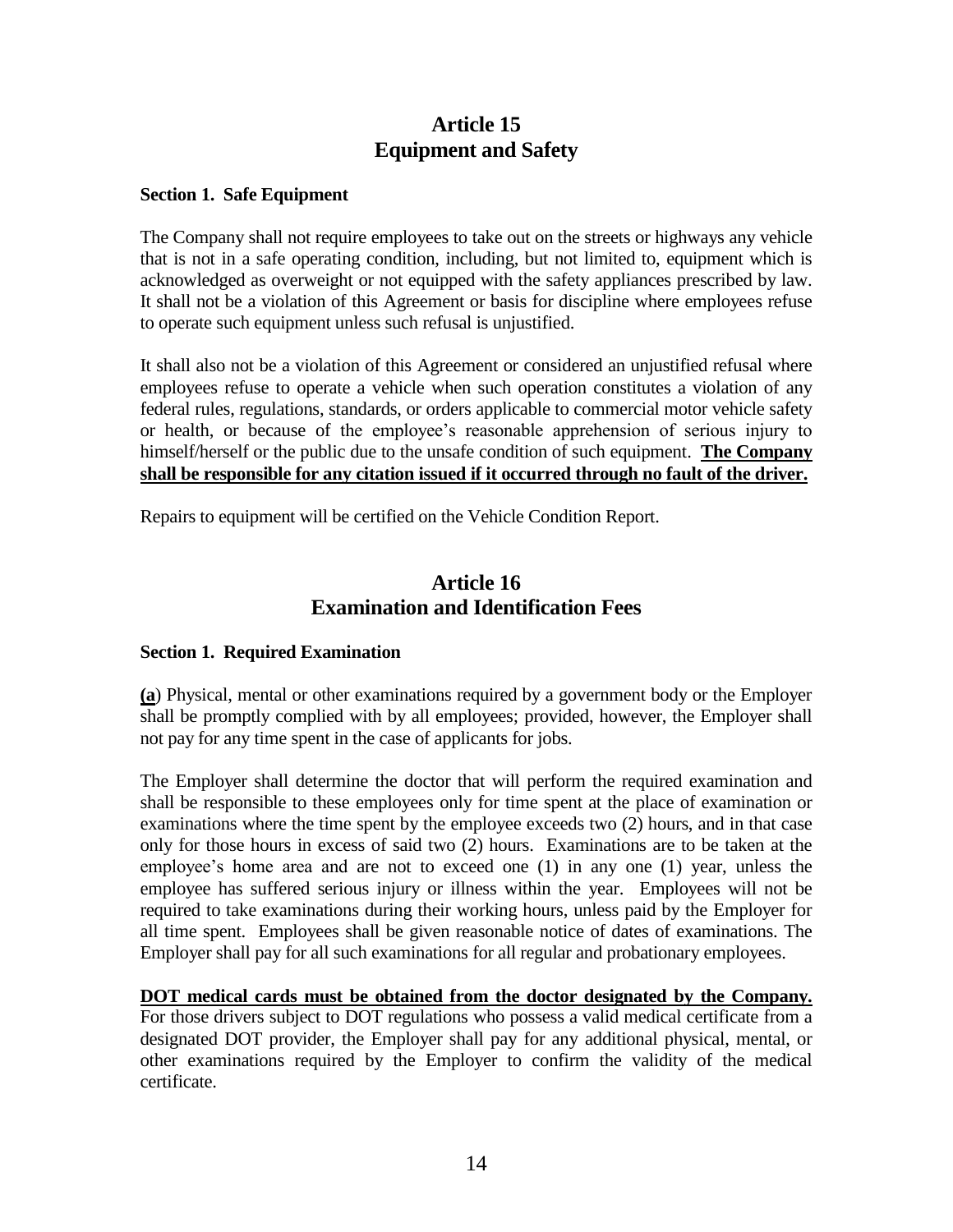### **(b) It is understood by the Employer and the Union that once an employee notifies the Employer that he/she has been released to return to work by the employee's doctor, the Company doctor must examine the employee within three (3) working days from the time the employee brings the return-to-work slip to the Employer.**

The Employer reserves the right to select its own medical examiner or doctor, and the Union may, if it believes an injustice has been done an employee, have said employee reexamined at the Union's expense.

In the event of disagreement between the doctor selected by the Employer and the doctor selected by the Union, the Employer and Union doctors shall together select a third (3rd) doctor within seven (7) days, whose opinion shall be final and binding on the Company, the Union, and the employee. **Neither** T**the** Company nor the Union nor the employee will attempt to circumvent the decision. The expense of the third (3rd) doctor shall be equally divided between the Employer and the Union. Disputes concerning back pay shall be subject to the grievance procedure.

If the third  $(3<sup>rd</sup>)$  doctor agrees that the employee should be returned to work, the **employee shall be reimbursed at his/her daily guarantee, less any other monies received back to the date of the examination by the Company doctor. It shall exclude any time the employee was not available for examination or work.**

# **Article 17 Pay Period**

Employees shall be paid in full each week on pay periods occurring on a day established by the Company, in the week following the week worked.

Not more than seven (7) days' pay shall be held on an employee. Each employee shall be provided with an itemized statement of gross earnings and an itemized statement of all deductions made for any purpose. Verified payroll mistakes of twenty dollars (\$20.00) or more will be paid on the next business day if requested by the employee. Over-the-road employees shall receive their regular paychecks prior to their last dispatch or tour of duty, prior to payday, if available; with the understanding they shall not cash same until the date on the paycheck.

New employees, defined as those not in the bargaining unit on the payroll on the date of ratification, shall designate Electronic Fund Transfer (EFT), unless prohibited by applicable State law.

**When an employee notifies the Company in writing of any ongoing overpayment, the employee's increasing liability will cease five (5) working days after the date of the written notification. The notification shall be provided to the employee's immediate supervisor or manager.**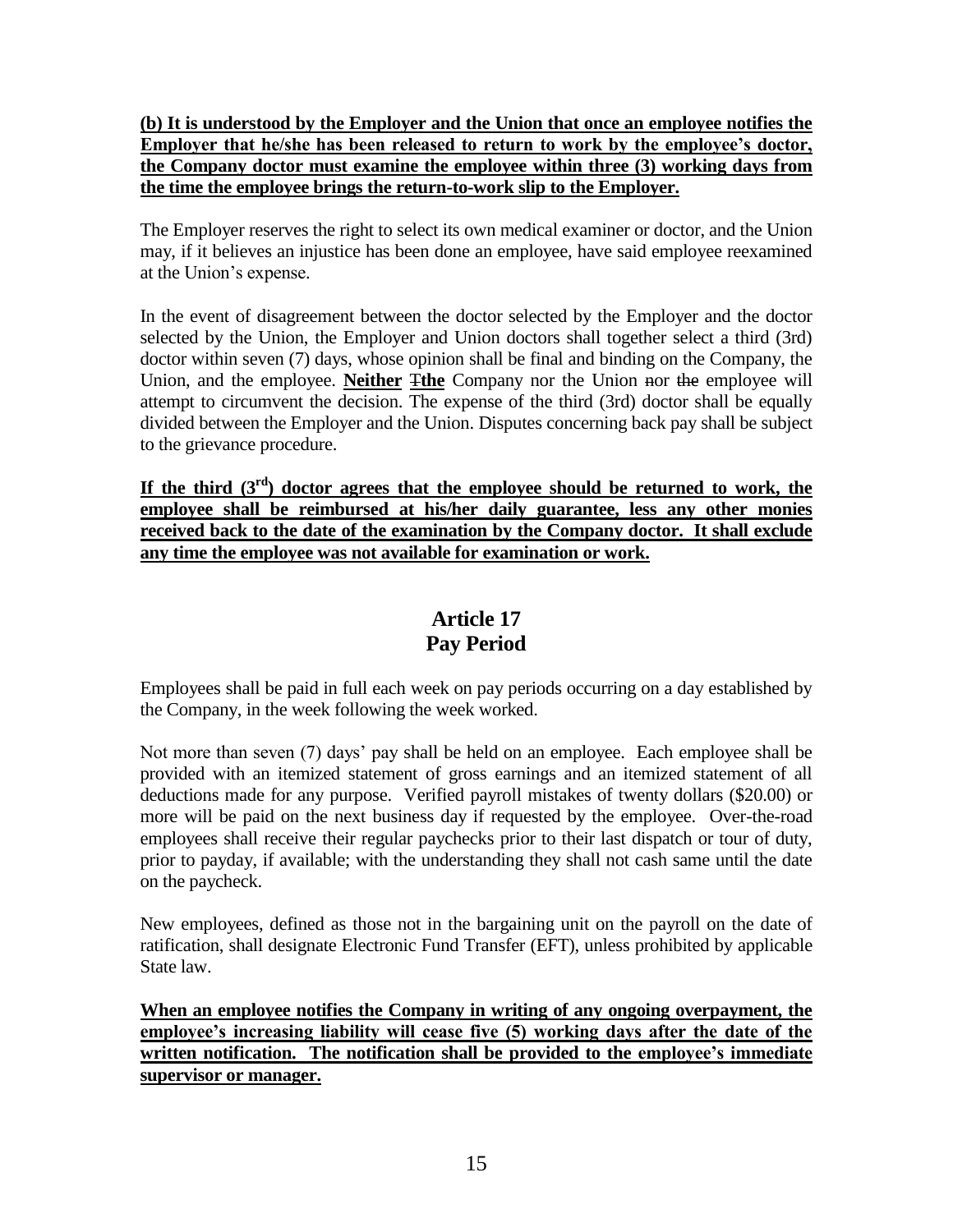### **All employees shall be reimbursed expenses within thirty (30) days of submitting the request.**

## **Article 18 Workday and Workweek**

### **Section 1. Casual Employees**

The schedule for casual employees shall be posted by Friday of the preceding workweek. A casual employee shall be guaranteed four (4) hours of pay on any day he/she is scheduled and reports to work. The Company may alter the casual employee's start time **or cancel the scheduled work day** provided the employee is notified prior to reporting to work. The Company may cancel a scheduled day of work with twenty-four (24) hours prior notice.

### **Section 2. Full-time Employees**

The scheduled for full-time employees shall be posted by Friday of the preceding workweek. The start time can be altered as a part of this posting by up to two (2) hours of the job's bid start time. The Company may alter the start time on a daily basis for more than two (2) hours provided the employee is notified prior to reporting to work. If an employee's start time is altered by more than two (2) hours more than fifty percent (50%) of the time in any sixty (60) day period, the employee may request it to be re-bid pursuant to Article 5. Ninety percent (90%) of the full-time employees holding bid jobs will be guaranteed a minimum of eight (8) hours pay per day when put to work and the standard guaranteed workweek shall be forty (40) hours per week. **The remaining ten percent (10%) of employees holding bid jobs shall have a four (4) hour guarantee when put to work.**  Work shall be scheduled for five (5) consecutive days, **Sunday through Thursday,**  Monday through Friday or Tuesday through Saturday. Notwithstanding the above, the Company shall also have the right to maintain a sufficient number of full-time employees without a posted or established schedule in order to handle unscheduled and extra ad hoc work.

One and one-half (1 ½) times the regular hourly rate shall be paid for all work performed on the seventh (7th) consecutive day of work, except where the seventh (7th) consecutive day of work falls on Sunday, in which case double time shall be paid.

#### **Section 3. Overtime**

All hours worked in excess of eight (8) hours in any one (1) day or forty (40) hours in any one (1) week shall be paid at the rate of time and one-half (1 ½) the regular hourly rate, but not both. Overtime shall not be pyramided. Pay for hours not worked shall not count toward the forty (40) hour threshold.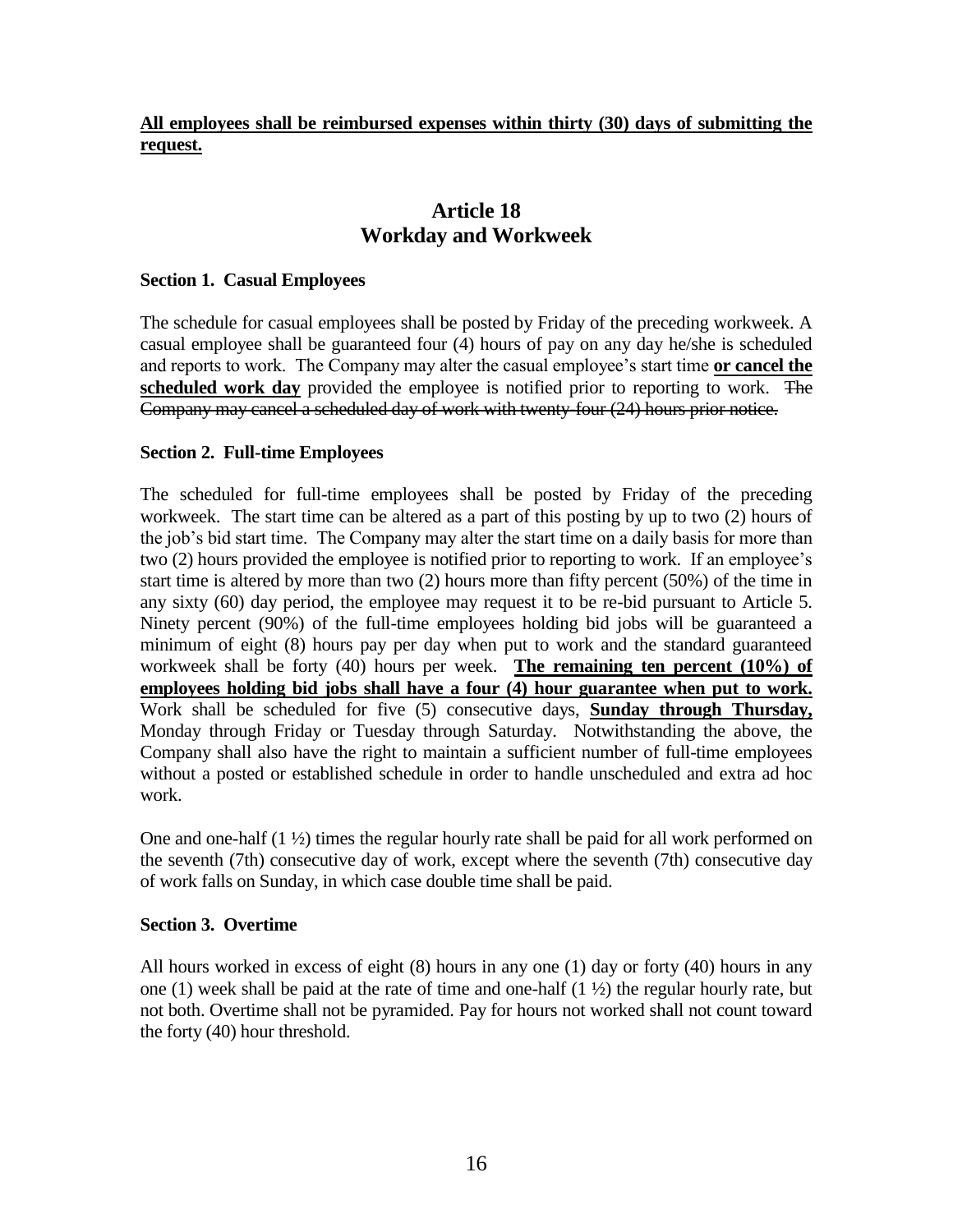All hours worked on Sundays or holidays or on the seventh  $(7<sup>th</sup>)$  consecutive day or in excess of ten (10) hours per day shall not apply against the guarantee but must be paid in addition to the guarantee.

### **The Company will make a reasonable effort to notify non-driving employees at least one (1) hour in advance of overtime.**

## **Article 20 Cooperation of Employees/Fair Day's Pay**

### **Section 2. Fair Day's Work for Fair Day's Pay**

The Union and the Company recognize the principle of a fair day's work for a fair day's pay. Jobs and job security of employees working under this Agreement are best protected through efficient and productive operations of the Company and the trucking industry. This principle shall be recognized in the administration of this Agreement and the resolution of all grievances thereunder.

**The Employer shall not in any way intimidate, harass, coerce or overly supervise any employee in the performance of his or her duties. The Employer will treat employees with dignity and respect at all times, which shall include, but not be limited to, giving due consideration to the age and physical condition of the employee. Employees will also treat each other as well as the Employer with dignity and respect.**

## **Article 21 Union Activities/Leave of Absence**

### **Section 1. Union Activities**

(a) Any employee, member of the Union, acting in any official capacity whatsoever shall not be discriminated against for his/her acts as such officer of the Union so long as such acts do not interfere with the conduct of the Company's business, nor shall there be any discrimination against any employee because of Union membership or activities.

(b) The Company agrees to grant employees reasonable time off without pay without discrimination or loss of seniority rights to attend a labor convention or union meeting called by the Local Union, provided at least one (1) week **forty-eight (48) hours** written notice is given by the Local Union to the Company specifying the length of time off and provided that there shall be no disruption of the Company's operations. The Company's consent to such requests shall not be unreasonably denied.

(c) Authorized agents of the Union shall have access to the Company's premises during working hours for the purpose of adjusting disputes, investigating working conditions,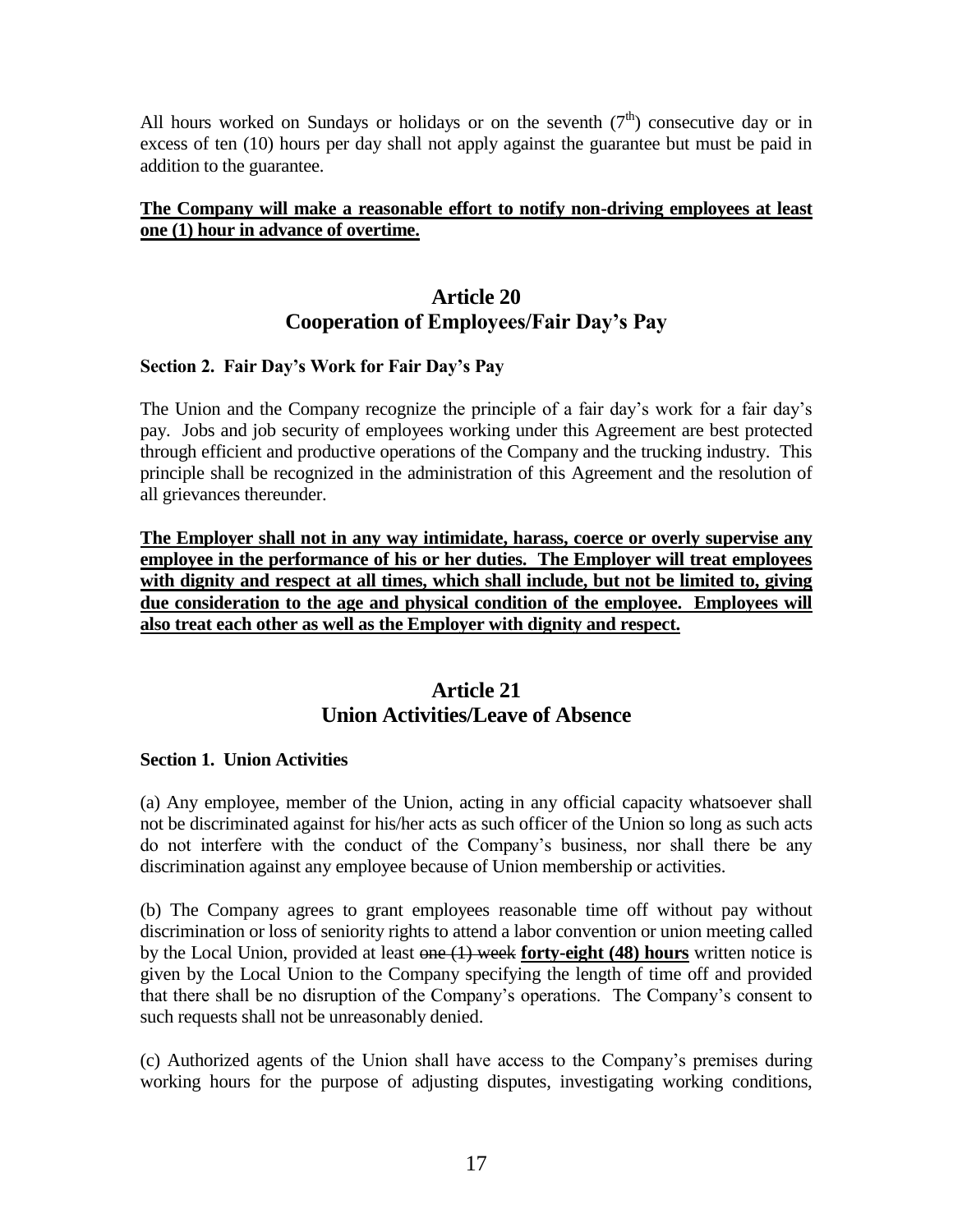collecting dues and ascertaining that this agreement is being adhered to, provided, however, that there is no interruption of the Company's working schedule.

### **Section 2. Leave of Absence**

(a) When an employee in any job classification requiring driving has his/her operating privilege or license suspended or revoked for reasons other than **medical disqualification or** those for which the employee can be discharged by the Company, a leave of absence without loss of seniority, not to exceed one (1) **two** (2) year(s), shall be granted for such time as the employee's operating license has been suspended or revoked. The employee will be given available work opportunities to perform non-CDL required job functions.

(b) A Union member elected or appointed to serve as a Union official shall be granted a leave of absence during the period of such employment, without discrimination or loss of seniority rights, and without pay.

### **Section 3. Medical Disqualification**

**(a) A driver who is judged medically unqualified to drive, but is considered physically fit and qualified to perform other inside jobs, will be afforded the opportunity to displace the least senior full-time or casual inside employee at such work until he/she can return to his/her driving job. However, if the displacement of a full-time employee with a CDL would negatively affect the employer's operation, the medically disqualified driver may only displace a casual inside employee. "Red-circled" non-CDL cartage employees shall not be subject to displacement in this process. While performing the inside work, the driver will be paid ninety percent (90%) of the appropriate rate of pay for the full-time classification of work being performed. The Company shall attempt to provide eight (8) hours of work, if possible, out of available work.**

**(b) In addition to those already covered by this section, disqualified drivers who are actively pursuing a waiver or exemption with the DOT may work inside pursuant to this section if there is a reasonable expectation that his or her waiver/exemption will be granted.**

## **Article 25 Benefits**

#### **Section 1. Medical Plans**

Effective within ninety (90) days of ratification for employees outside of the Indianapolis facility, seniority full-time and casual employees will be provided health coverage pursuant to the United Parcel Service Health & Welfare Package Select. Eligibility requirements for and detailed descriptions of the medical plan is contained in the Summary Plan Description (SPD). Each covered employee will be provided a copy of the SPD.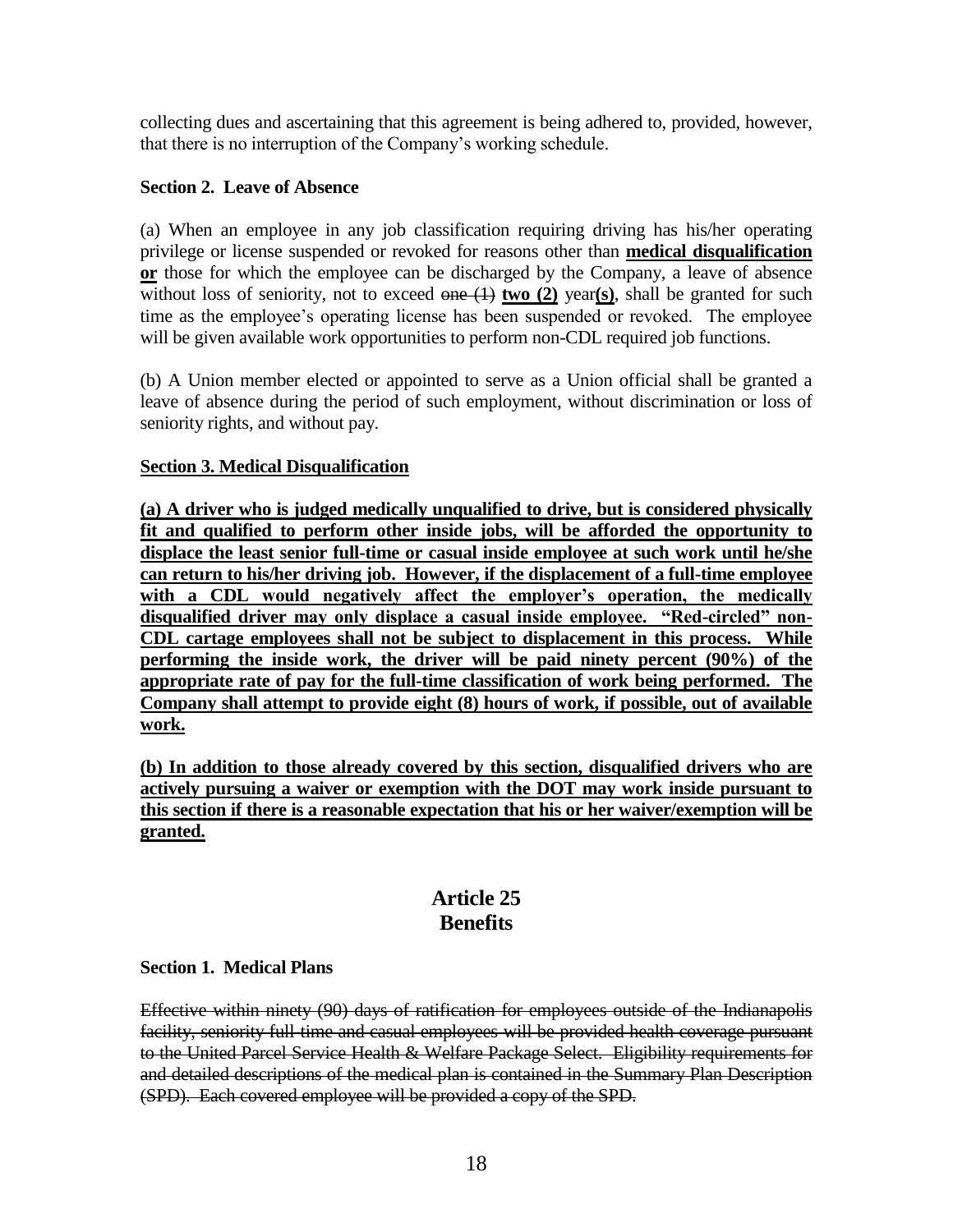Employee premium costs for coverage, once the new plan becomes effective and thereafter for the life of the Agreement will be as follows per month: Individual coverage--\$50.00; Employee/Plus-\$100; and Family \$150. There shall be a second level of coverage offered through the Plan which will be made available to employees at no cost.

Life insurance, dental coverage, short term disability and long term disability benefits will be as described in the Summary Plan Description.

Medical coverage shall be provided pursuant to the terms of the United Parcel Service Health & Welfare Package Select to those employees who retire after ratification who are immediately eligible for a retirement benefit pursuant to the Section 7 below. The Retiree contribution for health coverage per month for the life of this agreement shall be \$250.00 for individual coverage and \$500.00 for employee plus spouse coverage.

**(a) From August 1, 2013 until January 1, 2014, covered employees, current retirees and employees who retire during this period will be covered by Article 25, Section 1 of the 2008-2013 UPS Freight Agreement.**

**(b) Effective January 1, 2014 health and welfare coverage for all full-time and parttime employees on the payroll at that time and those hired thereafter will be provided through the Central States Southeast and Southwest Areas Health & Welfare Fund (CSH&W). The Company shall make the necessary contributions to the CSH&W to maintain coverage. In the event of a work related injury contributions shall be continued for one year. Contributions shall be continued for four (4) weeks in the event of off-the-job illness or injury.**

(**c) Employees covered by CSH&W shall be obligated to pay the following monthly amounts as a premium for the coverage: Single------------------ \$45.00 E/ee Plus-------------- \$90.00 E/ee & Family------- \$135.00**

**(d) The terms of the medical coverage shall be available from the CS H&W.** 

### **(e) Effective January 1, 2014 all future retirees will receive medical coverage through the CSH&W plan.**

### **Section 2. Discretionary Days**

Effective upon ratification, Full-time employees shall be eligible to receive **four (4)** three (3) discretionary personal days, **thirty-two** (24 **32** hours) each calendar year. These days may be used in scheduling time off for any purpose, including illness, appointments, care of family members, observance of religious holidays, etc. This time may shall be taken in onehour increments or as a whole day (8 hours maximum). Except for emergency situations, discretionary time must be scheduled and approved in advance by management. Unused time related to these discretionary personal days will be paid out at a rate equivalent to the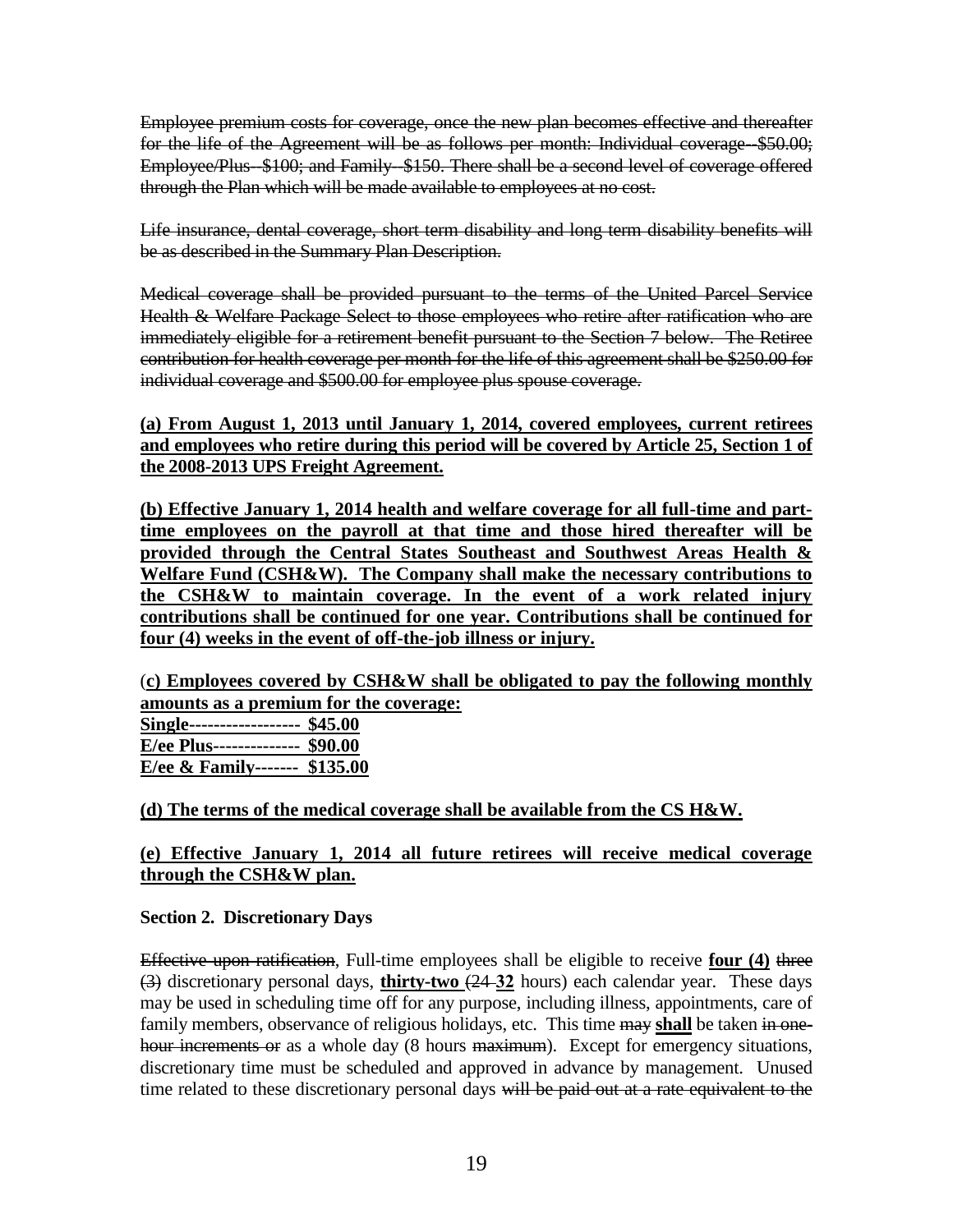normal hourly rate at the end of the year **may be accrued at the current rate and carried over from year to year for the life of the Agreement. An employee may request payment for any accrued discretionary days; payment will be made within ten (10) days of the request. Discretionary days will be paid at the rate at which they were accrued.** New employees entering a full-time job classification after ratification will receive these days on January 1 following one (1) year of employment. **All employees**  entering a full-time job classification will receive four (4) three (3) days after one (1) **year of full-time employment, and will receive four (4)** three (3) **discretionary days each subsequent calendar year.**

The three (3) discretionary days in the prior paragraph shall also be available from ratification through the end of the calendar year in which the contract becomes effective, provided the eligible employees have not already taken discretionary days under the policy in effect prior to ratification of this Agreement. If discretionary days have been used, then those days shall be subtracted from the three (3) available days.

### **Section 3. 401(k) Plan**

No later than sixty (60) days after ratification of this Agreement, a **A**ll full and casual employees shall **continue to** be eligible to participate in the Teamsters UPS National 401(k) Tax Deferred Savings Plan in accordance with the terms of that Plan. The Employer shall withhold from an employee's earnings, amounts mutually agreed between the Employer and the employee, and deposit such monies into a 401(k) account in the employee's name in compliance with the Internal Revenue Code and ERISA.

### **Section 4. Holidays**

The Employer will pay full-time and casual employees for the following **eight (8)** nine holidays each year provided they work either the day before and the day after the holiday or are on an approved paid absence:

- New Year's Day
- **Memorial Day**
- $\blacksquare$  Independence Day
- **Labor Day**
- Thanksgiving Day
- Day after Thanksgiving
- Christmas Eve
- Christmas Day
- **-** Floating Holiday (to be taken on any day selected by employee with manager's approval)

### **Casual employees will receive the above holidays plus an additional floating holiday to be taken on any day selected by the employee with his manager's approval.**

Full-time employees will be eligible to receive eight (8) hours pay for each of the foregoing paid holidays. Casual employees are eligible to receive holiday pay for those holidays in the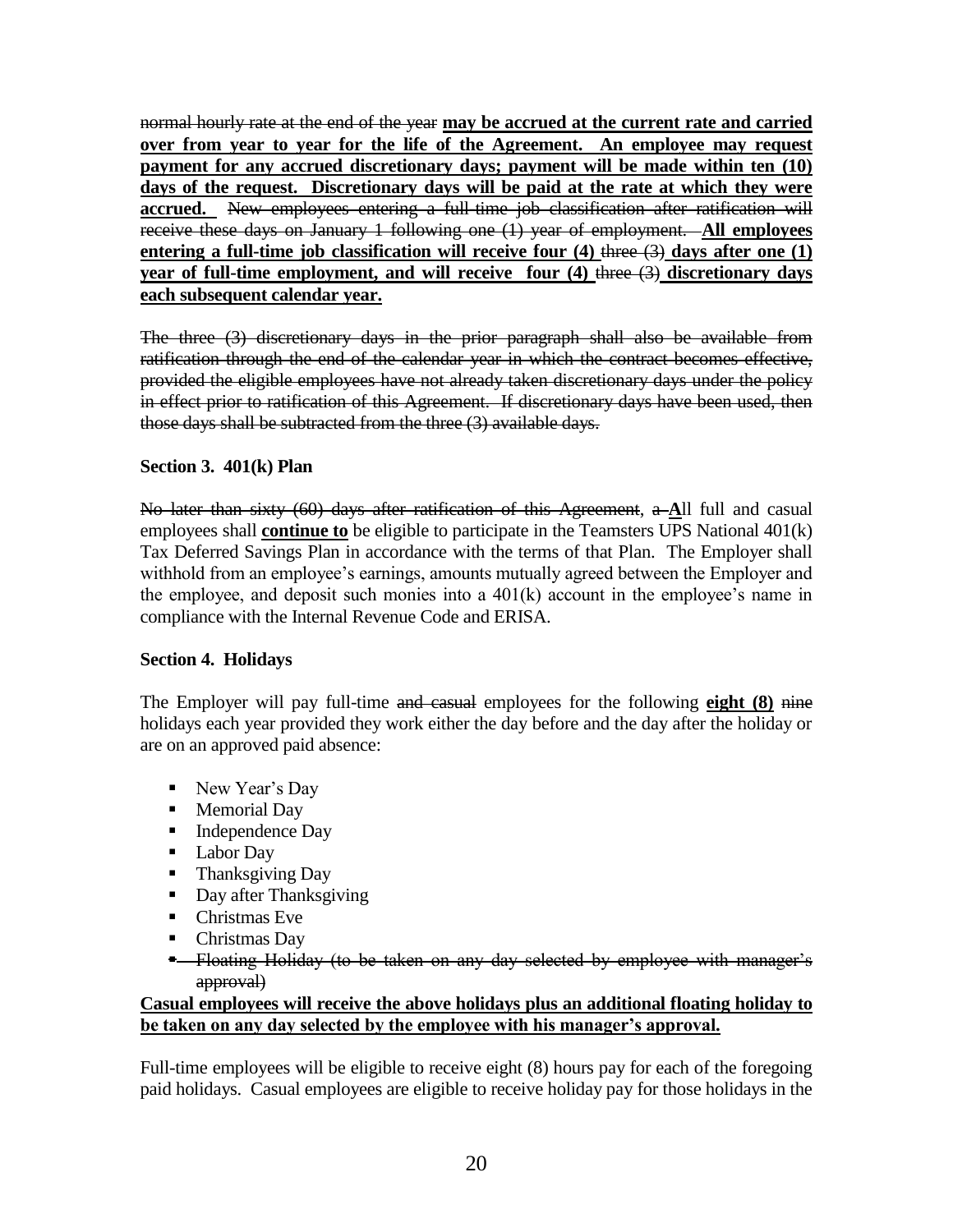amount of one-fifth (1/5) of their week's pay of the work week preceding the week of the holiday.

Employees hired **after April 8, 2008** after ratification of this Agreement will be eligible for paid holidays only after one year of active employment.

### **Section 5. Vacations**

a. Weeks of Vacation.

Full-time employees will be awarded paid vacation based on service. The first award of vacation is conferred on January 1 following the employee's date of hire. Subsequent awards are conferred on January 1 of each year. Incremental increases in vacation days are conferred on January 1 of the year in which the anniversary year of service occurs. The amount of vacation to be conferred on each January 1 will be determined in accordance with Section 5. (b) below. All vacation must be used during the calendar year or it will be lost.

| <b>Years of Service</b> | Days of Vacation |
|-------------------------|------------------|
| vear                    |                  |
| 2-7 years               |                  |
| 8-15 years              | 15               |
| $16-25$ years           | 20               |
| 26 or more years        | 25               |

Vacation day awards are set forth in the following schedule:

### b. Full-time Vacation Accrual

(i) To be eligible for employees' full vacation during the first  $(1<sup>st</sup>)$  calendar year in which the employee was employed, an employee must have worked one hundred and fiftysix (156) reports, but need not to have been employed for the full calendar year.

If the employee worked less than one hundred and fifty-six (156) reports during this calendar year, but did attain seniority, the employee's vacation shall be pro-rated by earning one (1) day of vacation for each forty (40) reports, and taken after the employee has been employed one (1) full year.

The employee who attains one hundred and fifty-six (156) reports during the first calendar year shall enjoy a January  $1<sup>st</sup>$  date of the calendar year they were employed as a vacation anniversary date for accumulating earned vacation. Employees who do not attain one hundred and fifty-six reports that year will have a January  $1<sup>st</sup>$  date of the following calendar year as a vacation anniversary.

(ii) During each vacation year, the employee must work one hundred and fifty-six (156) reports to earn their vacation. Computation of the one hundred and fifty-six (156) reports shall include paid time off such as vacation, holidays, jury duty and funeral leave. Seniority employees who worked less than one hundred and fifty-six (156) reports during the calendar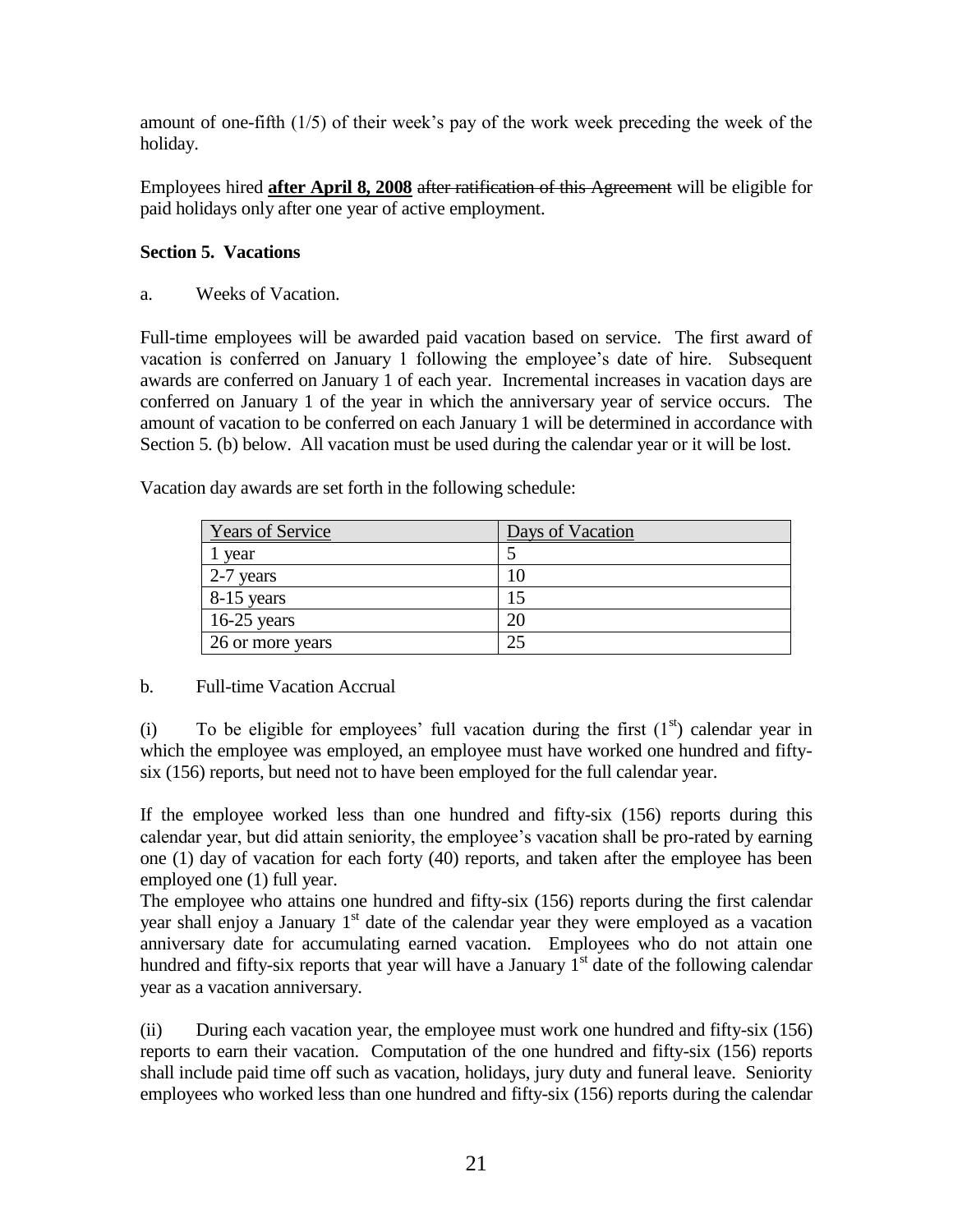year, will be entitled to a pro-rata vacation day for each forty (40) reports times the weeks of vacation that they are entitled to.

### c. Full-time Vacation Selection

(i) The Company will post a vacation schedule for bid by December 1 of each year showing the weeks available for vacation the next calendar year and the number of employees in each classification who may be on vacation each week**.** The Company will make vacation available for bid based upon the needs of the operation. Employees shall have fourteen (14) days to submit their bid. Awards shall be in seniority order within classification. Insufficient bidders will be assigned vacation week(s). If an employee desires pay in lieu of vacation, he shall be required to indicate such on his bid. The Company shall have the right to accept the offer of pay versus vacation or award the time off. Once scheduled, vacation weeks may only be moved by mutual agreement between the Company and employee or as a result of the application of the Family Medical Leave Act. **However, if the Company blocks out weeks for vacation as a part of the annual bid and thereafter determines that some of those weeks can be used for vacation, the Company shall make those vacation weeks available in seniority order.**

(ii) Full-time employees who have earned at least two (2) weeks of vacation will have the option of declaring that he/she wants to split one (1) of the available weeks of vacation into five (5) single days. The employee must declare this option at the time of the vacation selection. Seniority will prevail in the selection of the single day(s). Single vacation days must be selected in writing a minimum of seven (7) working days prior to the day the employee desires off. The Company will approve or deny the request within two (2) working days of receipt. Approval shall not be unreasonably withheld. Such vacation days will be paid at the same rate as vacation. Any days not used will be paid off at the end of the year.

### d. Casual Vacations

Casual employees shall be entitled to five (5) days of unpaid vacation after one (1) year of active employment. These days shall be scheduled and taken by mutual agreement with the Company. On the next January 1 after a casual employee attains five years of service, he will be eligible for five (5) days of paid vacation. **A day of vacation shall be equal to 1/52nd of the prior years total paid hours divided by five (5).** Such vacation will be scheduled, taken and/or paid by mutual agreement with the Company.

### e. Accrued or Unused Vacation

Accrued or unused vacation within any calendar year shall be paid to an employee if he retires or dies. Unused vacation shall not be considered accrued and will not be paid to an employee who resigns or is terminated.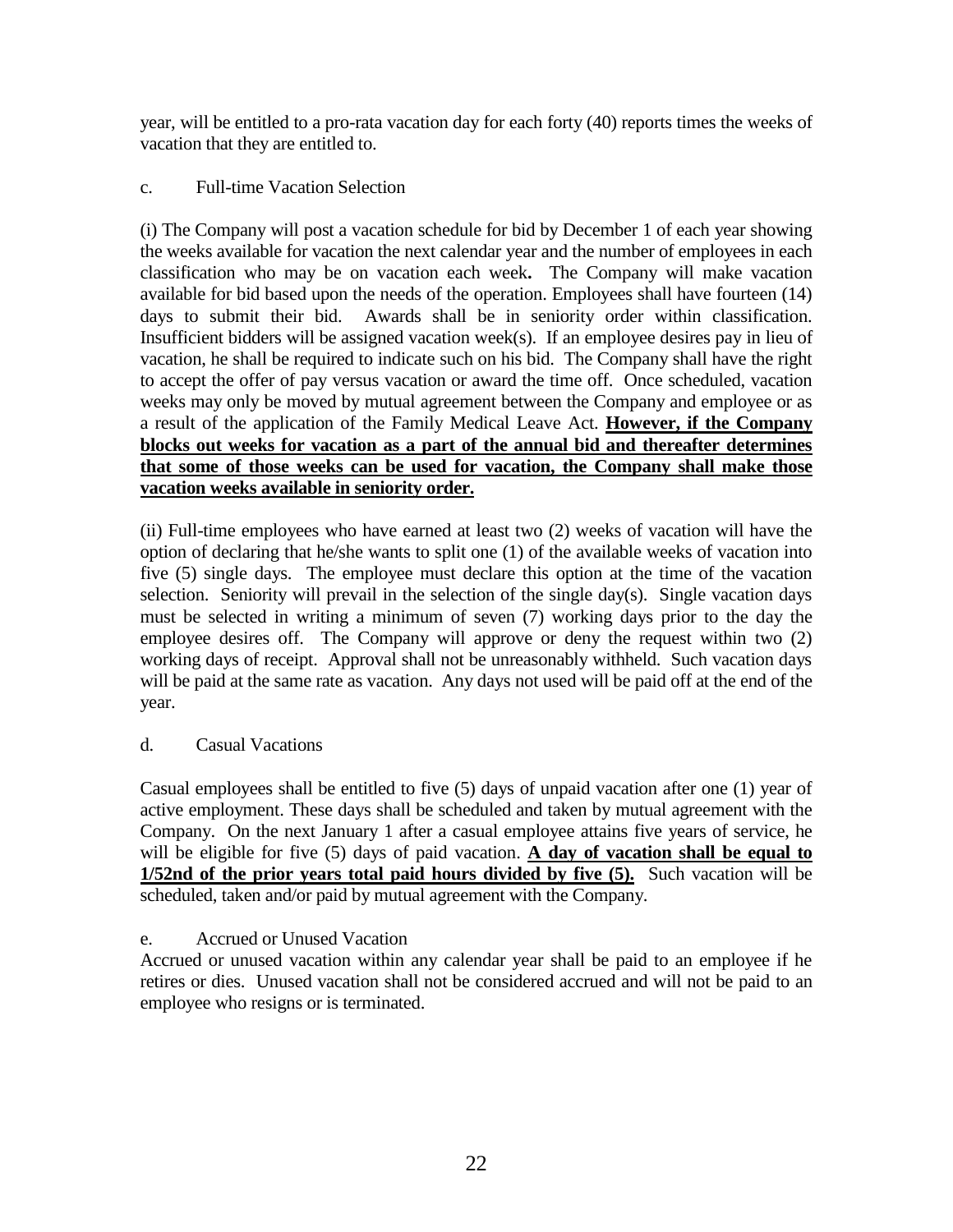### **Section 6. Retirement**

*(a)* Effective upon ratification **January 1, 2008**, full-time and casual employees shall cease**d** to be covered by the UPS Retirement Plan and instead became covered by the UPS Pension Plan. The UPS Pension Plan will be amended to cover the employees based on the terms set forth in this subsection. **Until December 31, 2013,** T**t**he benefit formula for current and future full-time and casual employees will remain unchanged from the benefit formula in effect for the UPS Retirement Plan at the time of ratification of this Agreement **on December 31, 2007. No additional benefits will accrue under that formula after December 31, 2013***, except as may be provided for those employees covered by paragraph (c) below. After that date, additional benefits will be accrued in accordance with paragraphs (b) or (c) below, as applicable.*

*(b)* **Effective January 1, 2014, eligible full-time and casual employees who have an hour of** *service in* **covered employment on or after January 1, 2014 will earn a monthly accrued benefit payable at normal retirement age equal to the amount of their monthly accrued benefit as of December 31, 2013 (if any) plus one hundred and five dollars (\$105.00) per year times years of UPS Freight Benefit Service earned on or after January 1, 2014. In years in which an employee has less than fifteen hundred (1500) hours, he shall earn a prorated share of the one hundred and five dollars (\$105.00). There shall be no limit on the number of years for which the one hundred and five dollar (\$105.00) benefit may be earned.** 

*(c) Effective January 1, 2014, eligible full-time and casual employees who have an hour of service in covered employment on or after January 1, 2014 and who have a Final Average Compensation (FAC), as defined by the UPS Pension Plan, greater than \$73,000.00 as of December 31, 2013, shall be entitled to receive as a retirement benefit equal to the greater of the monthly benefit calculated in accordance with paragraph (b) above or the benefit formula referenced in paragraph (a) above that was in effect on December 31, 2007.*

*(d)* The UPS Pension Plan is governed by the terms of the plan document and trust agreement, both of which are incorporated herein by reference. Any claims for benefits are subject to resolution solely through the UPS Pension Plan administrative claims process.

*(e) Nothing in this section shall affect the provision in the UPS Pension Plan providing that the Monthly Accrued Benefit payable to a Participant who has attained, at least, age fifty-five (55) and completed at least thirty (30) years of Benefit Service as of his or her benefit commencement date shall not be reduced. Further, a Participant who has completed at least twenty-five (25) years of Benefit Service and who has attained at least sixty (60) years of age as of his or her separation from service shall not have his or her Monthly Accrued Benefit reduced.*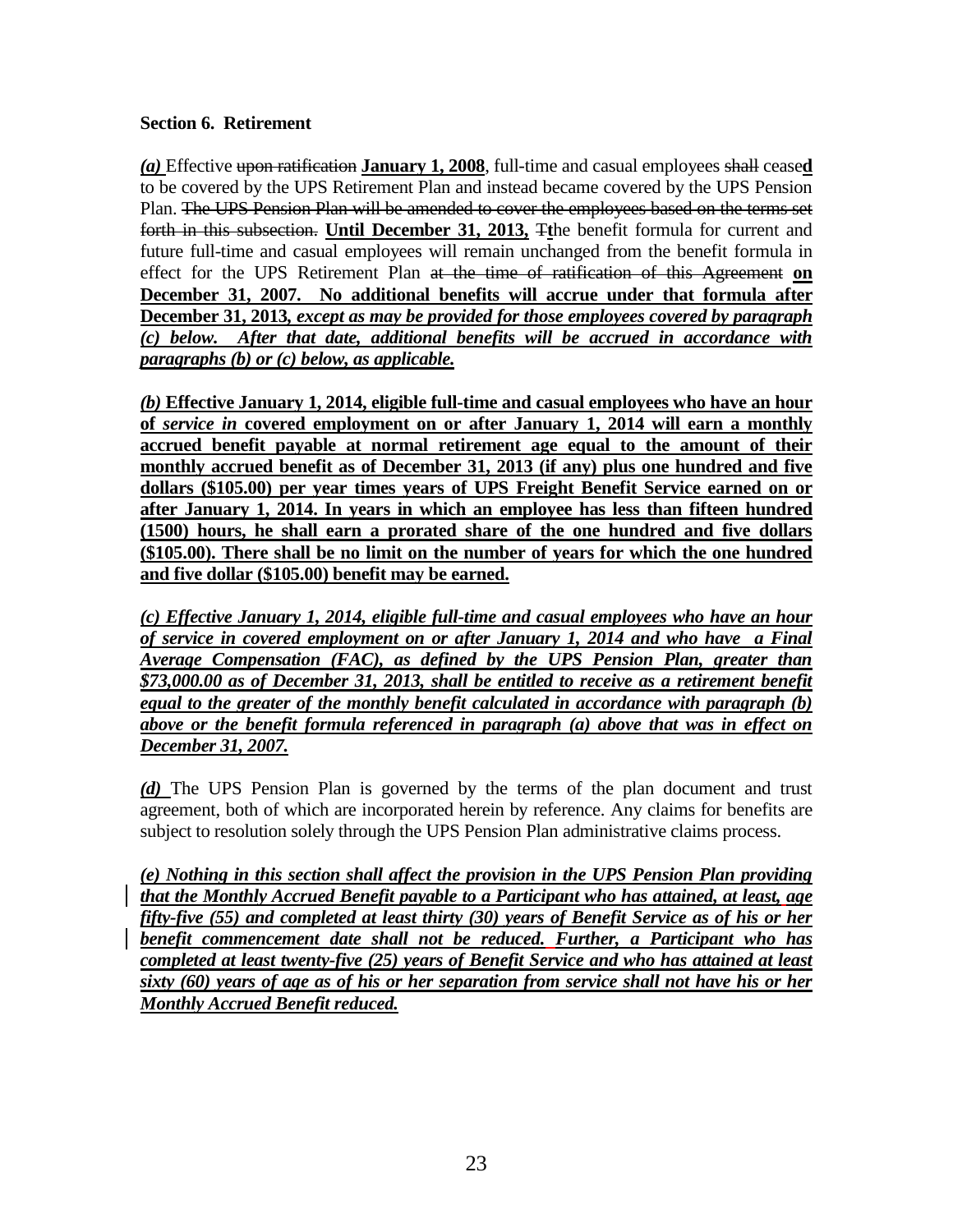# **Article 26 Wages**

Employees, outside of Indianapolis, on the "Local Cartage" seniority list; casual employees and drivers on the "over-the-road" seniority list who have completed their progression as of the ratification of this Agreement shall receive an increase of thirty-two and one half cents (\$0.325) per hour (or the mileage equivalent), less the amount of increase received since January 1, 2008, effective the first pay period after ratification, as well as an additional thirty-two and one-half cents (\$0.325) per hour in the first pay period in July 2008. Employees, outside of Indianapolis, who are in progression on the date of ratification will receive the general wage increase in the same manner as employees in progression covered by Sections 1 and 3, below.

### **Section 1. Full-Time Local Cartage Employees**

a. In each of the calendar years 2009 **2014** through 2013 **2016**, employees on the "Local Cartage" seniority list who have completed their progression shall receive the following increases **effective the first pay period in January of each year. The general wage increases for 2017 and 2018** which shall be implemented in two (2) equal installments: one-half shall be implemented in the first pay period in January and the second half will be implemented in first pay period after July 1 of each year.

| 70¢             |
|-----------------|
| 756             |
| 80¢             |
| 856             |
| 90 <sub>¢</sub> |
|                 |

| 2014 | \$0.50 |
|------|--------|
| 2015 | \$0.50 |
| 2016 | \$0.50 |
| 2017 | \$0.50 |
| 2018 | \$0.50 |

b. Employees on the "Local Cartage" seniority list who are still in progression on **August 1, 2013** the ratification date of this Agreement shall receive the general wage increases set forth above but shall and will be paid no less than what they are entitled to in accordance with their current progression **set forth in the 2008-2013 Agreement**. Upon completion of that progression the employee shall continue to receive the general wage increases set forth in paragraph a. above.

c. Employees entering a full-time Local Cartage job after ratification **August 1, 2013** (whether promoted from casual or as a new hire) shall be paid in accordance with the following progression when performing jockey, helper or dock work: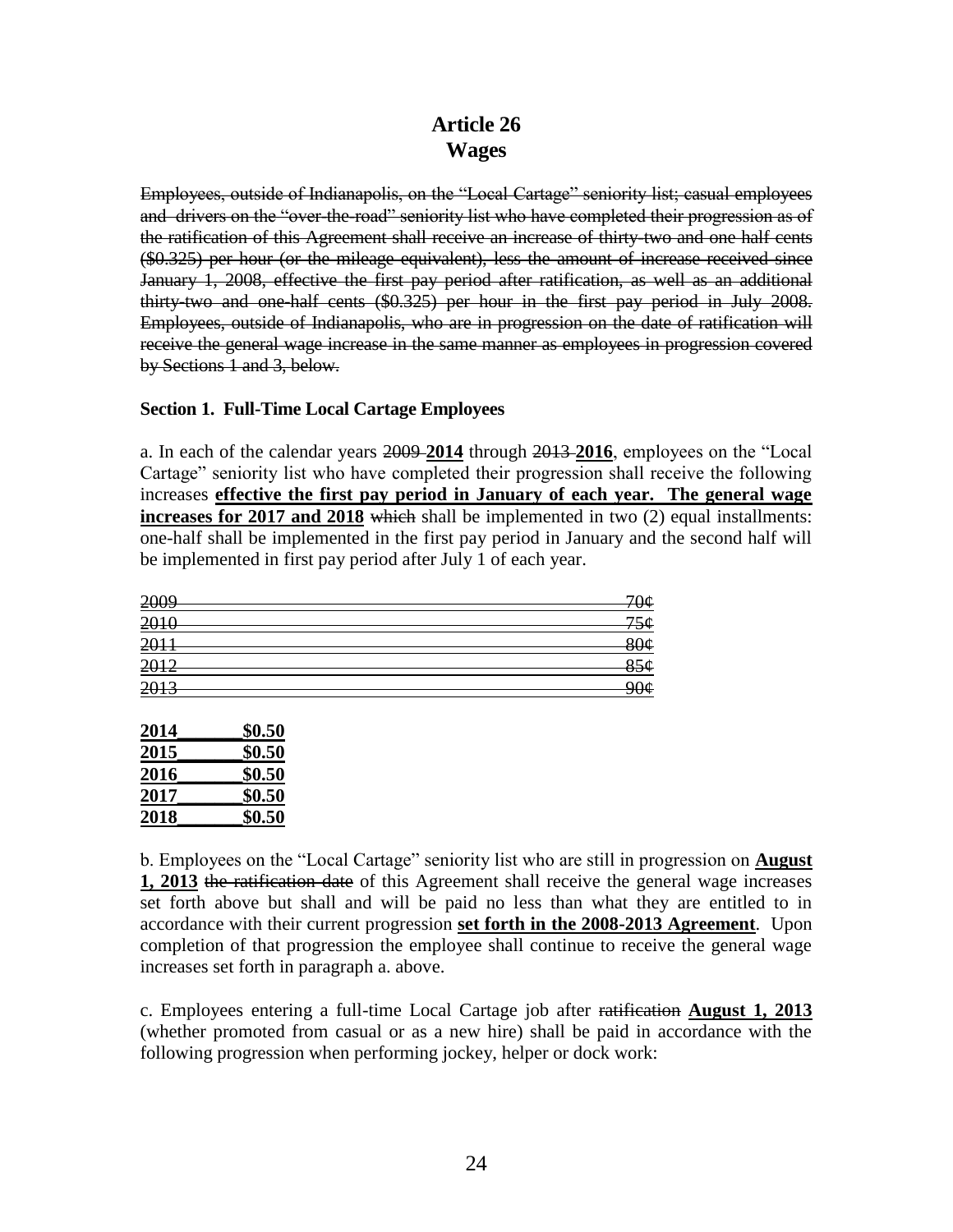| <b>Start</b>              | \$16.75<br>\$14.63      |
|---------------------------|-------------------------|
| Seniority                 | \$17.25<br>\$15.68      |
| Twelve (12) months        | \$18.25<br>\$16.72      |
| Twenty-four $(24)$ months | \$\$18.81 \$19.55       |
| Thirty-six $(36)$ months  | <b>Top Rate \$23.40</b> |
| Forty-eight (48) months   | <b>Top Rate</b>         |

When an employee completes the above progressions he/she shall be eligible thereafter to begin receiving the general wage increases set forth in paragraph a. above. **Employees bidding into a new fulltime Non-CDL position after August 1, 2013, shall be paid eighty percent (80%) of the progression rates in (c) above. Once the progression is completed the employee shall receive eighty percent (80%) of the Top Rate.** 

d. Employees entering a full-time Local Cartage job after **August 1, 2013** ratification shall be paid in accordance with the following progression when performing local driving work:

| <b>Start</b>              | \$15.05<br>\$17.20      |
|---------------------------|-------------------------|
| Seniority                 | \$17.70<br>\$16.13      |
| Twelve (12) months        | \$18.70<br>\$17.20      |
| Twenty-four $(24)$ months | \$19.35<br>\$20.00      |
| Thirty-six $(36)$ months  | <b>Top Rate \$24.00</b> |
| Forty-eight (48) months   | <b>Top Rate</b>         |

When an employee completes the above progressions he/she shall be eligible thereafter to begin receiving the general wage increases set forth in paragraph a. above.

|                   | Dock Leadman       | Dock Worker         | Jockey              | Local/Road Driver   |
|-------------------|--------------------|---------------------|---------------------|---------------------|
|                   |                    | (Full-Time)         |                     |                     |
| Ratif.            | \$21.475           | <u>\$21.225</u>     | <del>\$21.475</del> | <del>\$21.825</del> |
| 7/1/08            | \$21.80            | <u>\$21.55 </u>     | \$21.80             | <u>\$22.15</u>      |
| 1/1/09            | \$22.15            | \$21.90             | <u>\$22.15 </u>     | \$22.50             |
| 7/1/09            | <del>\$22.50</del> | \$22.25             | <del>\$22.50</del>  | <u>\$22.85</u>      |
| 1/1/10            | <u>\$22.875</u>    | <del>\$22.625</del> | <u>\$22.875</u>     | \$23.225            |
| 7/1/10            | \$23.25            | \$23.00             | <u>\$23.25</u>      | <del>\$23.60</del>  |
| 1/1/11            | <u>\$23.65</u>     | \$23.40             | \$23.65             | \$24.00             |
| 7/1/11            | \$24.05            | \$23.80             | <u>\$24.05</u>      | \$24.40             |
| 1/1/12            | \$24.475           | <u>\$24.225</u>     | \$24.475            | \$24.825            |
| <del>7/1/12</del> | <u>\$24.90</u>     | <u>\$24.65</u>      | <del>\$24.90</del>  | <del>\$25.25</del>  |
| 1/1/13            | <del>\$25.35</del> | \$25.10             | <u>\$25.35 </u>     | <del>\$25.70</del>  |
| 7/1/13            | \$25.80            | \$25.55             | \$25.80             | <u>\$26.15</u>      |

e. The "Top Rate" referred to in the full-time schedules in this Article shall be as follows: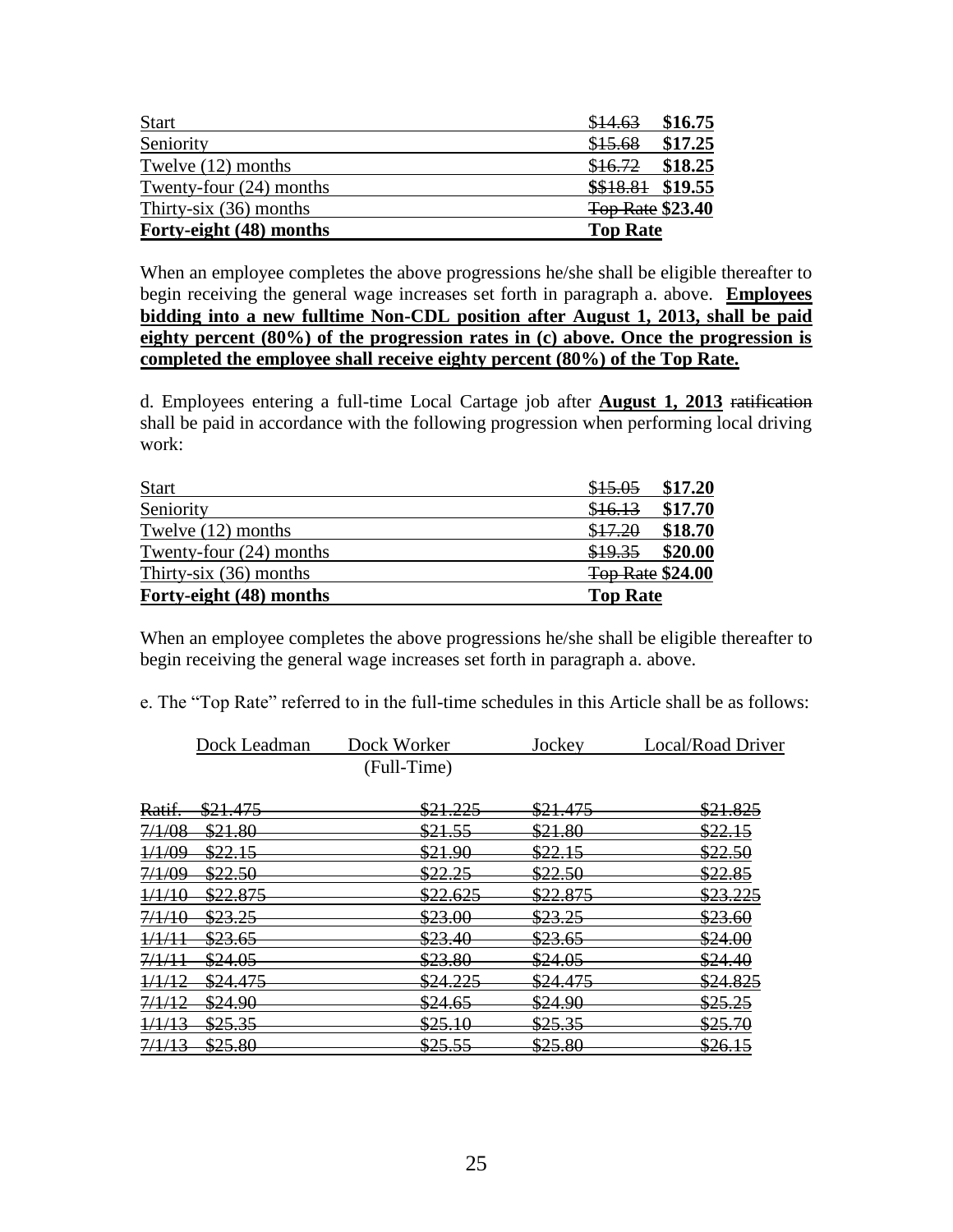| 1/1/14 | \$26.30 | \$26.05 | \$26.30 | \$26.65 |
|--------|---------|---------|---------|---------|
| 1/1/15 | \$26.80 | \$26.55 | \$26.80 | \$27.15 |
| 1/1/16 | \$27.30 | \$27.05 | \$27.30 | \$27.65 |
| 1/1/17 | \$27.55 | \$27.30 | \$27.55 | \$27.90 |
| 7/1/17 | \$27.80 | \$27.55 | \$27.80 | \$28.15 |
| 1/1/18 | \$28.05 | \$27.80 | \$28.05 | \$28.40 |
| 7/1/18 | \$28.30 | \$28.05 | \$28.30 | \$28.65 |

#### **Section 2. Full-Time Road Employees**

Employees on the "Over-the-Road" seniority list who have completed their progression as of the date of ratification of this Agreement shall receive an increase of .0163 dollars per mile implemented in two equal installments: one-half shall be implemented in the first pay period following ratification, less the amount of increase received since January 1, 2008, and the second half will be implemented in the first pay period in July 2008.

(a) In each of the calendar years 2009 **2014** through 2013 **2016**, employees on the "Over the Road" seniority list who have completed their progression shall receive the following increases **effective the first pay period in January of each year**. **The general wage increases for 2017 and 2018** which shall be implemented in two (2) equal installments: one-half shall be implemented in the first pay period in January and the second half will be implemented in first pay period after July 1 of each year.

| 2009 | .0175 |
|------|-------|
| 2010 | .0188 |
| 2011 | .0200 |
| 2012 | .0213 |
| 2013 | .0225 |
|      |       |
| 2014 | .0125 |
| 2015 | .0125 |
| 2016 | .0125 |
| 2017 | .0125 |
| 2018 | .0125 |

b. Employees still in progression on **August 1, 2013** the effective date of this Agreement shall receive the mileage rate increases set forth above but shall and will be paid no less than what they are entitled to in accordance with their current progression **set forth in the 2008-2013 Agreement**. Upon completion of that progression, the employee shall continue to receive the mileage rate increases set forth in paragraph a. above.

c. Employees first entering the "Over-the-Road" driver classification after **August 1, 2013** ratification of this Agreement will be paid in accordance with the following progression.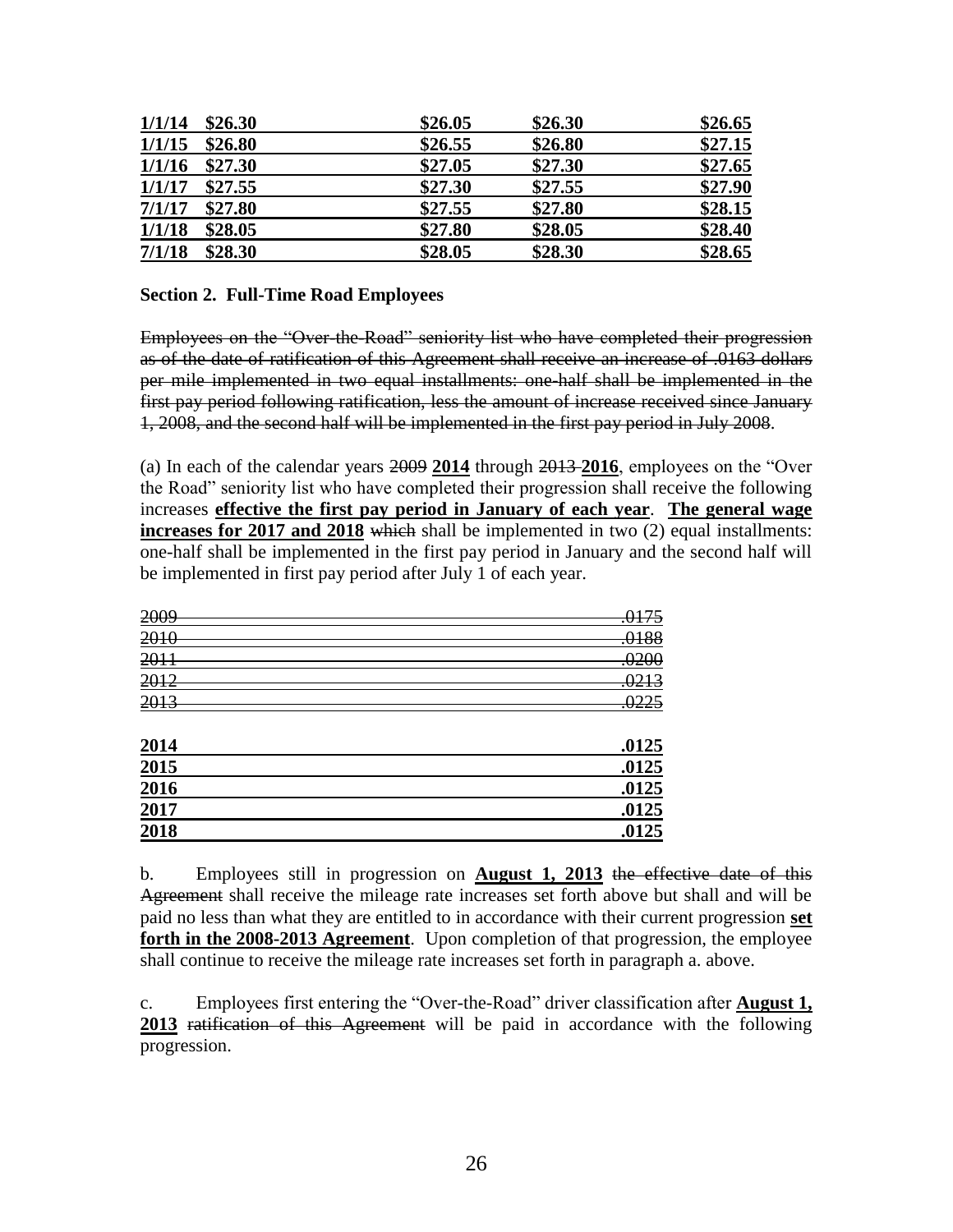|                           | <b>Start</b>     | Seniority    | 12               | $\overline{24}$  | $\frac{36}{5}$  | <u>48</u>       |
|---------------------------|------------------|--------------|------------------|------------------|-----------------|-----------------|
|                           |                  |              | Months           | <b>Months</b>    | Month           | Month           |
| Single                    | .3807            | .4079        | <del>.4350</del> | .4894            | <b>Top Rate</b> | <b>Top Rate</b> |
|                           | .4342            | .4468        | .4720            | .5049            | .6058           |                 |
| Sleeper (per              | .2057            | .2204        | .2351            | .2645            | <b>Top Rate</b> | <b>Top Rate</b> |
| $\underline{\text{dvr.}}$ | .2290            | .2357        | .2490            | .2663            | .3196           |                 |
| Triple                    | .3878            | .4155        | .4432            | 4986             | <b>Top Rate</b> | <b>Top Rate</b> |
|                           | .4408            | .4536        | .4792            | .5125            | .6150           |                 |
| Sleeper                   | <del>.2092</del> | .2242        | <del>.2391</del> | <del>.2690</del> | <b>Top Rate</b> | <b>Top Rate</b> |
| Triple (per               | <u>.2330</u>     | <u>.2397</u> | <u>.2533</u>     | <u>.2709</u>     | .3251           |                 |
| $\frac{dvr.}{dt}$         |                  |              |                  |                  |                 |                 |

To the extent the road driver is paid on an hourly basis, the rates set forth in Section 1 for the local driver (including the "Top Rate") shall apply. Upon completion of this progression, the road driver shall be eligible thereafter to begin receiving the mileage rate increases set forth in paragraph a. above.

### **Section 3. Casual Employees**

a. Casual employees who have completed their progression as of the ratification of this Agreement shall receive an increase of thirty-two and one half cents (\$.325) per hour effective upon ratification, less the amount of increase received since January 1, 2008, and an additional thirty-two and one half cents (\$0.325) in the first pay period in July 2008.

In each of the calendar years 2009 **2014** through 2013 **2016**, casual employees who have completed their progression shall receive the following increases **effective the first pay period in January of each year.** which **The general wage increases for 2017 and 2018** shall be implemented in two (2) equal installments: one-half shall be implemented in the first pay period in January and the second half will be implemented in first pay period after July 1 of each year.

| 2009 | 70¢             |
|------|-----------------|
| 2010 | 75¢             |
| 2011 | 80 <sub>¢</sub> |
| 2012 | 856             |
| 2013 | 90¢             |
| 201  |                 |

| 2014 | \$0.50 |
|------|--------|
| 2015 | \$0.50 |
| 2016 | \$0.50 |
| 2017 | \$0.50 |
| 2018 | \$0.50 |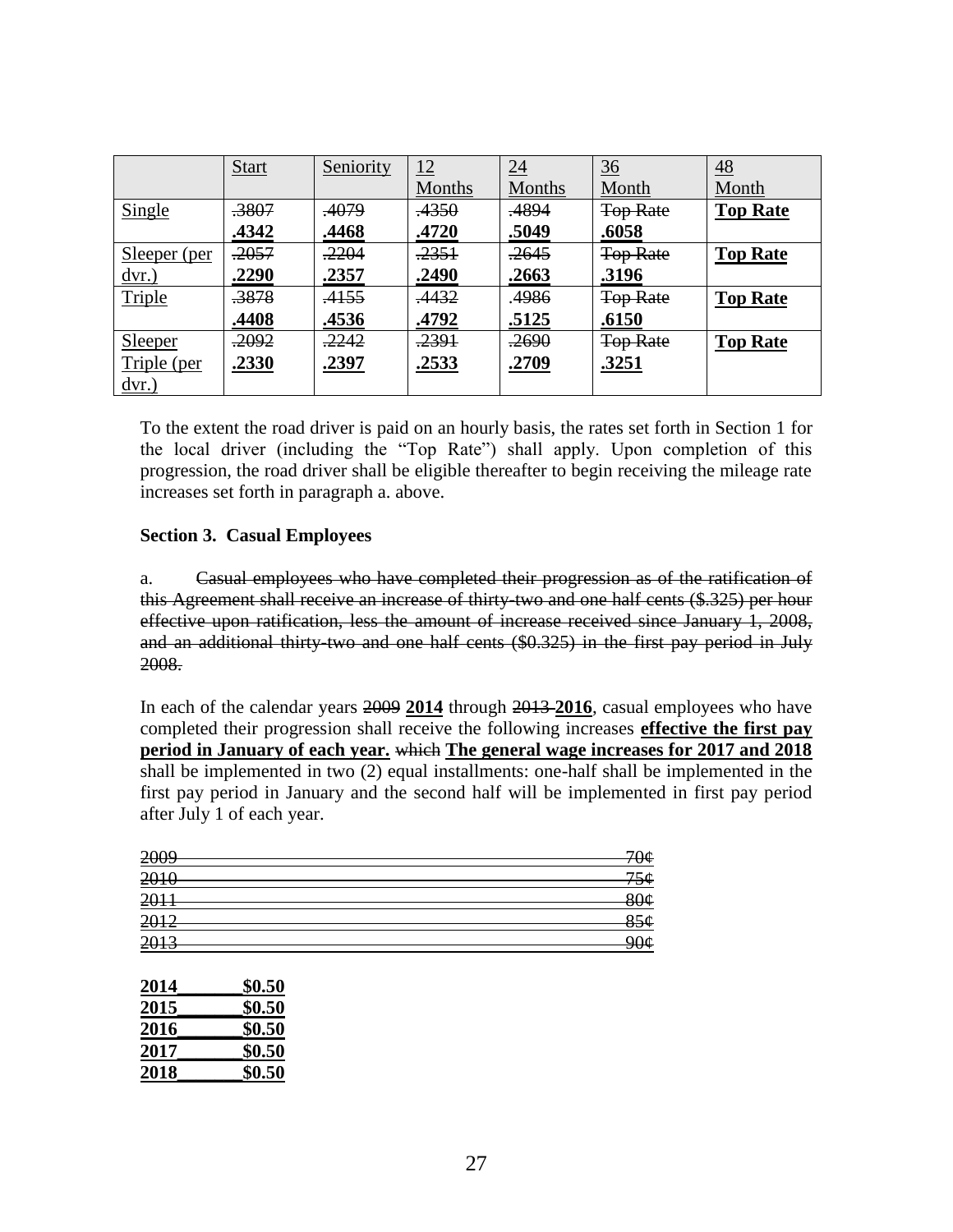b. Casual employees still in progression **on August 1, 2013** the effective date of this Agreement shall receive the same general wage increases set forth above but shall and will be paid no less than what they are entitled to in accordance with their current progression **set forth in the 2008-2013 Agreement**. Upon completion of that progression, the employee shall continue to receive the general wage increases set forth in paragraph a. above.

c. Casual employees hired after **August 1, 2013** ratification of this Agreement shall be paid in accordance with the following:

| <b>Start</b>              | $$12.0070\%$      |
|---------------------------|-------------------|
| Twelve $(12)$ months      | $$13.0080\%$      |
| Twenty-four $(24)$ months | $$14.509\%$       |
| Thirty-six $(36)$ months  | $$15.50$ Top Rate |
| Forty-eight (48) months   | <b>Top Rate</b>   |

The "Top Rate" referred to in the above schedule shall be fifteen **sixteen** dollars **and fifty cents** (\$15.00) **(\$16.50).** Once a casual employee completes that progression, he/she shall be eligible thereafter to begin receiving the hourly wage increases set forth in paragraph a. above. A casual employee who is awarded a full-time job shall begin the full-time progression at the seniority rate if his/her rate is below the seniority rate of the new full-time job. If a casual employee's rate is higher than the seniority rate of the new job, he/she will be red circled until such time as the calculated progression rate exceeds the employee's rate.

### **Section 4 Clerical Rates**

**a. In each of the calendar years 2014 through 2016, clerical employees who have completed their progression shall receive the following increases effective the first pay period in January of each year. The general wage increases for 2017 and 2018 shall be implemented in two (2) equal installments: one-half shall be implemented in the first pay period in January and the second half will be implemented in first pay period after July 1 of each year.**

| 2014 | \$0.50 |
|------|--------|
| 2015 | \$0.50 |
| 2016 | \$0.50 |
| 2017 | \$0.50 |
| 2018 | \$0.50 |

**b. Clerical employees still in progression on August 1, 2013 shall receive the same general wage increases set forth above but shall and will be paid no less than what they are entitled to in accordance with their current progression set forth in the Addendum in the 2008-2013 Agreement. Upon completion of that progression, the employee shall continue to receive the general wage increases set forth in paragraph a. above**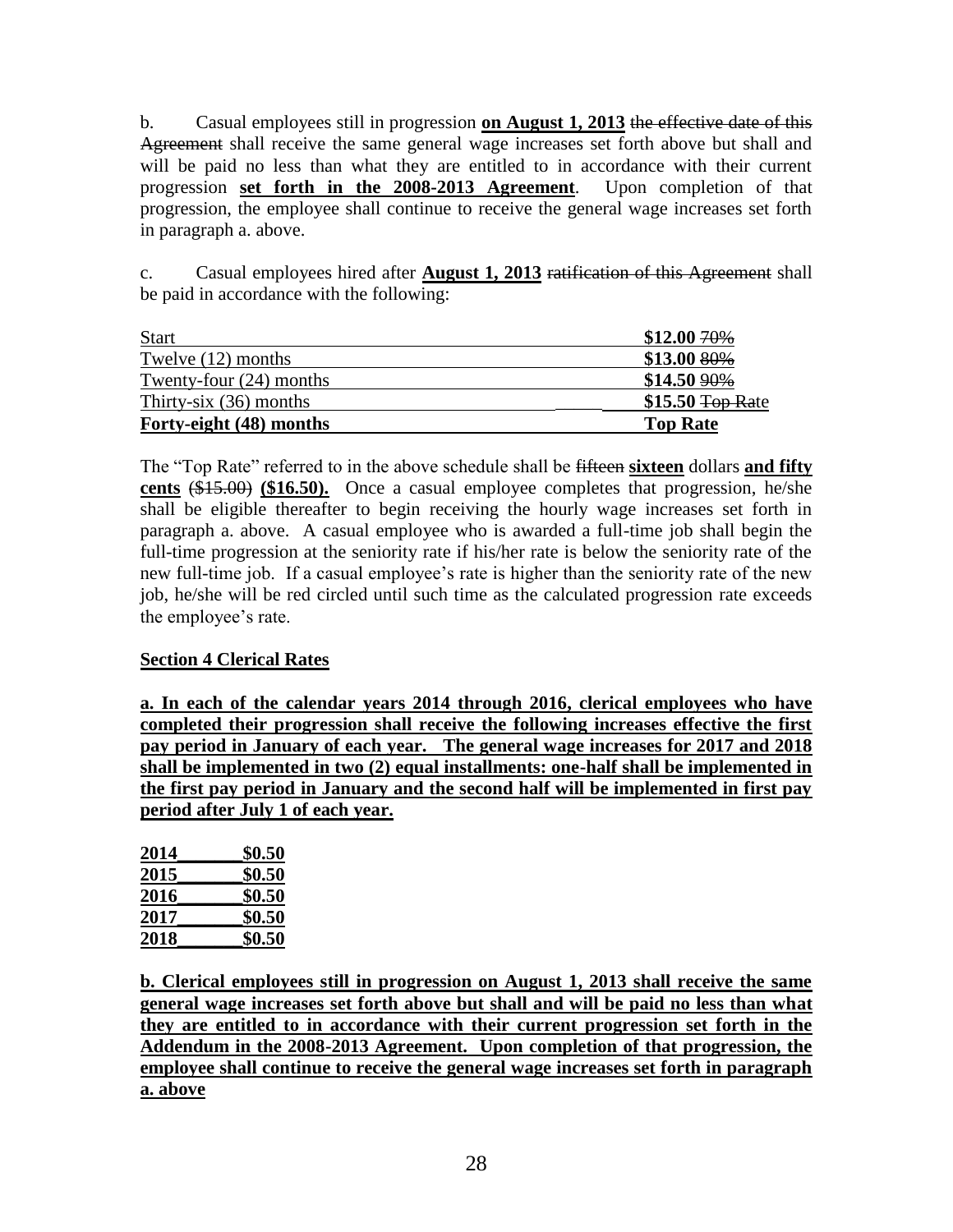#### **c. Employees entering a full-time clerical job after August 1, 2013 shall be paid in accordance with the following progression when performing clerical work:**

| <b>Start</b>            | \$14.00         |
|-------------------------|-----------------|
| <b>Seniority</b>        | \$15.00         |
| Twelve (12) months      | \$16.00         |
| Twenty-four (24) months | \$17.00         |
| Thirty-six (36) months  | \$17.50         |
| Forty-eight (48) months | <b>Top Rate</b> |

#### **The Top Rate shall be eighteen dollars (\$18.00)**

**d. Employees entering a part-time clerical job after August 1, 2013 shall be paid in accordance with the following progression when performing clerical work:**

| <b>Start</b>                                     | \$10.50         |
|--------------------------------------------------|-----------------|
| Twelve (12) months                               | \$12.00         |
| Twenty-four (24) months                          | \$13.50         |
| Thirty-six (36) months                           | \$14.00         |
| Forty-eight (48) months                          | <b>Top Rate</b> |
| The Top rate shall be fifteen dollars (\$15.00). |                 |

#### **Section 5 4. Paid for Time**

All employees covered by this Agreement shall be paid for all time spent in the service of the Employer. Time shall be computed from the time an employee reports and is available until the time he is effectively cleared from duty. Road drivers will be paid on a mileage basis for miles driven, and for time incidental to the performance of driving duties, including, but not limited to, any rest breaks to which the employee may be entitled, pre-trip inspections, in-route breaks, in-route tire checks, logging, post trip inspection, vehicle condition report, traffic delays, AVR arrival/dispatches, reporting of breakdown, reporting of accidents, tractor wash, check bay time, reefer checks and pretrip shop time. Except as otherwise specified in this Agreement, all other time spent by a road driver on the clock shall be compensated at the local cartage wage rate for dockwork.

## **Article 27 Drug and Alcohol Testing**

#### *Section 1.3 - Screening Test*

*The initial test uses an immunoassay to determine levels of drugs or drug metabolites. The following initial cutoff levels shall be used when screening specimens to determine whether they are negative for these five (5) drugs or drug classes.*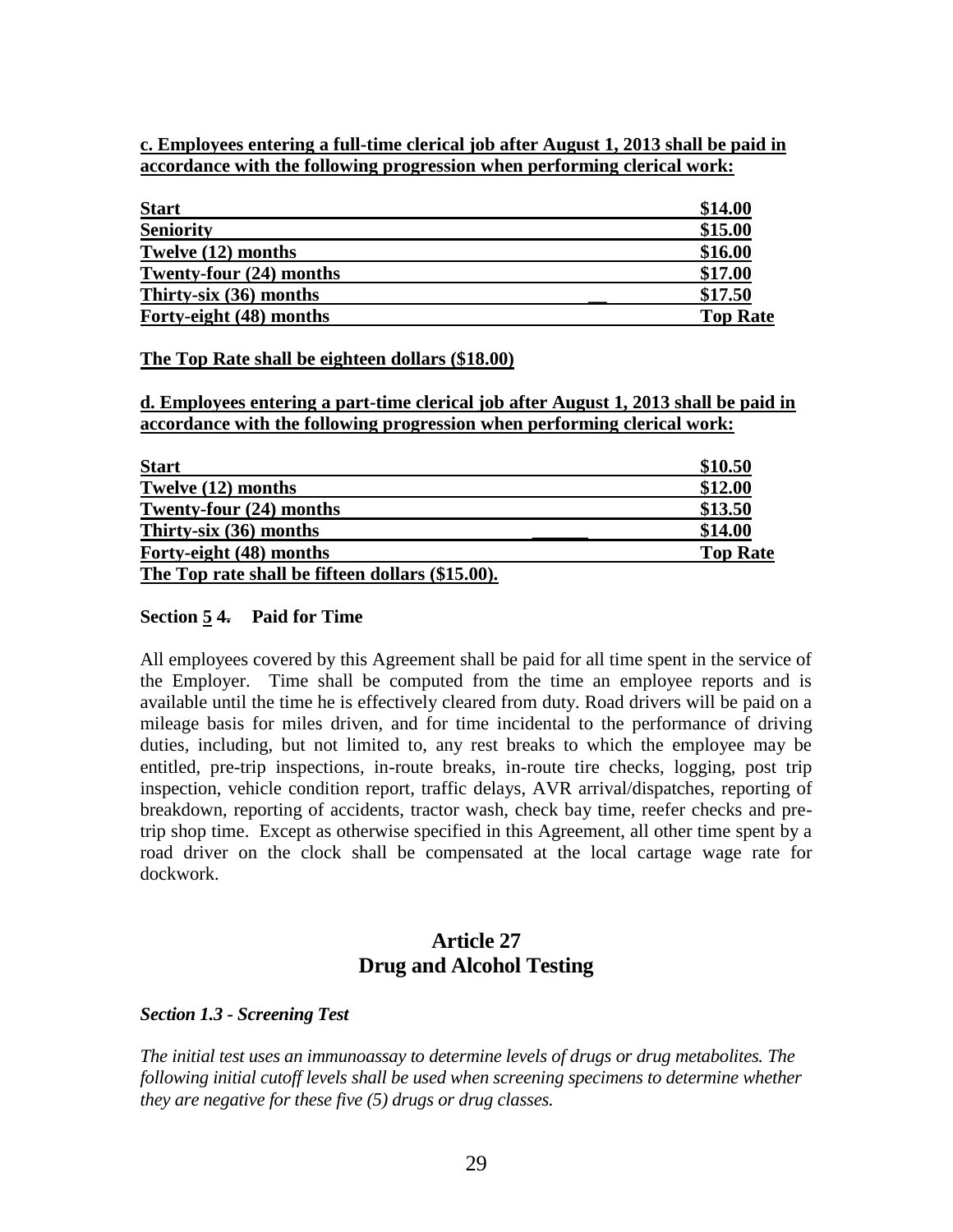| Substance                 | Initial Test Level (ng/ml) |
|---------------------------|----------------------------|
| Marijuana Metabolites     | 50                         |
| Cocaine Metabolites       | 300 150                    |
| 6-Acetylmorphine          | <i>10</i>                  |
| <b>Opiate Metabolites</b> | <b>2000</b>                |
| Phencyclidine             | 25                         |
| <b>Amphetamines</b>       | 1,000 500                  |
| <b>MDMA/MDA/MDEA</b>      | <i>500</i>                 |

*These substances and test levels are subject to change by the Department of Transportation as advances in technology or other considerations warrant.*

#### *Section 1.4 - Confirmatory Test*

*All specimens identified as positive on the initial test shall be confirmed using gas chromatography/mass spectrometry (GC/MS) techniques at the cutoff values listed. The following cutoff levels shall be used to confirm the presence of drugs or drug metabolites:*

| <b>Substance</b>            | Confirmatory Test Level (ng/ml) |
|-----------------------------|---------------------------------|
| Marijuana Metabolite (1)    | 15                              |
| Cocaine Metabolite (2)      | <b>150 100</b>                  |
| Opiates:                    |                                 |
| Morphine (3)                | 2000                            |
| 6-Acetylmorphine $(3)$      | 10                              |
| Codeine $(3)$               | 2000                            |
| Phencyclidine               | 25                              |
| Amphetamines:               |                                 |
| Amphetamine                 | <del>500</del> 250              |
| Methamphetamine (4)         | <i><b>500 250</b></i>           |
| <i><b>MDMA/MDA/MDEA</b></i> |                                 |

*(1) Delta-9-tetrahydrocannabinol-9-carboxylic acid (THCA)*

*(2) Benzoylecgonine confirmatory cutoff of 100 ng/ml.*

*(3) Test for 6-AM when morphine concentration is greater than or equal to 2000 ng/ml. Morphine is the target analyte for codeine/morphine testing.*

*(4) Specimen must also contain amphetamine at a concentration greater than or equal to one two hundred (100)* **<sup>200</sup>** *ng/ml before reporting methampetamine positive.*

#### *(5) Methyleneddioxymethamphetamine (MDMA) and its analytes MDA and MDEA.*

*In the event the initial urine test indicates a positive response the confirmatory test must be*  done. These substances and test levels are subject to change by the Department of *Transportation as advances in technology or other considerations warrant.*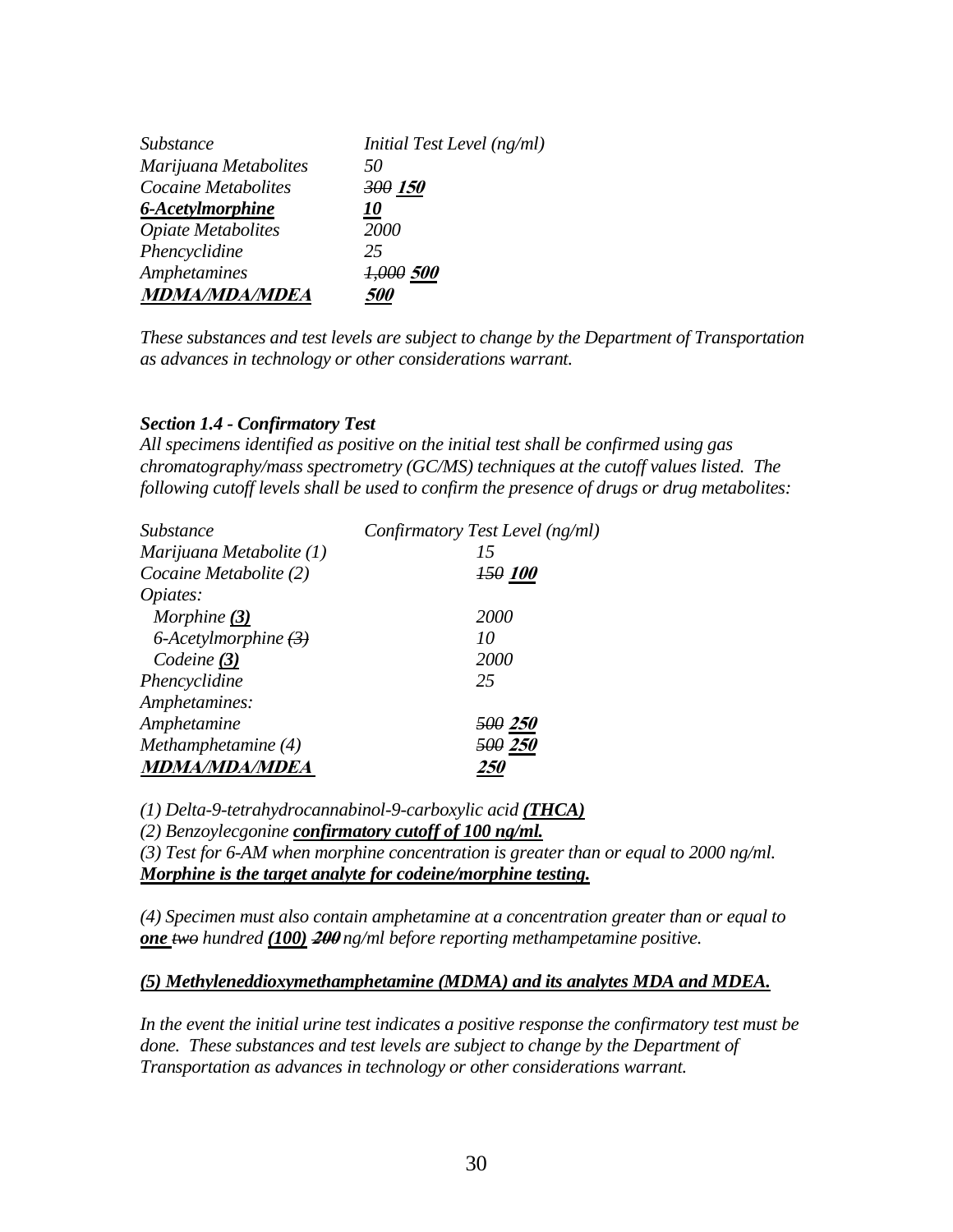#### **Section 3.3 – Off-Duty DUI**

**Any driver cited for Driving Under the Influence who does not have his/her license suspended, or who has limited driving privileges, shall immediately notify the Company of the citation and be assessed by a SAP within five (5) working days of the citation. If the SAP determines the driver does not require rehabilitation, then he/she shall be allowed to return to driving. Until the assessment is completed, the driver shall be allowed to work inside in accordance with Article 21, Section 3 (a) for up to two years. If rehabilitation is required, the SAP shall determine the terms upon which the employee may return to work. The employee shall be returned to driving once he/she successfully completes the rehabilitation program provided his/her driving privileges have been restored. The one time right to rehabilitation provided in this Article shall not be applicable to a driver who completes a rehabilitation program under this paragraph, unless, as a result of the DUI citation, the driver is convicted or loses his/her license for driving.**

## **Article 31 Lodging**

Air conditioned dormitories or motel rooms, if available, shall be furnished when seasonal and climatic conditions require. Motel rooms and dormitories shall be equipped with blinds or draperies or otherwise suitably darkened during daylight hours.

All dormitories shall have an adequate smoke detection system that is in compliance with the appropriate regulatory requirements. Motel rooms and bunk rooms shall have adequate heating and cooling systems, and, where practical and possible, individual room regulators shall be made available.

All road drivers lodging shall be maintained on the basis of one (1) driver per room.

The Company shall furnish transportation to and from the nearest public transportation, where there is no unreasonable delay, at an away-from-home service center, provided there is no public transportation available in the near vicinity and further provided that this provision shall not apply where the driver is allowed to use the tractor for transportation.

### **Article 41 Existing Practices**

Within sixty (60) days of ratification, the Company and the Union shall establish a Joint Committee to document agreed upon work rules and practices in existence at the terminals now covered by this Agreement. Any disputes shall be referred to the Chairs of the Company and Union negotiating committees. Any agreed upon work rules and practices shall be considered to be part of this Agreement for all purposes, including the grievance and arbitration process.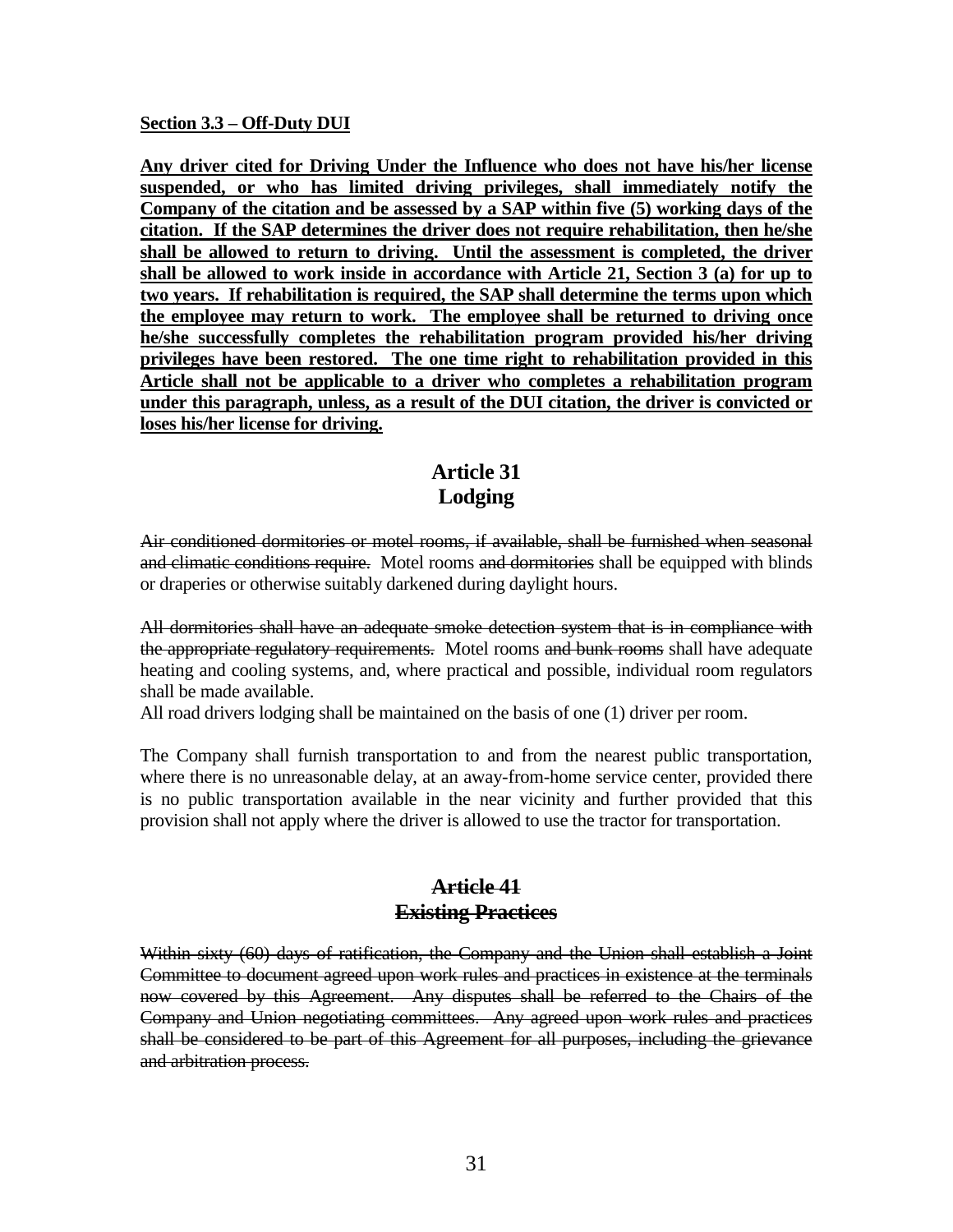# **Article 44 Subcontracting**

**(a)** For the purpose of preserving work and job opportunities for the employees covered by this Agreement, the Employer agrees that no work or services of the kind, nature or type, and including new operations or buildings, covered by, presently performed, or hereafter assigned to the collective bargaining unit will be subcontracted, transferred, leased, assigned or conveyed in whole or in part to any other plant, person or non-unit employees, unless otherwise provided in this Agreement. The Employer may not subcontract work in any classification for the purpose of avoiding overtime, or to avoid filling existing, or creating additional bargaining unit positions. The Employer may not subcontract work **at a facility** in any classification if any employee who normally performs such work **at that facility** is on layoff **or is receiving less than his/her appropriate daily guarantee in his/her classification**.

**(b)** The Employer may subcontract work in order to meet service commitments if it does not possess the facility, equipment or personnel to perform such work. **In no event shall this paragraph be used as a basis to subcontract Road Driver work.**

**(c)** The Employer may continue its practice regarding runs that do not have loads returning to the home domicile or its practice (including pay equivalency) concerning the reassignment of Company drivers to cover peak periods. However, if sufficient freight is generated in the future to provide loads returning to the home domicile, the run shall be performed by *members of the bargaining unit Road Drivers*.

**The parties agree these freight loads and/or** *LTL freight* **loads assigned to an LHD will be converted to a scheduled run covered by a Road Driver if the two (2) way movements are sufficient to constitute a full-time job; occur for at least four (4) consecutive weeks; and can meet all customer and service commitments. Terminals**  within thirty (30) mile driving distance from each other shall be considered one (1) **terminal for the purpose of determining if there is a "two-way" run.**

### **(d)** *Line Haul Driver*

*i.* **In order to create full-time bargaining unit jobs,** *replace outside vendors utilized on one-way runs permitted under paragraph (c) above, and* **enhance the Company's ability to compete,** *and reduce its reliance on outside vendors,* **the Company may create a new classification of employee named line haul driver (LHD). The attached Addendum shall control how LHD's are used and their terms of employment.** *If any Road Driver is displaced from his job classification for more than five (5) days and a LHD is operating into or out of that facility, then the driver shall have the right to take the job of the junior line haul driver who is domiciled in that facility without the loss of pay or benefits. If the facility is one (1) in which a LHD only terminates his run, the Company will re-domicile the LHD run to that facility if it can do so and still meet customer commitments.**Any run assigned to an LHD pursuant to paragraph (c) above shall be*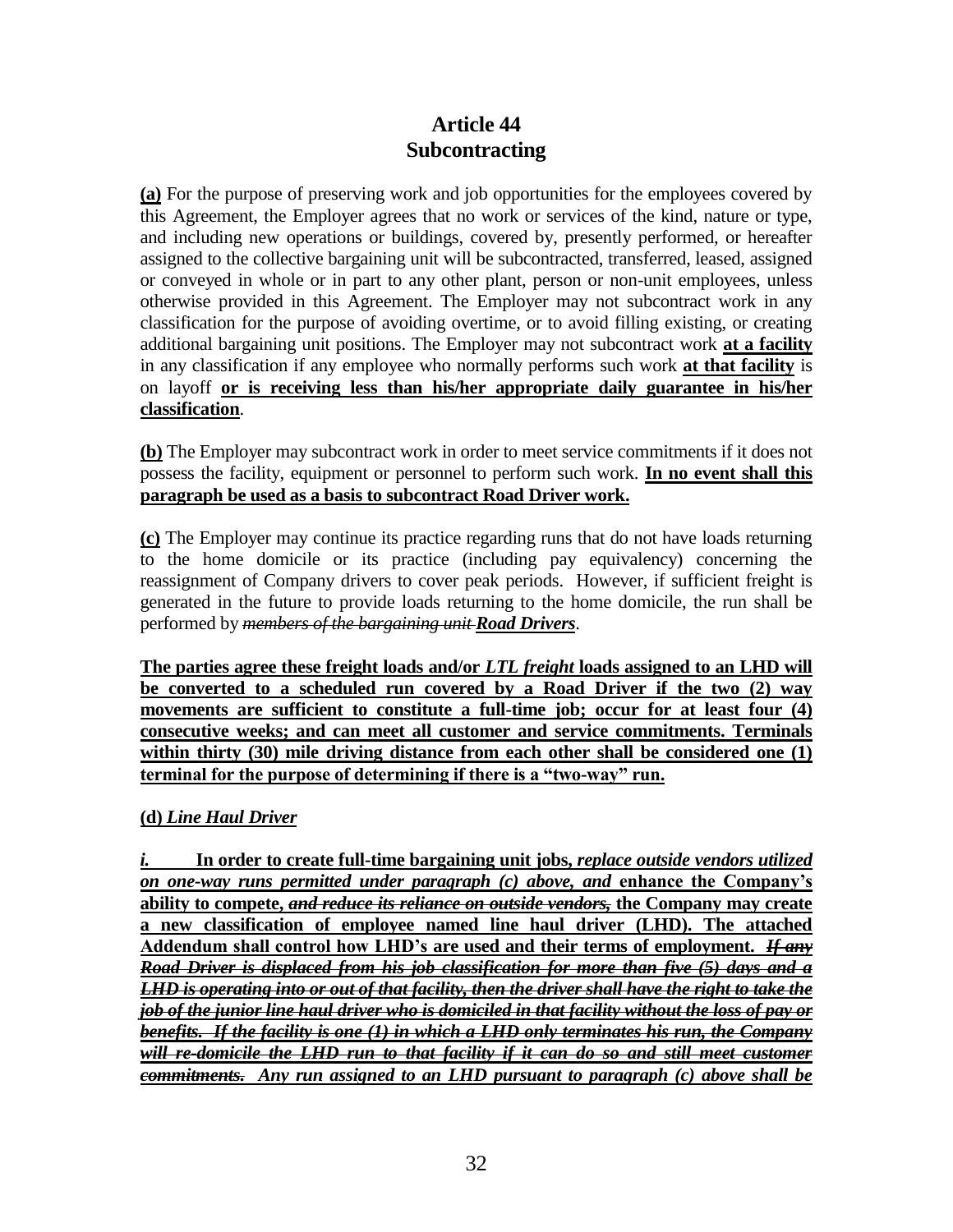*assigned to a Road Driver once the LTL freight volume meets the criteria set forth in that paragraph for determining two-way runs.*

*ii. If a Road Driver's job is cut for the day, the Road Driver will have the option, in addition to those set forth in Article 5, Section 2(c), to displace any LHD provided he will be able to meet his next bid start time. If a Road Driver's job is cancelled more than five (5) days in a calendar month, then the Road Driver shall have the right, in addition to the other rights set forth in Article 5, to take the job of any junior LHD who is domiciled in that facility. In such event, the Road Driver shall maintain his regular rate of pay and benefits. The displacement rights in this paragraph do not in any way diminish the Road Drivers' seniority rights set forth in Article 5. If a Road Driver displaces a LHD pursuant to this paragraph, the displaced LHD shall be allowed to displace the junior LHD. If the facility is one in which a LHD only terminates his run, the Company will re-domicile the LHD run to that facility if it can do so and still meet customer commitments.* 

*iii. In order to ensure that Road Driver jobs are protected from the implementation of LHD positions, the following rules will apply in those terminals into or out of which a LHD operates:*

*The Company will guarantee at each such terminal the number of Road Driver positions in existence as of ratification. This number shall not be subject to reduction except for a demonstrated loss of volume, a change of operations pursuant to Article 40 or the equipment on a run being upsized. Any disputes regarding such reduction shall be subject to review and approval by the IBT/UPSF Competition Committee. No Road Driver position will be eliminated as a result of the creation of a LHD position.*

- **1.** *The Company shall not use a LHD to perform work assigned to a Road Driver or to avoid creating an additional Road Driver position at any terminal where the volume of freight increases sufficiently to require the creation of a full-time job.*
- **2.** *The Joint UPSF/IBT Competition Committee will review and approve or reject any LHD runs that may be proposed by UPS Freight. A LHD run will not be approved unless it replaces a vendor. In the event the parties do not agree, the LHD run shall not be implemented.*
- **3.** *The UPSF/IBT Competition Committee will review on a quarterly basis the use of LHDs to ensure they are not being used to perform work that contractually should be performed by Road Drivers. In the event the Committee finds that any LHD runs were created without eliminating subcontracting, those runs shall be bid as Road Driver runs pursuant to Article 5.*

*(e)* **As part of this Agreement, the Company will recall all Road Drivers to full employment within their classification or the LHD classification as per the**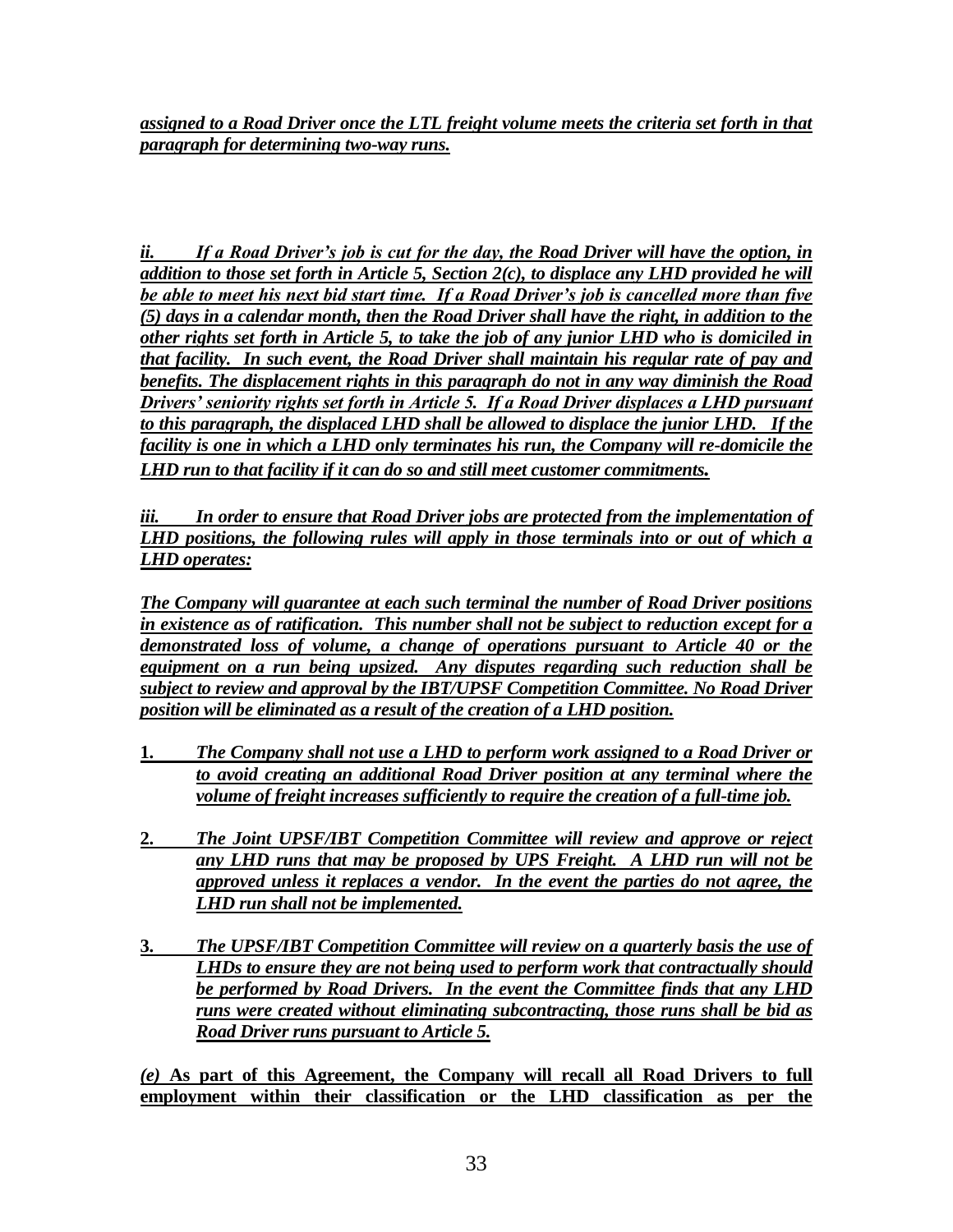**memorandum of understanding, at all facilities where subcontractors are being used no later than ninety (90) days from the** *ratification effective date* **of this Agreement.** **Full employment shall be defined as a Road Driver receiving his/her daily guarantee in his/her classification. The recall shall include Road Drivers laid off to the street as well as those working outside their classification. Once a Road Driver is returned to work all provisions of the contract will apply.** *The Company will guarantee at each terminal that Road Drivers recalled pursuant to this paragraph shall not be subject to layoff except for a demonstrated loss of volume, a change of operations pursuant to Article 40 or the equipment on a run being upsized. Any disputes regarding such reduction shall be subject to review and approval by the IBT/UPSF Competition Committee. No recalled Road Driver position will be eliminated as a result of the creation of a LHD position.*

*(f) In addition to the protections set forth above, the Company agrees that it will provide to the Union Chair of the TNUPSFNC a monthly report in writing detailing the number of runs completed and loads pulled by outside vendors sorted based on the origination and destination terminals. These monthly reports will also include a system wide comparison of the total miles run by outside vendors versus the Company's Road Drivers. Each report will include the described data for the prior calendar month and will be provided within fifteen (15) calendar days of the beginning of the following calendar month.*

## **Article 47 Mileage Rates**

#### **Section 1. Mileage Rates**

Over-the-road drivers shall be paid the cents per mile shown below for all miles, as determined in Section 2.

|        | Single/Double     | Sleeper<br>(per driver) | Triple            | <b>Sleeper Triple</b><br>(per driver) |
|--------|-------------------|-------------------------|-------------------|---------------------------------------|
| Ratif  | <del>0.5520</del> | <del>0.2941</del>       | <del>0.5622</del> | 0.3001                                |
| 7/1/08 | 0.5600            | 0.2982                  | 0.5700            | 0.3042                                |
| 1/1/09 | 0.5688            | 0.3025                  | 0.5788            | 0.3085                                |
| 7/1/09 | 0.5775            | 0.3069                  | 0.5875            | 0.3129                                |
| 1/1/10 | 0.5869            | 0.3116                  | <u>0.5969</u>     | 0.3176                                |
| 7/1/10 | 0.5963            | 0.3163                  | 0.6063            | 0.3223                                |
| 1/1/11 | 0.6063            | <del>0.3213</del>       | <del>0.6163</del> | <del>0.3273</del>                     |
| 7/1/11 | <del>0.6163</del> | 0.3263                  | 0.6263            | 0.3323                                |
| 1/1/12 | 0.6270            | 0.3316                  | 0.6370            | 0.3376                                |
| 7/1/12 | 0.6376            | 0.3370                  | 0.6476            | 0.3430                                |
| 1/1/13 | 0.6489            | 0.3426                  | 0.6589            | 0.3486                                |
| 7/1/13 | <del>0.6601</del> | 0.3482                  | 0.6701            | 0.3542                                |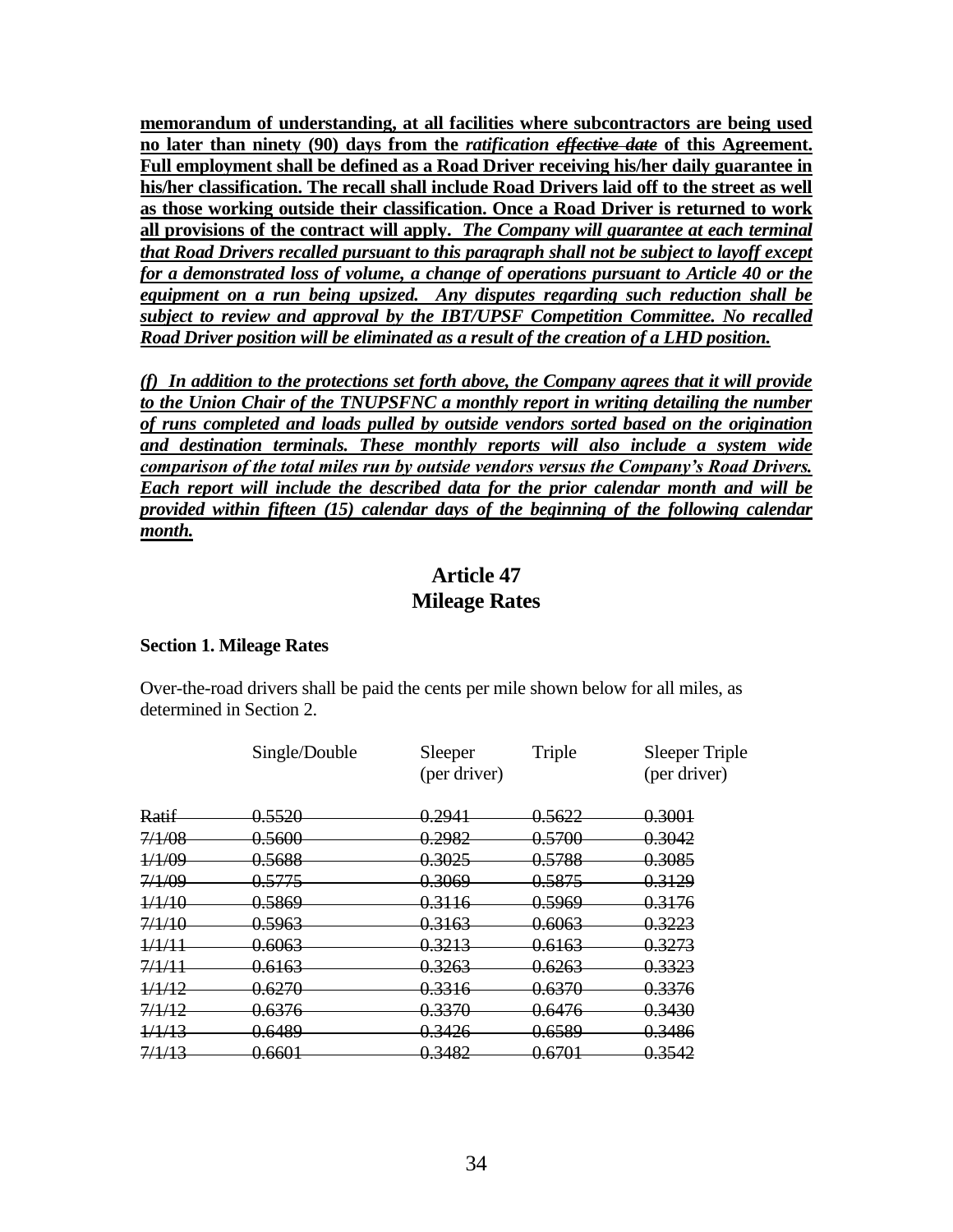| <b>Ratif</b> | 0.6601 | 0.3482 | 0.6701 | 0.3542 |
|--------------|--------|--------|--------|--------|
| 1/1/14       | 0.6727 | 0.3549 | 0.6829 | 0.3610 |
| 1/1/15       | 0.6854 | 0.3615 | 0.6957 | 0.3678 |
| 1/1/16       | 0.6980 | 0.3682 | 0.7085 | 0.3745 |
| 1/1/17       | 0.7042 | 0.3715 | 0.7149 | 0.3779 |
| 7/1/17       | 0.7106 | 0.3748 | 0.7214 | 0.3813 |
| 1/1/18       | 0.7169 | 0.3782 | 0.7278 | 0.3847 |
| 7/1/18       | 0.7232 | 0.3815 | 0.7342 | 0.3881 |

## **Article 49 Duration**

This Agreement shall be in full force and effect from date of ratification **August 1, 2013** to and including July 31, **2018** 2013, and shall continue from year to year thereafter, unless written notice of desire to cancel or terminate this Agreement is served by either party upon the other at least sixty (60) days prior to date of expiration.

## **Memorandum of Understanding**

### **UPS Freight and the Teamsters UPS Freight Negotiation Committee agree that:**

### **The Company will implement a program to provide assistance to its employees who wish to obtain a CDL.**

## **Letter of Agreement**

**The parties agree that an employee who becomes aware of an opening in the same classification to another service center may choose to transfer, at his or her own expense. If more than one employee expresses an interest in the position, seniority shall prevail. The employee shall endtail on the new seniority list, and shall maintain pre-transfer seniority for the purpose of determining benefits.**

## **Addendum to the UPS Freight Agreement Covering Over-the-Road and Local Cartage Operations**

UPS Freight, hereinafter referred to as the "Employer" or "Company," and the Teamsters National Negotiating Committee, hereinafter referred to as "TNUPSFNC" or "Union," representing Teamster Local Unions affiliated with the International Brotherhood of Teamsters, agree the UPS Freight Agreement ("UPSFA") shall apply to the employees covered by this Addendum as specified below: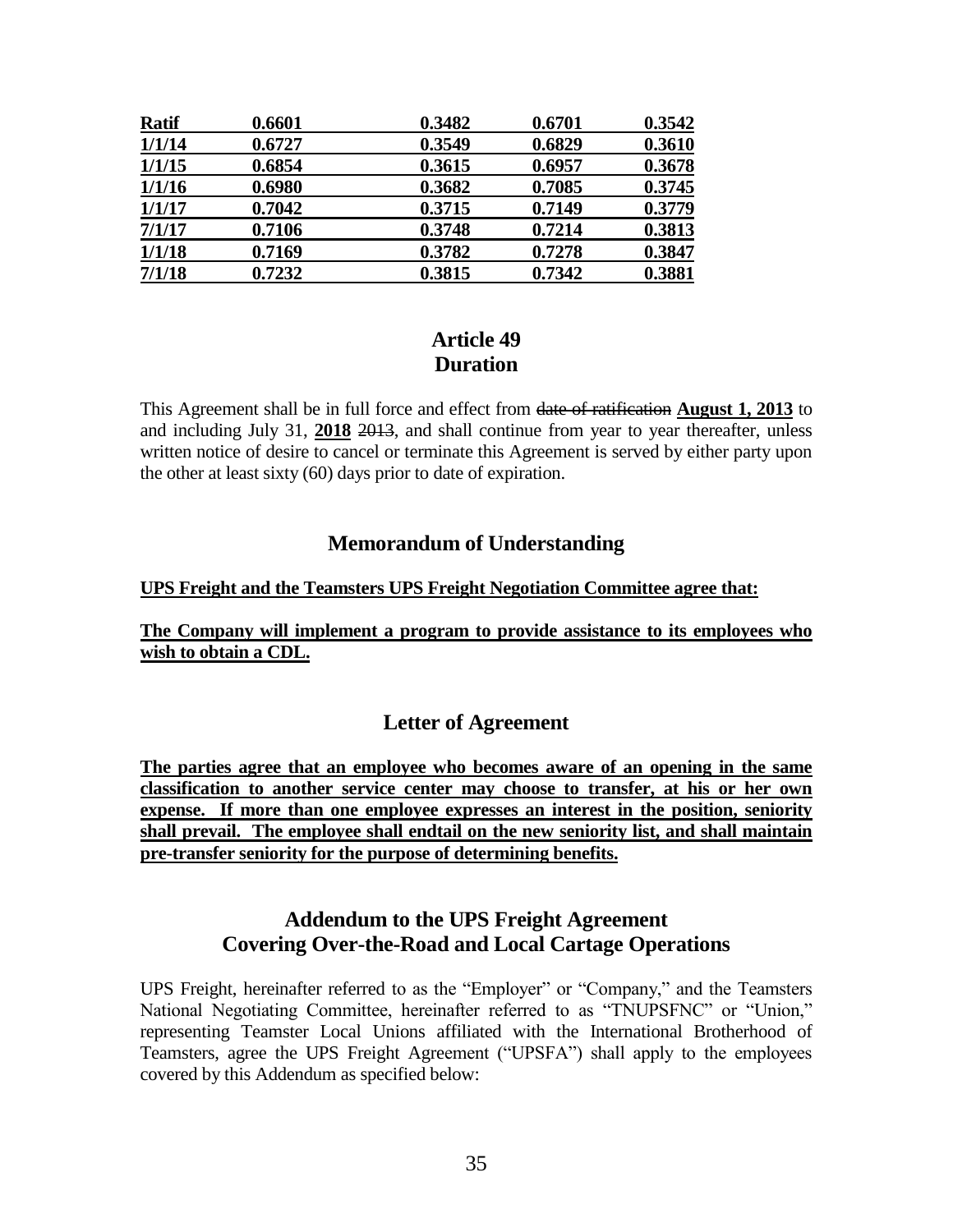1. The following Articles of the UPSFA shall apply to employees covered by this Addendum, except as may be modified in other sections of this Addendum:

Articles 1, 2, 3, 4, 6, 7, 8, 9, 11, 12, 14, 15, 16, 17, 19, 20, 21, 22, 24, 25, 27, 28, 29, 32, 33, 34, 35, 36, 38, 39, 40, 42, 46, 48 and 49.

2. The following sections of Articles of the UPSFA shall apply to employees covered by this Addendum: Article 5, Sections 1(a), (b), (c), (f), and 3 and 5; Article 10, Section 1; Article 13(a), (c), (d), (e), (f) and (g); Article 18, Section 3; Article 23, Sections 1(b) and (d), 2 and 3; Article 30, Section 3; and Article 37, Section 3.

3. The following Articles or portions of Articles shall not be applicable to employees covered by this Addendum: Article 5, Sections 1(d), (e), and (g), 2, 4, and 6; Article 10, Section 2; Article 13(b); Article 18, Sections 1, 2, and 4; Article 23, Section 1(a) and (c); Article 26; Article 30, Sections 1 and 2; Article 31; Article 37, Sections 1 and 2; Article 41, Article 43, Article 44, Article 45 and Article 47. Substitutions, if necessary, for these Articles or Sections are set forth below.

4. Article 1, Section 1 shall be modified to add a second paragraph that reads:

"This Agreement shall also cover, where already recognized, those employees who are employed as a manifest clerk, OS&D clerk, dispatch clerk, appointment clerk, outbound clerk, inbound clerk, or billing clerk. A list of locations at which covered employees have been recognized is Attachment A to the Clerical Addendum."

5. Article 1, Section 2 shall be modified to add a second paragraph that reads:

"The execution of this Agreement on the part of the Employer shall also cover all employees described in the second paragraph of Article 1, Section 1 in the bargaining unit at any existing terminal at which the TNUPSFNC has been certified or designated to act as the collective bargaining representative. The following locals have been designated by the TNUPSFNC to represent covered employees and, as such, are parties to this Addendum: 25, 41, 63, 89, 107, 120, 135, 251, 299, 385, 431, 492, 523, 577, 612, 657, 667, 707, 710, 728, 745 and 891**, and** ."

6. As a substitution for those Article 5 provisions which the parties agree will not apply to the employees covered by this Addendum, the following will apply:

Section 1.(d) For employees covered by this Addendum there shall be two (2) seniority lists, one (1) for full-time clerks and one (1) for casual clerks.

Section  $1.(g)$  In developing the initial Clerks' seniority list referenced above, the Company shall use the employee's Company seniority date unless a particular employee transferred into his/her current service center from another service center. In such event, the employee's transfer date to the current service center shall be used to develop the seniority lists.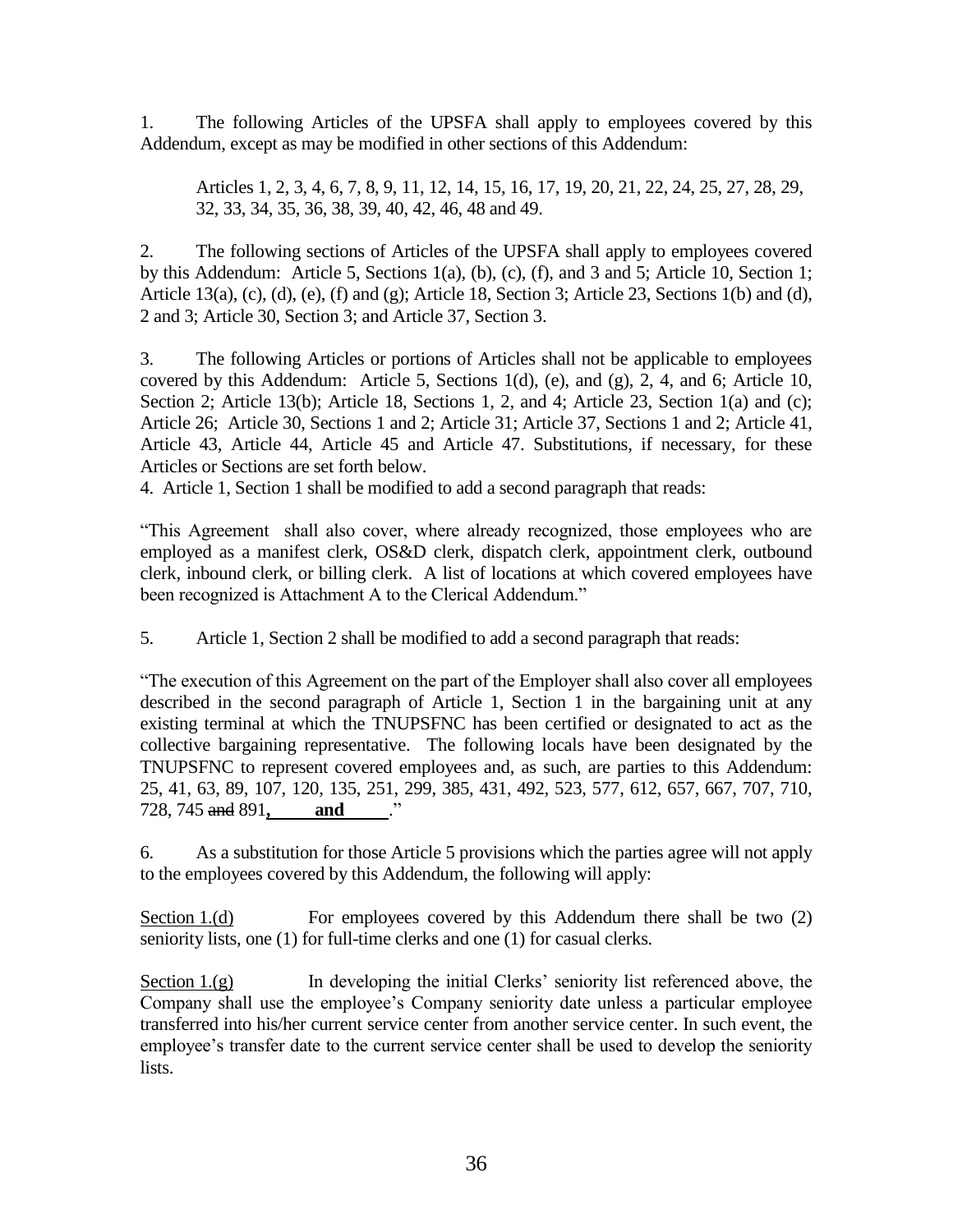Section 2. When it becomes necessary to reduce the working force the last employee hired on the casual seniority list shall be laid off first. If a clerk job is eliminated, the affected employee may bump the most junior employee within the classification provided the bumping employee is qualified to do the job. If a full-time clerk displaces a casual clerk, he/she shall be governed by the four (4) hour guarantee. The bumping employee goes to the bottom of the classification seniority list. If the employee exercises the right to bump and receives a recall notice, the employee must return to the position from which he/she was laid off. Company benefits will be provided in accordance with the terms of the applicable SPD.

Section 4. (a) Starting times by classification will be posted for bid on the Union bulletin board on a semi-annual basis. The bids will contain a description of the clerical jobs that are posted. Bids shall remain posted for fourteen (14) calendar days. The most senior employee bidding on the job shall be awarded the job.

Section 4.(b) Available new or vacated bargaining unit jobs will be posted within seven (7) calendar days. The bid will remain posted for fourteen (14) calendar days on the Union bulletin board. Such postings shall include the start time and a description of the job. The most senior full-time employee bidding on the job shall be awarded the job, provided he or she is qualified. The resulting vacancy, or the initial vacancy, if no full-time employee is awarded it, shall be available for bid by part-time clerical employees, if any, in that service center. If there are no part-time clerical employees in the service center, the Company shall have the right to fill the resulting vacancy, or the initial vacancy if it is not awarded, by a new hire. If a part-time employee is awarded the full-time vacancy, the Company shall have the right to fill it with a new hire.

If an employee is going to be off work for more than forty-five (45) days, the job will go up for bid, provided however, when the employee returns he/she shall return to his/her original bid job. Any bidder must be available and qualified to perform the work.

7. As a substitution for those Article 18 provisions which the parties agree will not apply to employees covered by this Addendum, the following will apply:

Section 2. Casual and full-time employees' schedules will be posted by Friday of the preceding workweek if there is any change. If there is no change, the schedules need not be posted. An employee's start time can be altered by this posting by up to two (2) hours of its normal time. The Company may also alter the start time on a daily basis by more than two (2) hours, provided the employee is notified prior to reporting to work. All employees shall be scheduled for five (5) consecutive workdays, either Monday through Friday or Tuesday through Saturday. Full-time employees shall be guaranteed eight (8) hours pay per day when put to work and the standard workweek shall be forty (40) hours per week. Casual employees shall be guaranteed four (4) hours per day on any day he/she is scheduled and reports to work.

One-and-one-half (1 ½) times the regular hourly rate shall be paid for all work performed on the seventh ( $7<sup>th</sup>$ ) consecutive day of work, except where the seventh ( $7<sup>th</sup>$ ) day of work falls on Sunday, in which case double time shall be paid.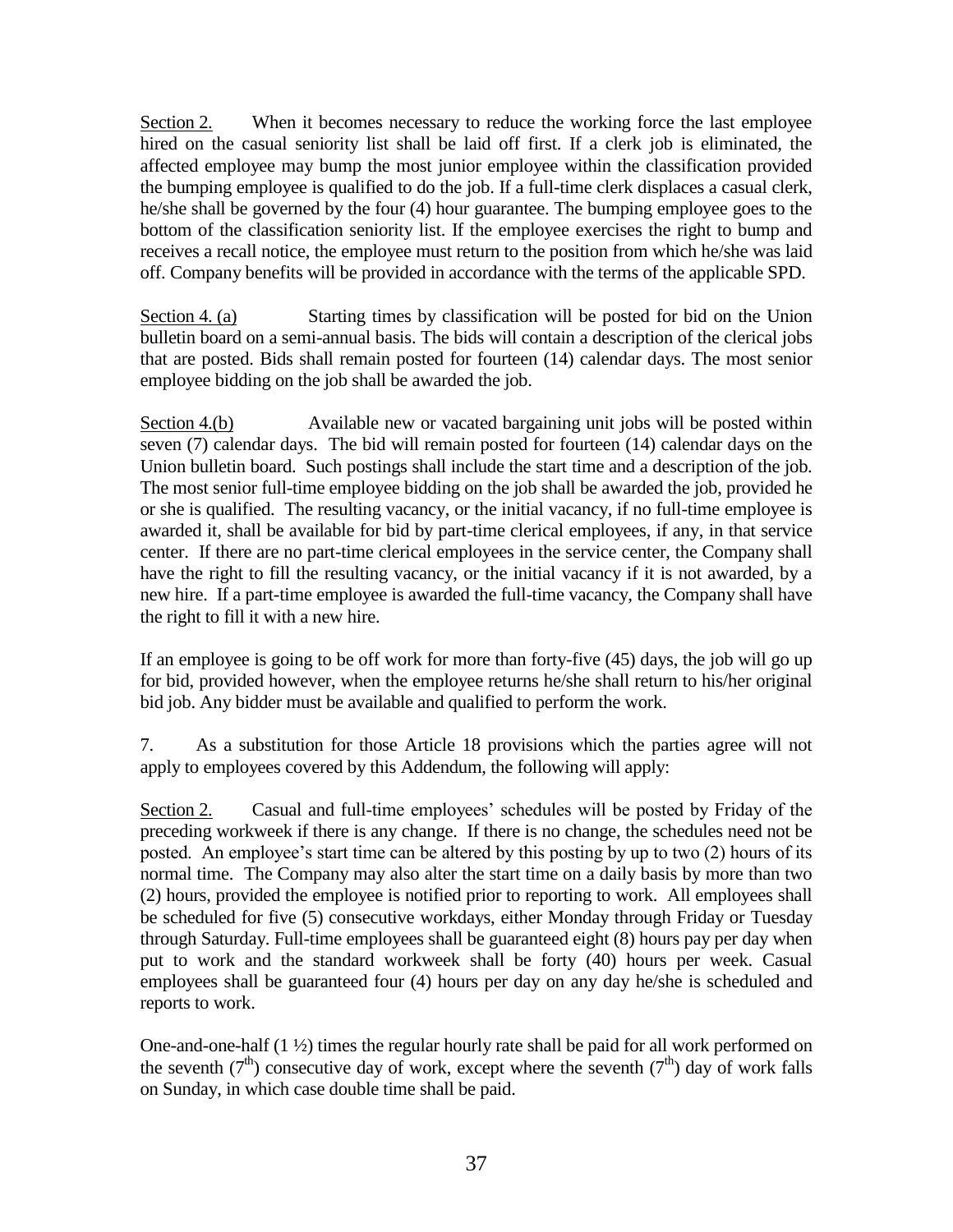8. Any Article or Section of the UPSFA that is applicable to employees covered by this Addendum and references "casual" employees shall be deemed to cover part-time clerks.

9. As a substitution for Article 44 of the UPSFA, the parties agree that the following will apply to employees covered by this Addendum:

For the purpose of preserving work and job opportunities for the employees covered by this Agreement, the Employer agrees that no work or services of the kind, nature or type, and including new operations or buildings, covered by, presently performed, or hereafter assigned to the collective bargaining unit will be subcontracted, transferred, leased, assigned or conveyed in whole or in part to any other plant, person or non-unit employees, unless otherwise provided in this Agreement. The Employer may not subcontract work in any classification for the purpose of avoiding overtime, or to avoid filling existing, or creating additional bargaining unit positions. The Employer may not subcontract work in any classification if any employee who normally performs such work is on layoff.

10. As a substitution for Article 30, Sections 1 and 2, the following will apply:

All covered employees shall continue to receive their scheduled rest and lunch breaks.

11. As a substitution for paragraph 9 of the May 11, 2009 MOU between the parties, the following shall apply:

The Company will provide employees covered by this Addendum two (2) hour show-up pay; however, the parties agree the employee shall first be afforded his or her right under Article 5 to displace less senior employees provided work is available. The two (2) hour show-up pay shall apply if no work is available.

12. The parties agree that the following provisions shall constitute a new Article 23, Section 4 applicable only to those employees covered by this Addendum:

Section 4. Technological change shall be defined as any significant change in equipment or materials which results in a significant change in the work of the bargaining unit or diminishes the number of workers in the bargaining unit.

(a.)The Employer and the Union agree to establish a National Teamster/UPS Freight Committee for Technological Change, consisting of an equal number of representatives from the Union and UPS Freight. The Committee shall meet in conjunction with the National Grievance Panel as necessary to review any planned technological changes covered by this Section.

(b). The Employer will advise the National Teamster/UPS Freight Committee for Technological Change of any proposed technological changes at least six (6) months prior to the implementation of such change except where the change was later determined in which case the Employer shall provide as much notice as possible.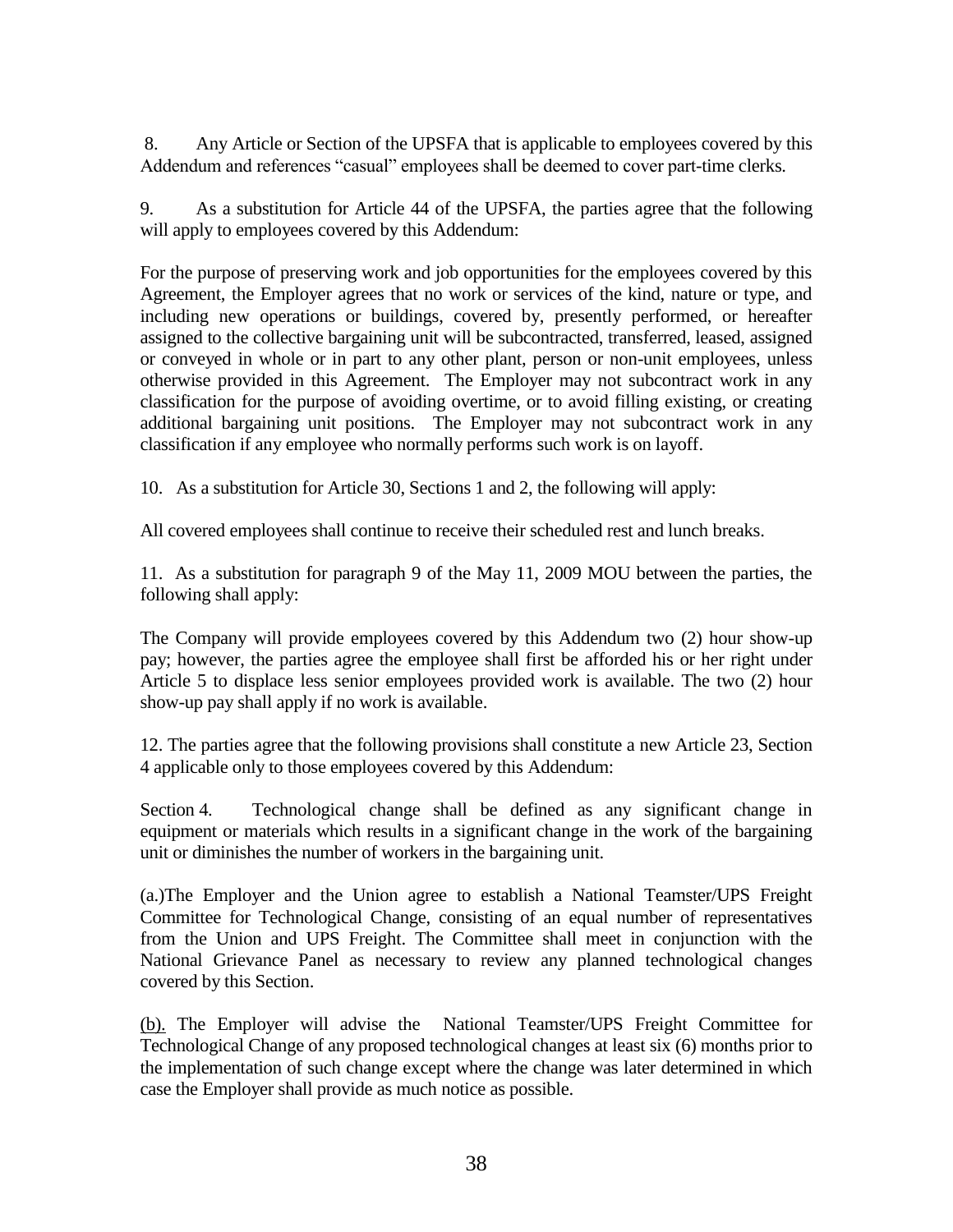(c). The Employer shall be required to provide the National Teamster/UPS Freight Committee for Technological Change, upon written request, any relevant information to the extent available regarding the technological changes.

(d). The Employer will meet with if requested, the National Teamster/UPS Freight Committee for Technological Change, promptly after notification to negotiate regarding the effects of the proposed technological changes.

(e). If a technological change creates new work that replaces, enhances or modifies bargaining unit work, bargaining unit employees will perform that new or modified work. The Employer shall provide bargaining unit employees with training required to utilize the new technology, if necessary.

(f). In the event that the National Committee cannot reach agreement on the dispute, either party may refer all outstanding disputes to the National Grievance Committee for resolution in accordance with the provisions of Article 7 in order to determine if the Employer has violated the provisions of this Section or if the change will result in a violation of any other provision of the collective bargaining agreement.

### **13. Article 25-[Economics]**

### **14. Article 26-[Economics]**

15. Within ten (10) days of the ratification of this Addendum, UPS Freight will notify those current or ex-employees who have an active claim pending in the Company's Peer Review Process that they have thirty (30) days from notification by the Company to file a grievance under the UPSFA if they wish to continue to challenge the disciplinary action. If such a grievance is filed, it will be processed in accordance with the terms of the UPSFA. If they do not file a grievance within thirty (30) days their claim will be administratively closed.

**15**16. The only part of any prior Letter or Memorandum of Understanding, Letter of Agreement, or settlement between the parties under the UPSFA that will apply to the employees covered by this Addendum are:

(i) The Letter of Understanding on Article 8, Section 1; and

(ii) Paragraphs 2, 3, 4, and 7 (except for the reference to the 90% employee) of the May 11, 2009 MOU.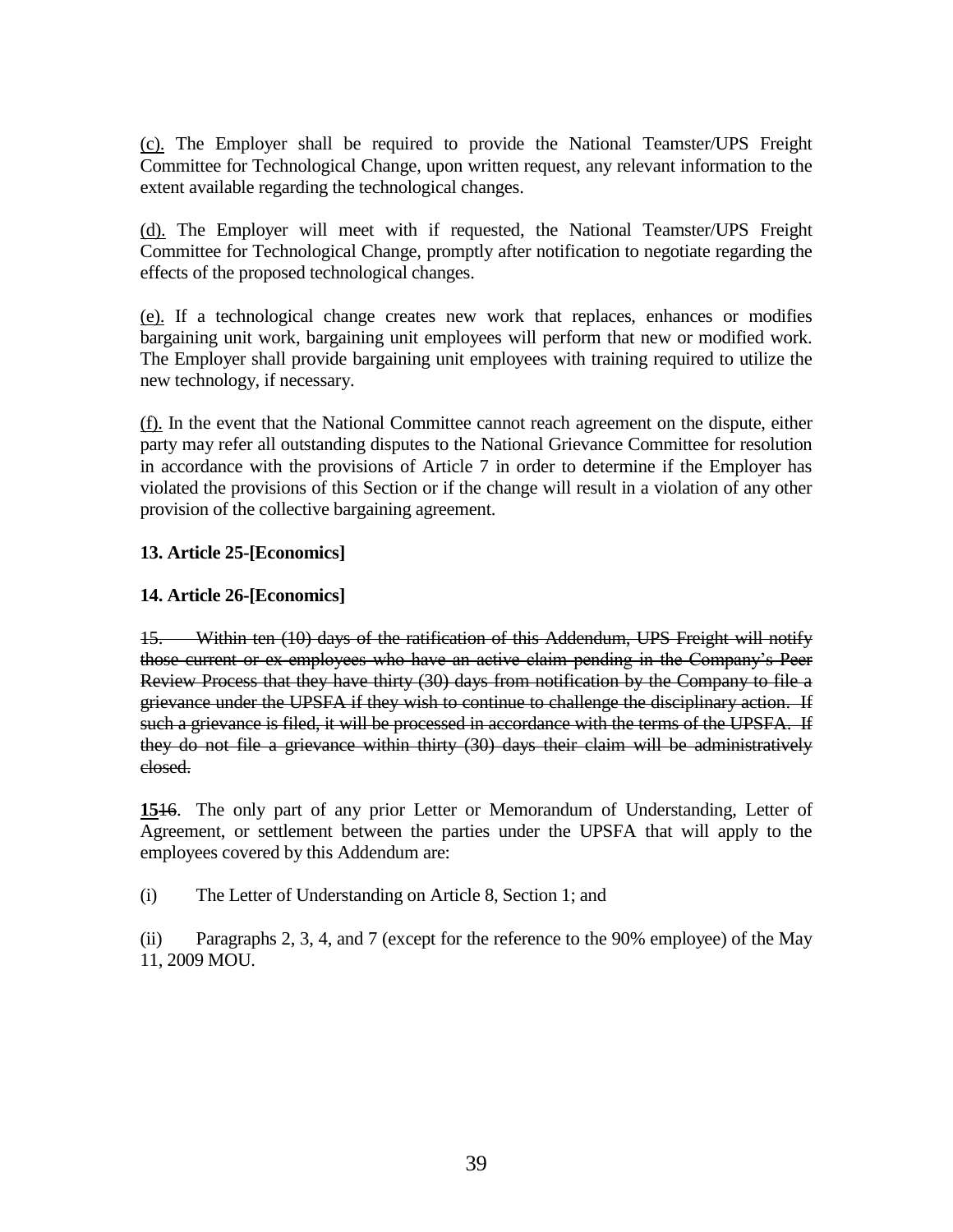### **National UPS Freight Agreement "Zone" Addendum**

UPS Freight ("Employer" or "Company") and the Teamsters National UPS Freight Negotiating Committee ("Union") agree to the following as an Addendum to the UPS Freight Agreement ("NFA"):

1. This Addendum applies to those employees represented by the Union who have been hired to perform functions described in the NFA, in geographical areas which were previously serviced by a vendor. The employees and geographical zones covered by this Addendum are as described in Attachment A;

2. The NFA shall apply to employees covered by this Addendum except as modified in this Section:

(a) Article 18, Section 2, shall be amended to delete the requirement to provide an eight (8) hour guarantee per day for the 90% employees. However, the parties agree that when drivers are not working a full 8 hours, vendors will not be used in that geographical area unless necessary due to equipment needs or service reasons;

(b) Employees whose pay rates are above the scale in Article 26, shall retain their current pay rates until such time as the pay rate is commensurate with the Agreement. At such time, the employee will receive contractual increases due beyond that date;

(c) In recognition of the fact that employees covered by this Addendum do not have a service center in their established zone, Articles 19 and 33 of the NFA shall not apply, but any established practices in that zone relating to what is made available to the employees will continue to be observed.

(d) In recognition of the fact that employees covered by this Addendum may be requested to perform business development ("BD") work in their assigned zones, the parties agree that such assignments shall not be a basis to claim that business development functions are covered bargaining unit work; and

(e) In recognition of the fact that the Company's conversion of zones from vendor to employees is experimental and can only be successful if costs are controlled, Article 44 of the NFA shall be amended to also permit the use of vendors in the following circumstances:

(i) Vendors can be used if inbound and/or outbound volume exceeds the capacity of existing employees or the capability of exceeding equipment. The Company commits it will not use this provision to eliminate or reduce overtime or to avoid hiring additional new bargaining unit employees if the growth in volume makes it economically feasible;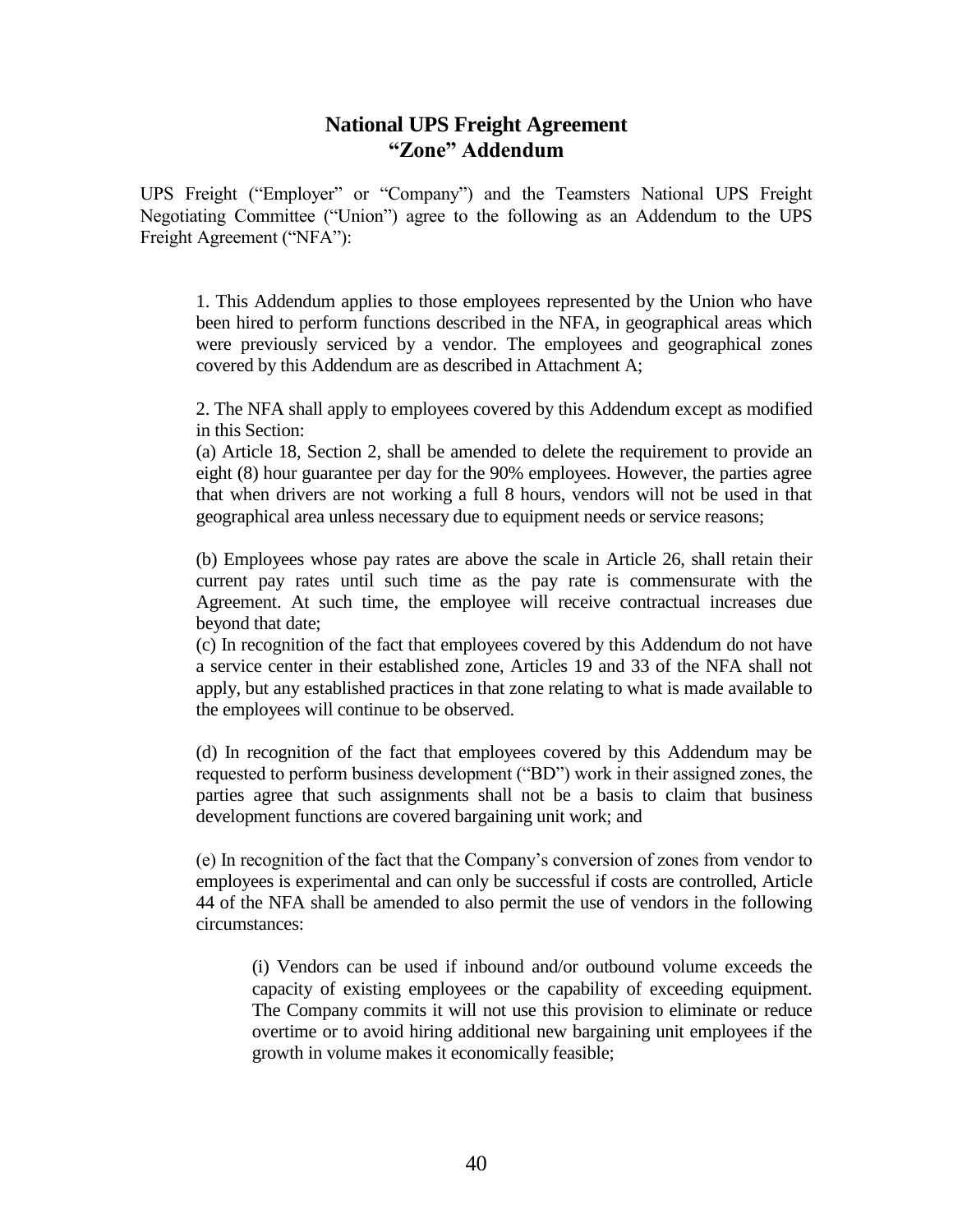(ii) Vendors may be used to cover for employee absences, including, but not limited to, vacations and any approved leave of absence. Before using a vendor, the Company is obligated to first order this work to any employee in the zone who is in a layoff status, if any; then to any UPS Freight qualified employee on lay-off within service center that feeds that zone area provided the Company has sufficient notice of the absence; and

(iii) The Company retains the right to revert to vendor coverage if volume levels do not make it economically feasible to continue to provide service in that area through Company employees. If the Company determines that it is not economically feasible to continue service in any area, it shall provide the Union thirty (30) days notice of the transition. The Company will meet with the Union within the thirty (30) days to review the data in order to determine if there is mutual agreement on the economic feasibility. Mutual agreement will not be unreasonably withheld by the parties. If a vendor is implemented then the Company will engage in effects bargaining with the Union.

3. This Addendum shall continue to apply to the zones listed in Attachment A until such time as the Company opens a service center in that zone. The terms of the existing NFA shall apply in full at that time.

#### **4. Additional employees may become covered by this Addendum if the Union obtains representational rights to any "Zone" employees in the future.**

**5. This Addendum shall remain in effect for the duration of the underlying NFA.**

### **Memorandum of Understanding**

UPS Freight agrees that it will notify the TNUPSFNC in the event it intends to increase in any significant way the number(s) of runs that include a lay over in excess of fourteen (14) hours. If such notice is provided, the Employer, upon request, will meet with the TNUPSFNC to determine the terms on which the layovers on these runs will be implemented.

### **Letter of Understanding**

The Parties agree that employees on the payroll on the date of ratification who possess a CDL and are classified as Dock Leadman or Jockey will continue to receive a twenty cents (\$0.20) per hour premium. Employees on the payroll on the date of ratification with a CDL and are classified as Dock Worker will continue to receive a thirty-five cents (\$0.35) per hour premium. Casual employees on the payroll on the date of ratification with a CDL shall continue to receive a twenty-five cents (\$0.25) per hour premium.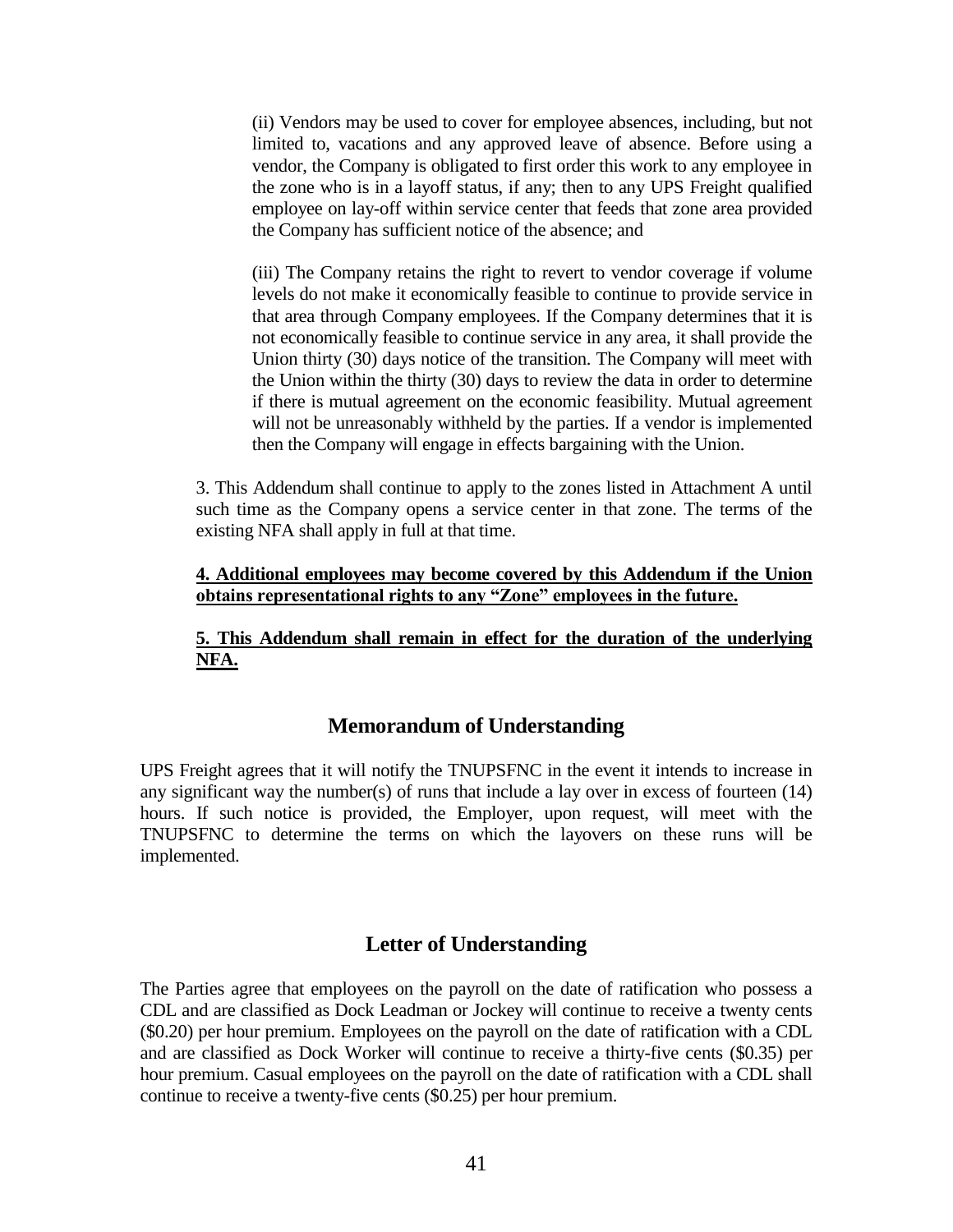## **Letter of Understanding**

The parties agree that Article 8, Section 1 (Picket Lines) shall not apply to secondary (as opposed to primary) picketing activities or to informational leafleting or any other picketing not intended to prevent UPS employees from performing their assignments, whether such activities occur at the Company's locations, en route, or at the locations of its customers. In the event the Company knows that it is dispatching employees to a customer at which picketing is occurring, or dispatching employees on routes on which employees will encounter such activities, it shall notify the Union prior to dispatch, if possible.

Article 8, Section 1 also shall not apply to activities against the Company by its employees which are in violation of this Agreement, or which have not been initiated or authorized the Union.

## **Memorandum of Understanding**

Teamsters National UPS Freight Negotiating Committee (Union) and UPS Freight ("UPS" or "Employer") agree to the following in connection with Article 5, Section 2 of their National Freight Agreement:

1. It is the parties' intent that the phrase "…last employee hired on the affected classification seniority list…" is a reference to the date an individual became a full-time employee with the Employer, not the date the employee entered the job classification in which the layoff may be occurring.

2. This Memorandum of Understanding (MOU) shall become effective on the date it is signed and will be applied prospectively. However, the parties agree that any pending grievances concerning the Company's use of classification seniority to identify employees for layoff, shall be considered settled on the basis of this MOU. The Company shall apply the language in paragraph 1 in those cases and take the steps necessary to notify those employees who need to be recalled. No monetary payments shall be made.

3. This MOU shall not apply to any provision of the contract other than Article 5, Section 2.

## **Memorandum of Understanding**

**1. The parties agree that the Company may continue its practice regarding 4 day /10 hour work schedules where they were in place at the time of ratification. This would also apply to locations where the parties have negotiated 4/10's since ratification. Overtime will be after 10 hours, and any future implementations would need to be agreed to locally. Additionally, if any of the nine - (9) named Holidays in Article 25, Section 4 occur on the regular scheduled workday for a 4/10 employee, the employee shall receive 10 hours straight time pay for the Holiday. 4/10 drivers working on a holiday will be included in item # 4 below. Employees holding 4/10 job bids will be required to work 120 work reports as otherwise defined in Article 25, Section 5 to obtain vacation or 32 reports to obtain the partial vacation calculation.**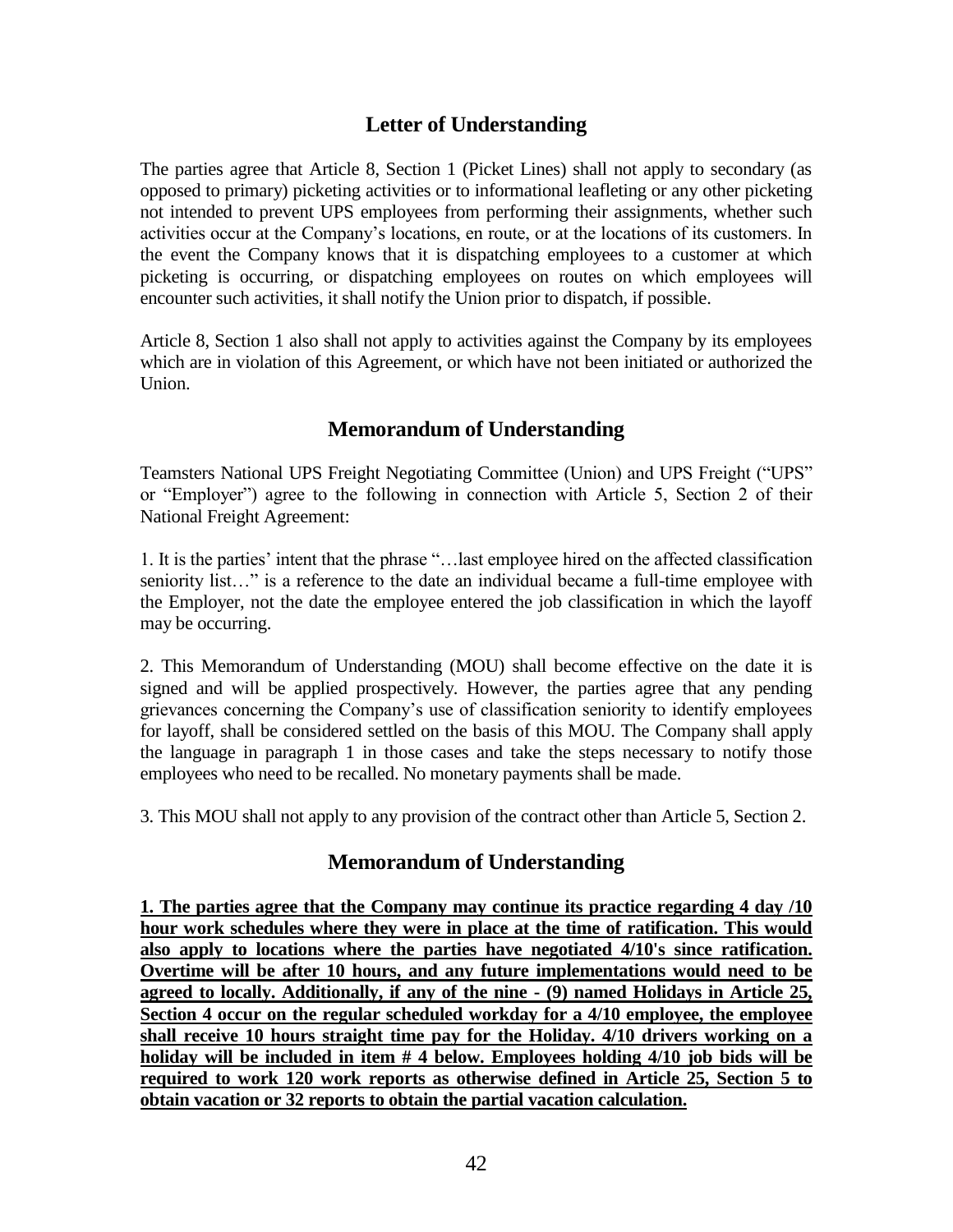**2. The parties agree that the Company may continue its practice regarding Sunday through Thursday work week schedules as they existed at the time of ratification. This would also apply to locations where the parties negotiated Sun-Thur work schedules since ratification. Any future implementations would need to be agreed to locally.**

**3. The parties agree that Full-Time employees laid off and displacing casual employees shall not be reduced to the casual rate of pay; rather, they shall be paid the full-time rate for the job performed. Full-Time employees laid off and in progression will slot to the same progression step in the job they are performing. The full time employees that were paid the casual rate while on layoff shall receive back pay.**

**4. The parties agree that employees who start and work on a Holiday shall be compensated at one and one-half (1 ½) their hourly rate; this does not pertain to employees whose regular scheduled workday concludes on a Holiday. The Company may continue its practice of moving the Holiday for operational needs, but must pay one and one-half (1 ½) for employees who start work on a Holiday. The Company shall not change the start times in an effort to negate the Holiday Premiums.**

**5. The Company shall pay any sleeper team delays as follows: after 15 minutes each driver shall be paid the appropriate Local Cartage wage rate for P & D as specified in Article 26, Section 4 or equivalent progression step for the duration of the delay.**

**6. If a mileage road driver experiences a traffic delay in excess of 15 minutes, then he or she shall be paid the appropriate Local Cartage wage rate for P & D as specified in Article 26, Section 4 back to the first minute. A traffic delay is defined as the wheels being completely stopped for the duration of the delay. This does not include typical rush hour traffic where the truck may be moving very slowly or starting and stopping intermittently. An example of a traffic delay would be when a highway is completely shut down for 15 minutes or more due to an incident and the vehicles cannot move at all.**

**7. Extra work that is offered in seniority order on non-scheduled work days does not have an 8-hour guarantee for any 90% employee. The employee may choose to either (1) get paid actual hours worked for the day, or (2) ask for four (4) hours of work. If the employee asks for at least four (4) hours of work, then the Company shall provide at least four (4) hours provided that (a) the work is available, and (b) the employee is qualified to perform the work.** 

**8. The Company shall continue its practice of 2-hour show up pay; however, the parties agree the employee shall first be afforded his or her right under Article 5 to displace less senior employees provided work is available. If no work is available and the employee was not informed of the run being cut (or other lack of work) until he or she arrived at the service center, then the 2-hour show up pay shall apply.**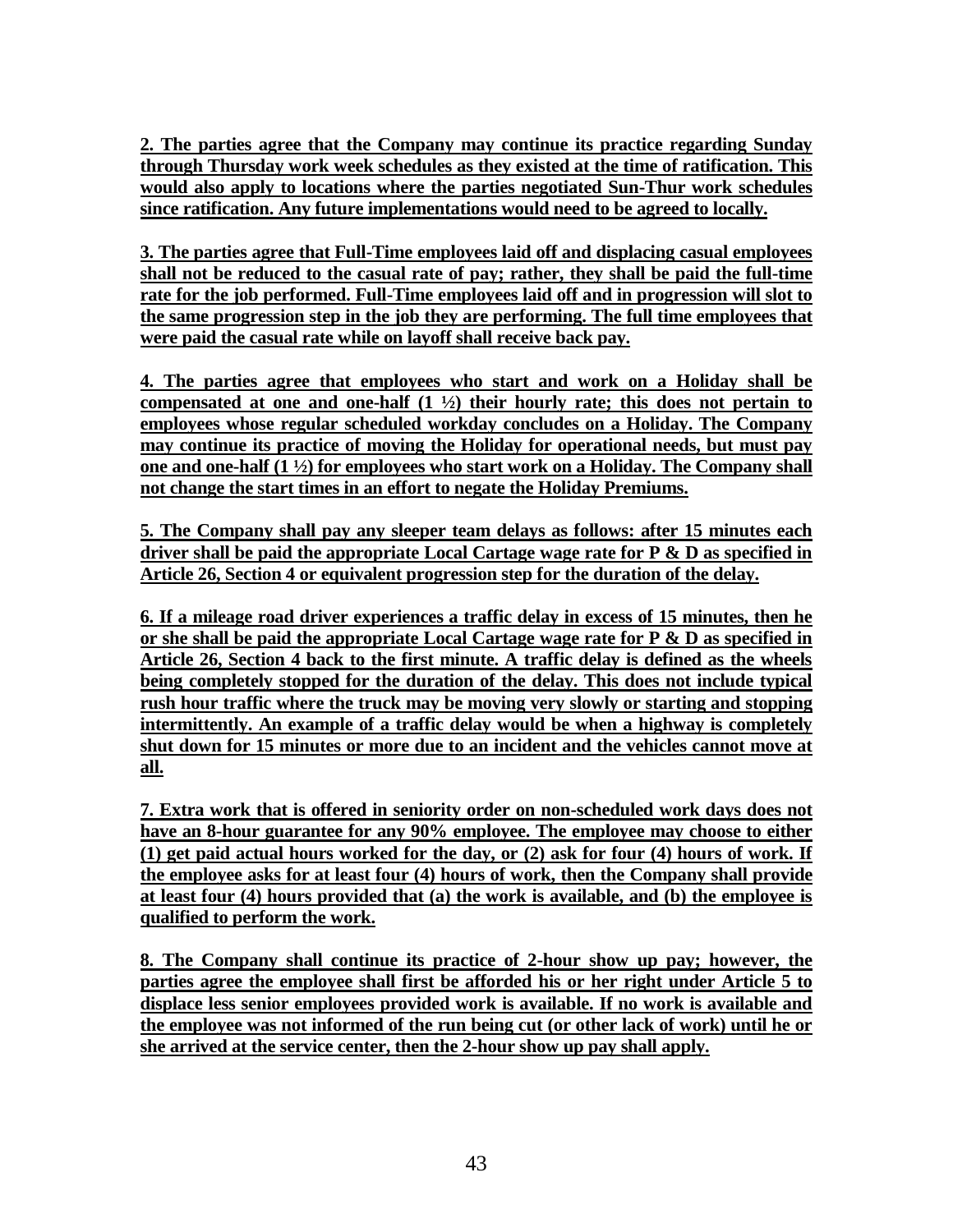## **Memorandum of Understanding**

**UPS Freight ("Employer") and the Teamsters National UPS Freight Negotiating Committee ("Union") agree to the following Memorandum of Understanding (MOU):**

**(1) The parties agree that the following mileage rates will become applicable on the dates specified, to the movement of double 40's and 48's trailers within the state of Florida:**

**7-1-2013---.6651 1-1-2014---.6778 1-1-2015---.6906 1-1-2016---.7033 1-1-2017---.7096 7-1-2017---.7160 1-1-2018---.7224 7-1-2018---.7287**

**These rates will be applied in the same manner as the mileage rates in Article 47, Section 1 of the UPS Freight Agreement.**

**(2) The parties agree that this MOU will remain in effect until July 31, 2018.**

**(3) This MOU shall be non-precedent setting and shall not be cited for any purpose except enforcement of its terms.**

## **Memorandum of Understanding**

**UPS Freight (UPS) and the Teamsters National UPS Freight Negotiating Committee (Union) agree to the following in connection with the former Teamster-represented UPS employees who are in a retired status as of December 31, 2013 and receiving retiree medical coverage through a UPS sponsored plan:**

**1) Retirees in UPS sponsored plans will have the following contribution rates: Effective 1-1-2014: Single-fifty dollars (\$50.00)/retiree plus-one hundred dollars (\$100.00) Effective 1-1-2015: Single-one hundred dollars (\$100.00)/retiree plus-two hundred dollars (\$200.00) Effective 1-1-2016: Single-one hundred and fifty dollars (\$150.00)/retiree plus-three hundred dollars (\$300.00)**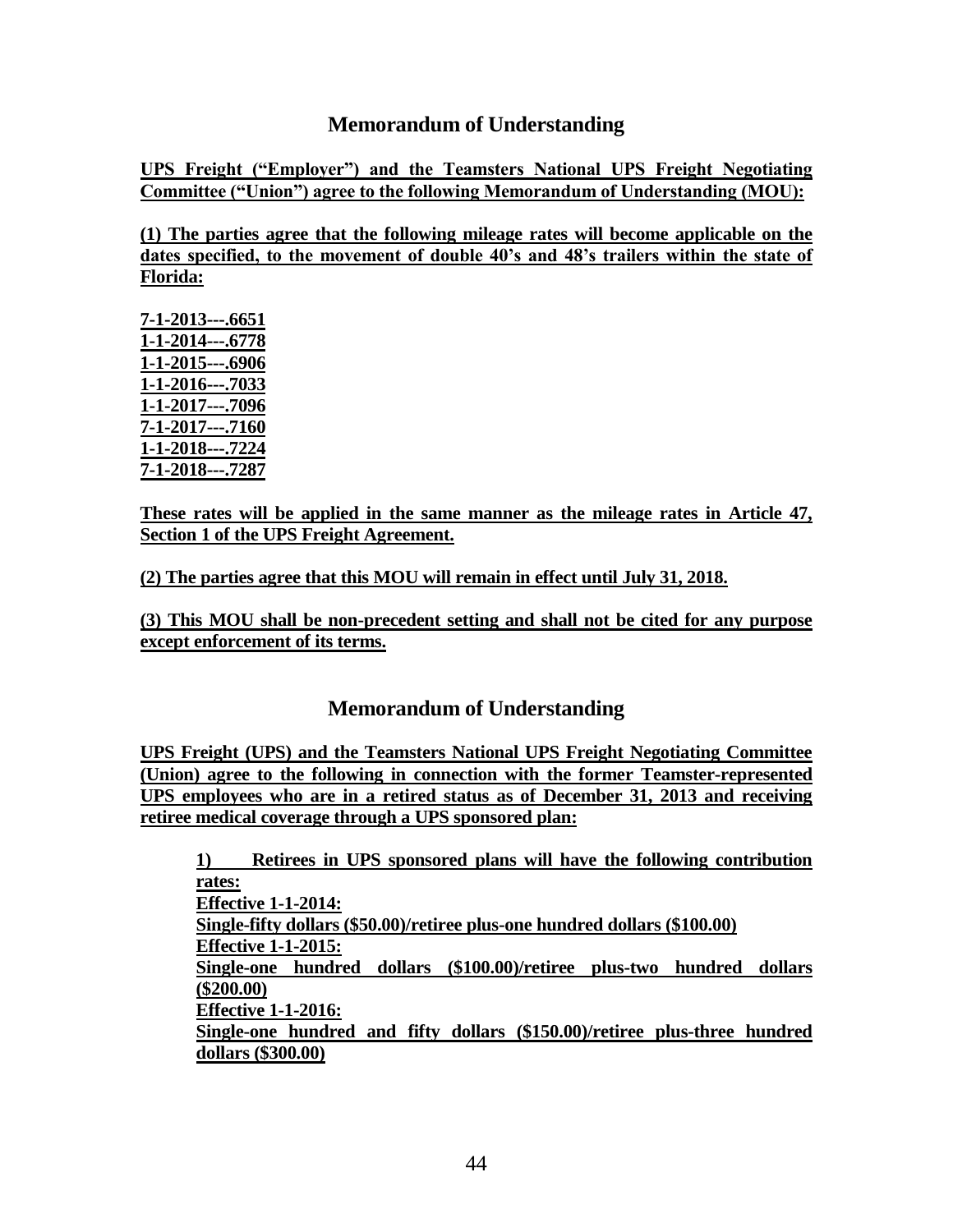**2) Effective January 1, 2014, the current retiree medical plan will be modified to provide an 80/20 benefit in network; 70/30 benefit out-of-network, and an annual deductible of \$200/\$400.**

**3) Nothing within this paragraph is intended to alter UPS rights with regard to the retiree plans as specified in the associated Summary Plan Descriptions.**

## **Memorandum of Understanding**

**UPS Freight ("Employer") and the Teamsters National UPS Freight Negotiating Committee ("Union") agree to the following Memorandum of Understanding (MOU):**

- **(1) The parties agree that the benefits to be provided UPS Freight employees upon transition to Central States Health &Welfare Plan (CS H&W Plan) will mirror those currently provided by the UPS Health & Welfare Package Select. This includes having Kaiser as an option in California.**
- **(2) UPS will provide the benefits of the CS H&W Plan schedule MM200 as a no cost option for UPS Freight employees who elect not to make a monthly contribution.**
- **(3) Nothing within this MOU is intended to change the powers or duties of the trustees of the CS H&W Plan.**

# **Letter of Agreement**

**UPS Freight ("UPS" or "Company") and Teamsters National UPS Freight Negotiating Committee ("Union") agree to the following:**

**All full and casual clerical employees who received either of the general wage increases provided by the Addendum dated May 24, 2012, but as of April 25, 2013, were still below the rates provided in the new hire progression based upon his/her years of service, shall receive an increase of One Dollar and Forty-Three Cents (\$1.43) in two equal installments. The first increase of Seventy One and One-Half Cents (\$0.715) shall be on August 1, 2013. The second equal increase shall be on August 1, 2014. This is in addition to the general wage increases.**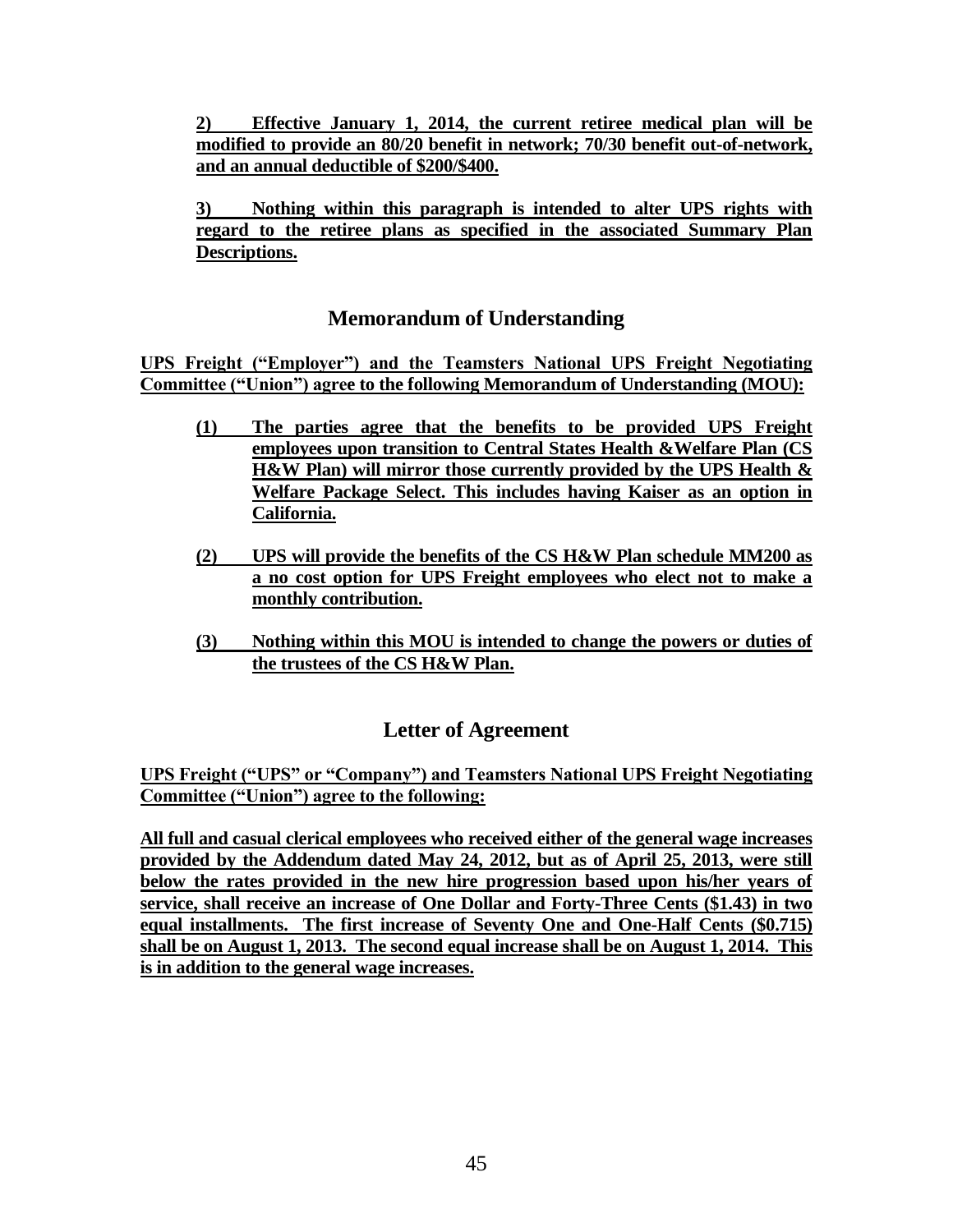## **Memorandum of Understanding**

**UPS Freight ("Employer") and the Teamsters National UPS Freight Negotiating Committee ("Union") agree to the following Memorandum of Understanding (MOU):**

**Article 44, paragraph (e) shall not apply to any Road Driver who is not working because he declined to follow his work after an approved change of operations. In addition, any driver who declines a recall opportunity pursuant to Article 44 paragraph (e) shall no longer be considered laid off in relation to Article 44. Any driver who accepts a LHD position shall maintain their full pay and benefits as outlined in the CBA and all Memorandum of Understandings applicable to road drivers. This shall include but not be limited to Articles 5, 18, 25 and 26.**

### **Memorandum of Understanding**

**The thirty (30) mile distance referenced in Article 44 shall include but not be limited to the following pairs of terminals:**

**FRM – BAY HOU – HST SAN – SDG LOS – LAX SCM – SAC PRT – POR FON – RIA SAT – SEA LAX – OCY PEN – PHL OCY – LOS SOH – CGO GAR – DAL RFL – CLD CRT – MOO YOR – HRS FWR – DAL PAL – CGO**

# **Line Haul Driver Addendum**

**The following rules shall apply to Line Haul Drivers (LHD):**

**(a) All Articles of the UPS Freight Agreement ("UPSFA") shall apply to LHDs, except Articles 5, 18, 23.1c, 25, 26, 41, 43, 44 and 47. Further, Article 21, Section 3 and Article 27, Section 3.3 shall apply to LHDs provided the employee has the seniority and is qualified to perform the available inside work.**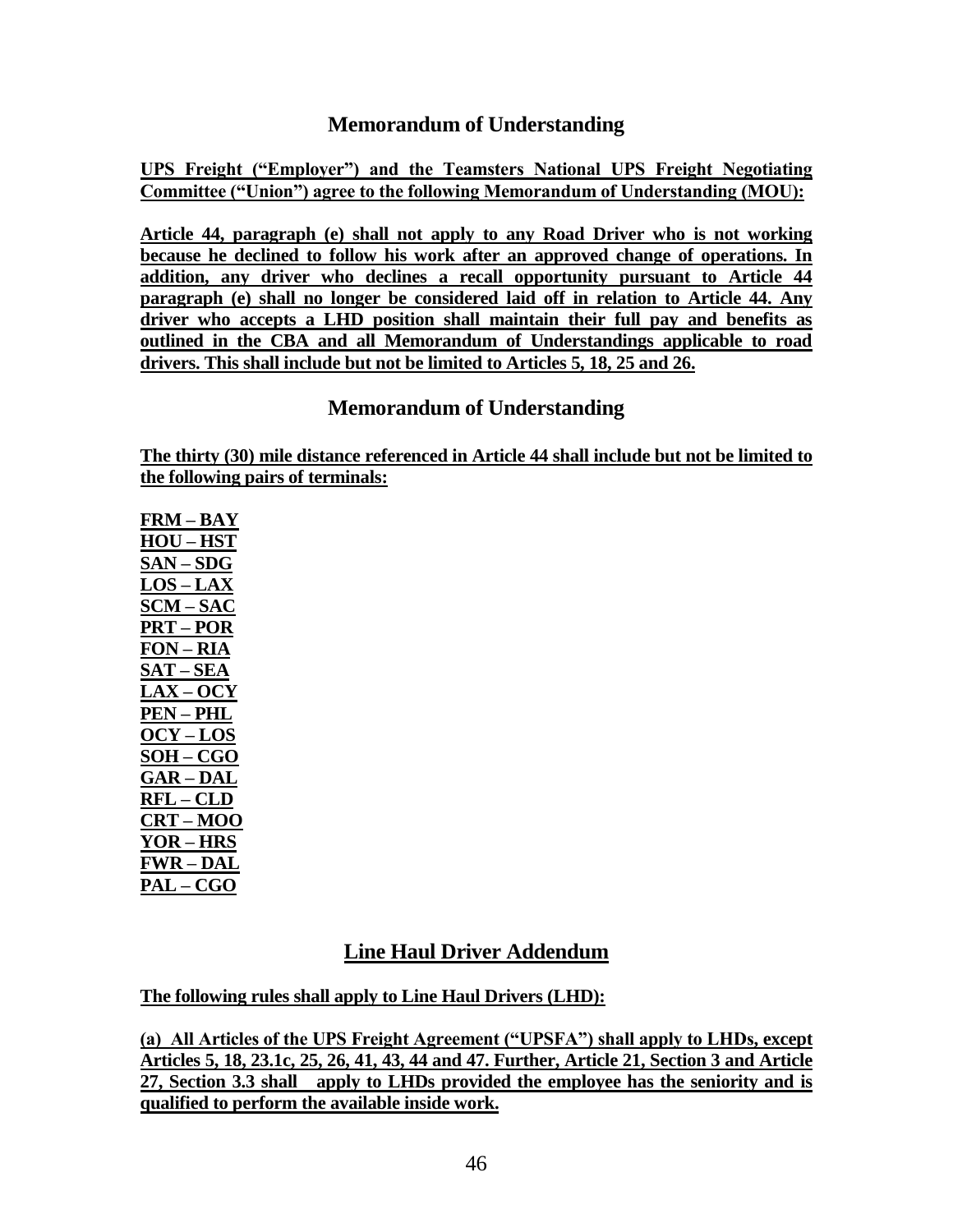**(b) With regard to seniority, Article 5, Section 1(a), (b) and (c) and Section 5 shall apply. LHDs shall have their own seniority list for layoff, recall and bumping rights. The notification procedure set forth in Article 5, Section 3 shall apply. LHDs shall not be subject to being bumped by employees in other job classifications, except as provided in Article 44 (d). LHDs may bump casuals only, provided the employee has the company seniority and necessary qualifications.**

**(c) The following work rules shall apply to LHDs:**

- **(i) LHDs work week may be any combination of days in a work week.**
- **(ii) LHDs may have different start times within the work week.**
- **(iii) A LHD may be required to start his day at different times and facilities within the work week depending on the origin of his load.**
- **(iv) Runs shall be as assigned by the Company. However, if a particular workweek has consistent work days and start times it shall be subject to bid.**

**(d) Available new or vacated LHD jobs will be posted within seven (7) calendar days. The job opening will remain posted for seven (7) calendar days. The most senior casual employee bidding on the job shall be awarded the job, provided he or she is qualified. If there is no qualified casual employee to fill the job, the Company may hire a new employee. If a current casual employee is awarded the job, the Company shall have the right to fill that vacancy with a new hire.** 

**An employee in the LHD classification may bid on a job in the local cartage or road classification pursuant to Article 5. Full-time employees at the service center shall have priority over casuals and LHDs. If no full-time employee at the service center bids on the job, the seniority date used to determine bidding priority among casuals and LHDs at the service center shall be their date of hire. If awarded such a bid, the LHD will be slotted into the progression for that job according to his/her seniority and immediately begin receiving the appropriate benefits for the job.**

**(e) LHDs shall be entitled to the following benefits:**

**(i)Medical Benefits: LHDs will be provided medical benefits through Central States. Plan B shall be the schedule of benefits. However, casual employees that are awarded a LHD position shall maintain their current benefits.**

**(ii) 401(K) Plan: The LHD shall be eligible to participate in the Teamster UPS National 401(K) Tax Deferred Savings Plan in accordance with the terms of that Plan. The Employer shall withhold from the employee's earnings, amounts mutually agreed between the Employer and the employee and deposit such monies into a 401(K) account in the employee's name in compliance with the Internal Revenue Code and ERISA.**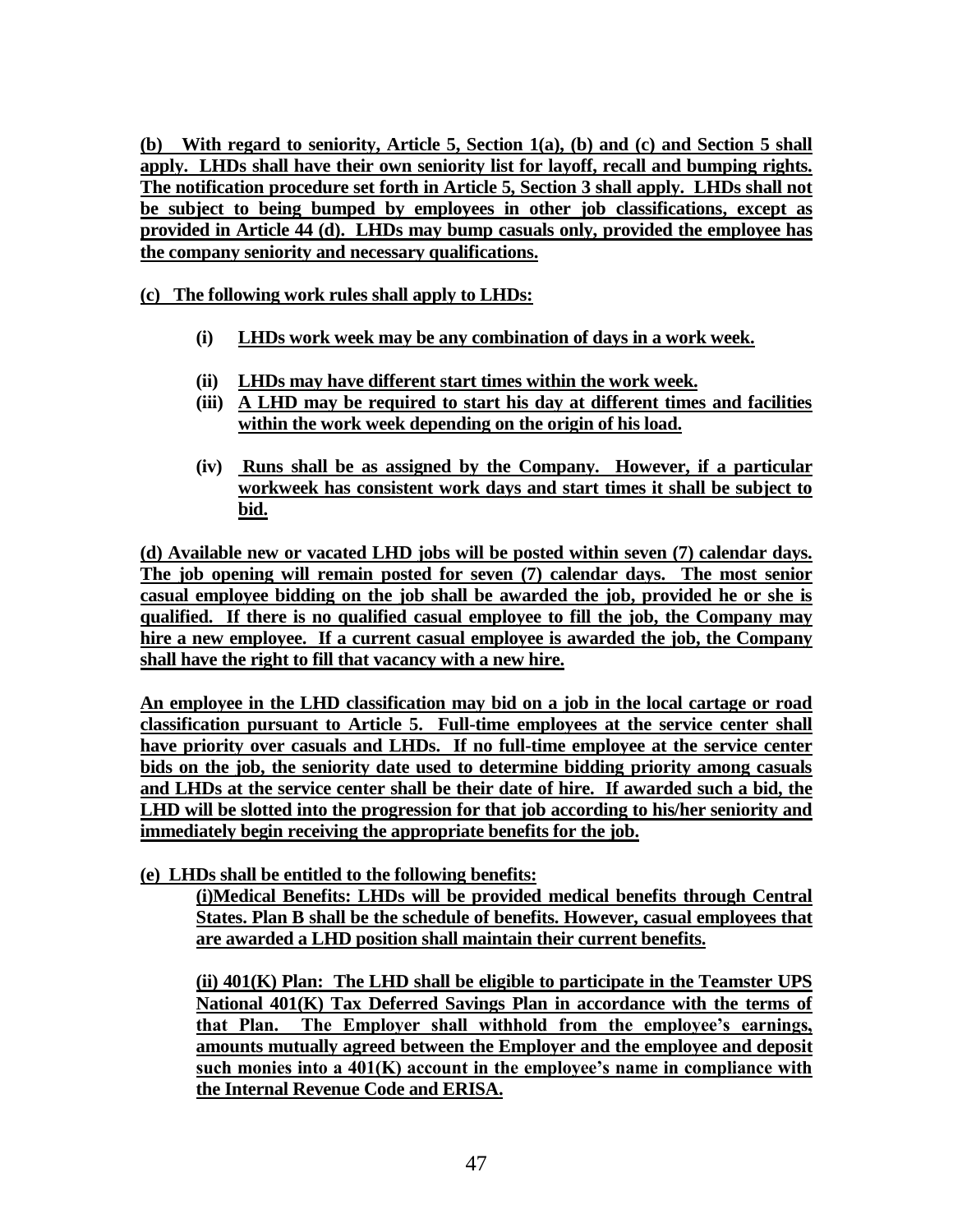**(iii) Holidays: LHDs shall become eligible for holiday pay after one (1) year of employment. All work performed by an LHD on a holiday shall be at a straight time rate.**

**(iv) Vacations: Article 25, Section 5 shall apply to LHD, except the maximum number of paid vacation days shall be ten (10). A casual employee awarded a LHD position shall be given the appropriate credit for vacation accrual.** 

*(v) New employees hired as LHDs shall not accrue benefits in the UPS Pension Plan for the first twenty-four (24) months of employment. However, all time in service as a LHD by any new or current employee shall count toward the vesting requirements in the UPS Pension Plan. After twenty-four (24) months of employment, LHDs will earn a monthly accrued benefit payable at normal retirement age equal to the amount of their monthly accrued benefit as of December 31, 2013 (if any) plus fifty dollars (\$50.00) per year times years of UPS Freight Benefit Service earned on or after January 1, 2014. In years in which an employee has less than fifteen hundred (1500) hours, he shall earn a prorated share of the fifty dollars (\$50.00). There shall be no limit on the number of years for which the fifty dollar (\$50.00) benefit may be earned. However, casual employees that are awarded LHD positions shall maintain their current benefits.*

*(v) Retirement: New employees hired as LHDs shall become Participants in the UPS Pension Plan on the earliest January 1 or July 1 following the attainment of age 21 and the completion of not less than 750 Hours of Service with the Company in the twelve month period following his date of employment. All time in service as a LHD by any new employee shall count toward the vesting requirements in the UPS Pension Plan. After becoming a Participant, LHDs will earn a monthly accrued benefit payable at normal retirement age equal to fifty dollars (\$50.00) per year times years of UPS Freight Benefit Service. In years in which an employee has less than fifteen hundred (1500) hours, LHDs shall earn one month of UPS Freight Benefit Service for each 125 hours of work completed and thereby earning a prorated share of the annual fifty dollar (\$50.00) accrual rate. There shall be no limit on the number of years of UPS Freight Benefit Service which may be accrued. Casual employees that are awarded LHD positions shall maintain their current benefits.*

**(vi)Other Benefits: UPS Freight may decide, whether other existing benefits programs such as but not limited to safety bonuses, discounted stock purchase plans, and educational assistance may be extended, modified or discontinued for this job classification at the Employer's discretion.**